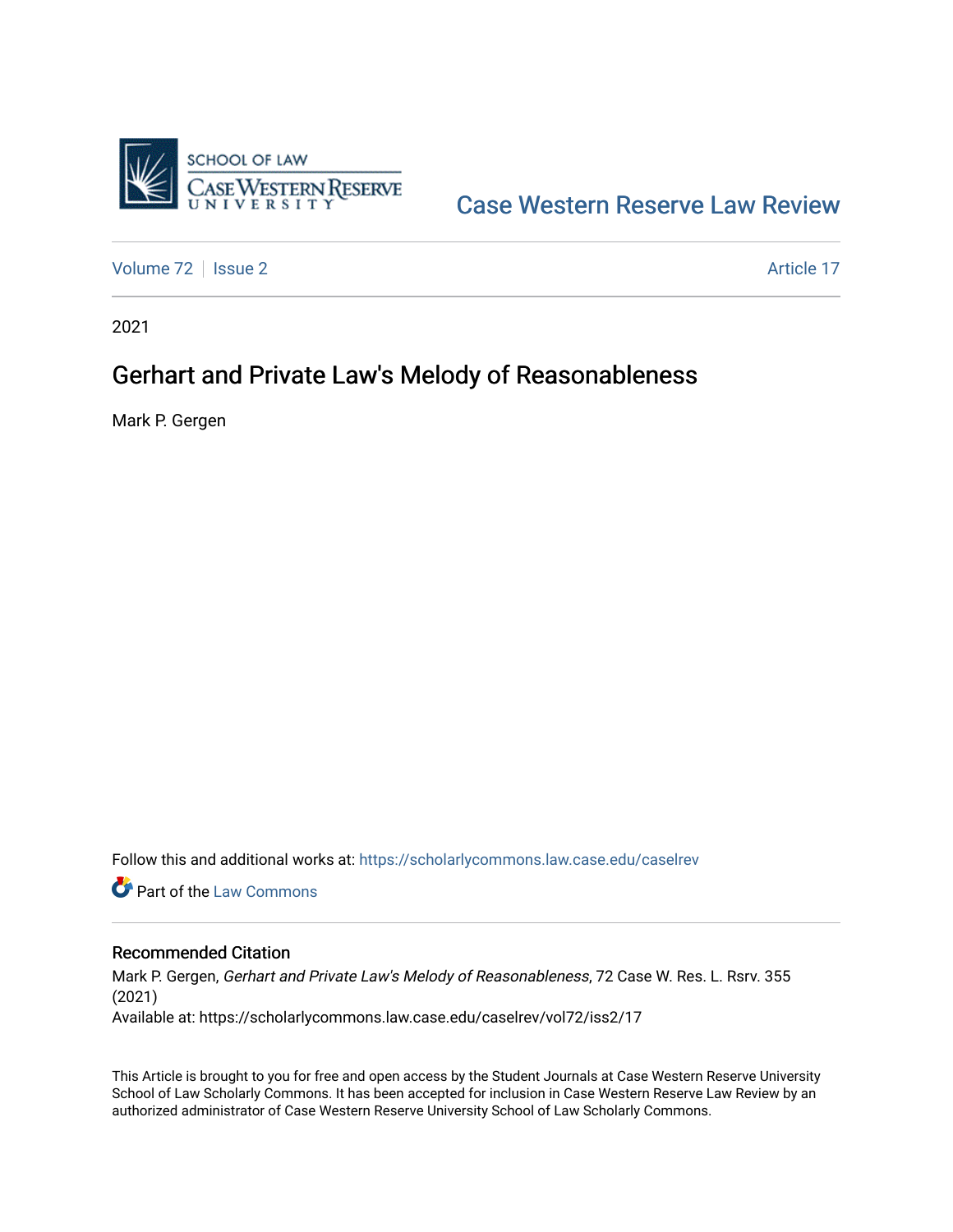# Gerhart and Private Law's Melody of Reasonableness

*Mark P. Gergen*†

### **CONTENTS**

| Т. | GERHART'S ACCOUNT OF TORT LAW AND PROPERTY LAW 358         |
|----|------------------------------------------------------------|
| H. | PARTS OF PRIVATE LAW OUTSIDE GERHART'S ACCOUNT 361         |
|    | A. Power-Conferring Rules and Weak Equitable Safeguards362 |
|    | B. Rules that Privilege Harm-Doers over Harm-Bearers365    |
|    |                                                            |
|    |                                                            |
|    |                                                            |
|    |                                                            |

#### **INTRODUCTION**

Peter Gerhart was an intellectual hedgehog. In three books on tort  $\lambda^{1}$  property  $\lambda^{2}$  and contract  $\lambda^{3}$  he successfully accounted for much of private law through the lens of a simple but powerful set of ideas. According to Gerhart, private law rules often reflect how people, as social and moral beings, do and should reason about choices they make that involve other people's well-being. Social moral reasoning is "other regarding" and consists of "think[ing] appropriately about the well-being of others when deciding how to behave.<sup>"4</sup> In his terms, thinking appropriately involves applying the Golden Rule ("Do unto others as you would have them do unto you"5 ) behind a veil of ignorance.<sup>6</sup> In more colloquial terms, when you are considering an action that could harm another person, you should put yourself in their shoes (while remaining in your own shoes), put aside personal biases and self-

- † Professor, University of California Berkeley Law School.
- 1. Peter M. Gerhart, Tort Law and Social Morality (2010) [hereinafter GERHART, TORT LAW].
- 2. Peter M. Gerhart, Property Law and Social Morality (2014) [hereinafter GERHART, PROPERTY LAW].
- 3. Peter M. Gerhart, Contract Law and Social Morality (2021) [hereinafter GERHART, CONTRACT LAW].
- 4. Gerhart, Tort Law, *supra* note 1, at 1.
- 5. *Id.* at 39.
- 6. *Id.* at 43. The "veil of ignorance" concept was developed by John Rawls. JOHN RAWLS, A THEORY OF JUSTICE 11 (rev. ed. 1999).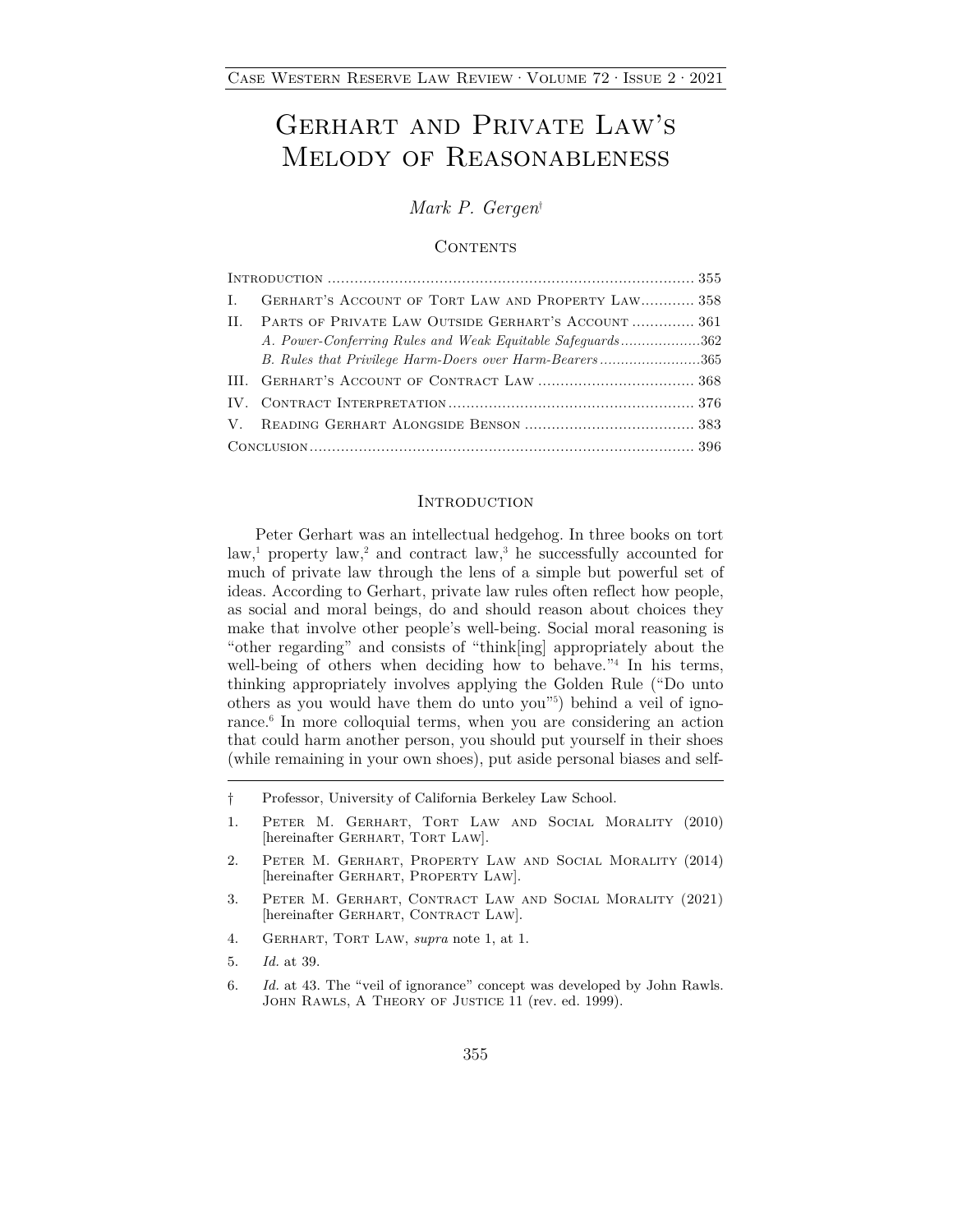interest, and imagine a conversation between the two of you to determine how best to balance your competing interests in deciding how to act. My impression is that Gerhart lived his life guided by this rule. If everyone emulated him, it would be a much better world.

This paper will argue Gerhart largely achieves the goals he set out for himself when he began this project over a decade ago, and that in doing so he captures a melody of reasonableness that runs through much of private law. Gerhart's goal was to provide a unified account of "how we think about" tort, property, and contract cases<sup>7</sup> that is "conceptually coherent," "determinate in its application," and able to bridge the divide between corrective justice and economic theory.<sup>8</sup> Importantly, the "we" to whom Gerhart refers is more than lawyers and judges. The "we" includes people going about their lives who the law instructs to think appropriately about a decision that involves other people to whom a duty to think appropriately is owed. Equally importantly, the method is "determinate in its application," but not because it is an algorithm that can be applied mechanically to yield a demonstrably correct result. The method is determinate in its application because it provides a structured way for people to think about how to act appropriately when an action affects the well-being of another person, and for judges to evaluate choices people make when a duty is owed to think appropriately. Sometimes no specific choice will be dictated because reasonable people could disagree about what is a reasonable choice.<sup>9</sup>

Part I begins with Gerhart's account of parts of tort law and property law that require people to act reasonably. He largely leaves to the side parts of tort law and property law that cannot be explained in these terms. Part II takes up where Gerhart leaves off by sketching these parts of the law. He does not address power-conferring rules in property law that make private-ordering possible. Particularly in property law, these rules tend to be highly formal to facilitate exercise of a power. They also generally allow people to exercise a power to pursue their own goals without regard for the well-being of others. Nor does Gerhart address equitable rules that sometimes excuse noncompliance with a power-conferring rule to prevent people from taking unfair advantage of someone's mistake or their vulnerability. While these equitable rules are highly moralistic, they provide limited justice and so tolerate a great deal of unreasonable conduct. Also largely outside of Gerhart's account are rules in tort law that privilege a harmdoer's interest in liberty of action over a victim's interest in freedom from harm when harm is nonphysical, and particularly when harm is

<sup>7.</sup> *Id.* at xii.

<sup>8.</sup> *See id.* at xi–xii.

<sup>9.</sup> Gerhart describes that these are choices made "across the community in accordance with a set of values" that is reflective of the choices made by individuals in "similar circumstances." *See id.* at 62–64 (describing "conflicting claims" by members of the community).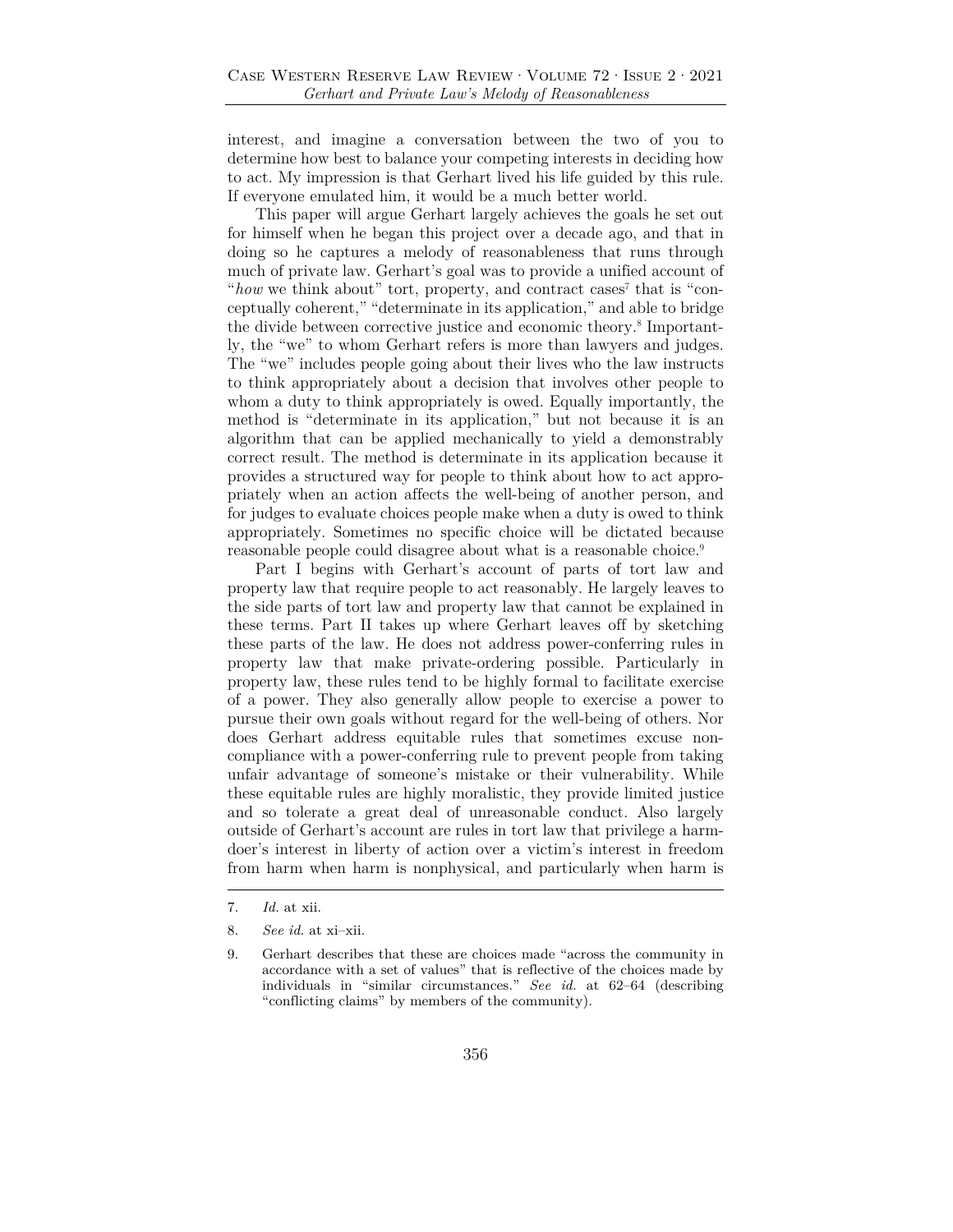purely economic. These rules also tolerate a great deal of unreasonable conduct.

Part III turns to Gerhart's account of contract law. Gerhart's account of tort law and property law assumes the traditional premise that, insofar as private law is concerned, people are independent and owe limited duties to others.10 Private law generally takes the existing distribution of wealth and other sources of power and advantage as a given. His account of contract law derives the traditional conclusion from this premise, which is that when people make a contract, the agreed exchange defines the obligations that they owe each other.<sup>11</sup> He argues that much of contract law can be understood as implementing a requirement of reasonableness within the parameters of the agreed exchange. I observe that while rules regulating contract performance generally are amenable to this interpretation, the law of conditions and the rules on contract formation are not. Part IV gives separate attention to Gerhart's proposal on contract interpretation, for it is an important contribution to the literature on interpretation that stands alone.

Part V places Gerhart's account of contract law in the landscape of modern contract law theory alongside Peter Benson, *Justice in Transactions: A Theory of Contract Law*. 12 Gerhart and Benson have very different aspirations for their accounts of contract law, and their accounts differ greatly in scope and method. Still, their accounts converge on several key points. They share the traditional premise that, insofar as private law is concerned, people are independent and owe limited duties to other people. They both draw the traditional conclusion from this premise that when people make a contract, the agreed exchange defines the obligations they owe each other. They also both agree that parties to a contract have a duty to treat each other reasonably within the parameters of the agreed exchange. This leads both Gerhart and Benson to support progressive doctrines that most U.S. courts reject, including a robust form of the duty of good faith and fair dealing and use of the doctrine of reasonable expectations to police boilerplate terms in form contracts.

While I largely agree with these prescriptions as a matter of policy, I will argue that Gerhart's and Benson's accounts of contract law overlook several points that undercut their arguments in support of these progressive doctrines. Neither considers how supplementary requirements for contract formation, like the statute of frauds and the definiteness requirement, might extend the domain of independence and limited duty into contract formation. Neither addresses the important disagreement within contract law over whether the baseline contract is

<sup>10.</sup> *See infra* Part I.

<sup>11.</sup> *See infra* Part II.

<sup>12.</sup> Peter Benson, Justice in Transactions: A Theory of Contract Law (2019).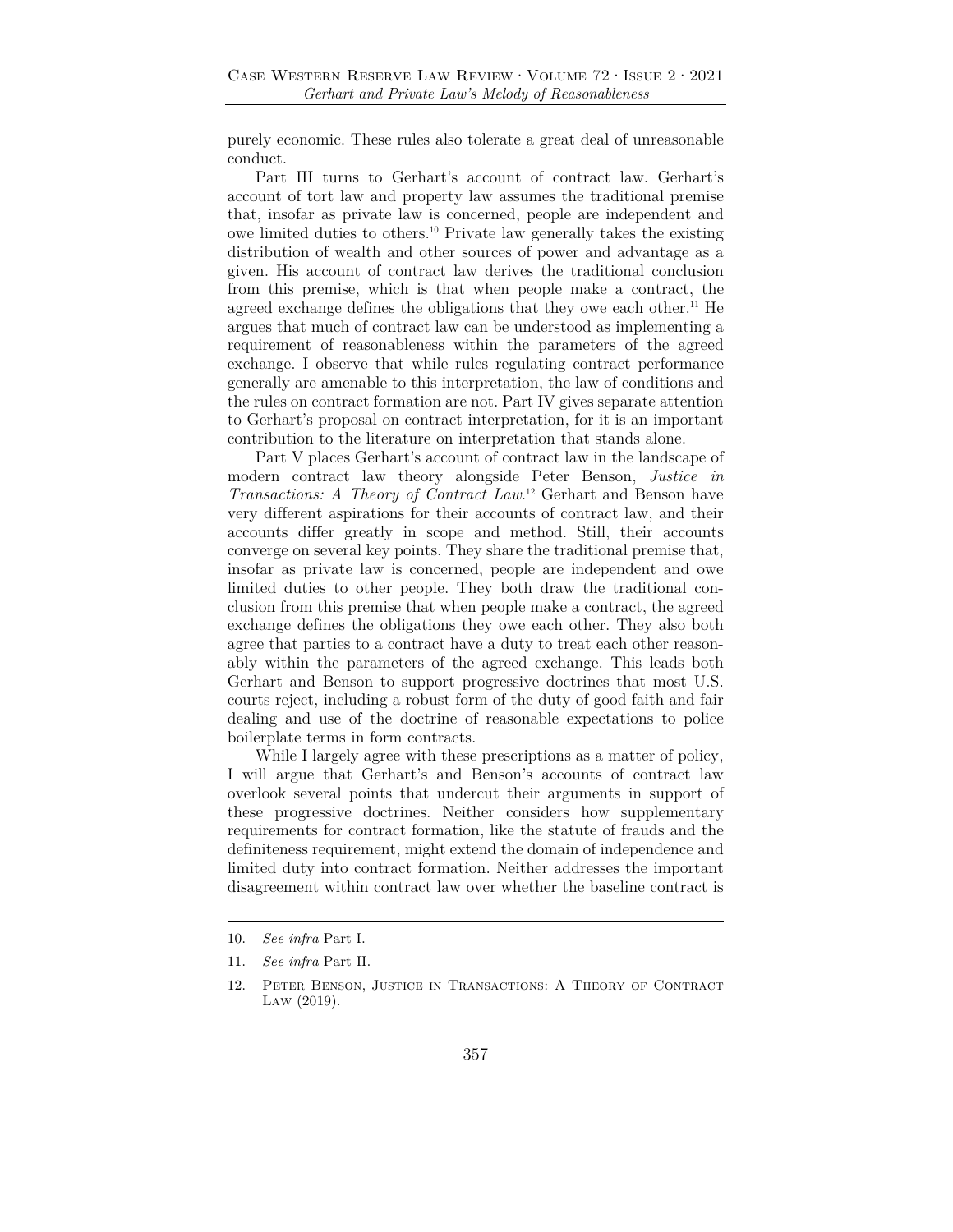the parties' agreement in fact or terms in a writing the parties adopt as an expression of their agreement. More generally, neither adequately addresses the tension created by defining contract law as a domain of reasonableness that lies within a larger domain in which people are independent and owe limited duties to others.

# I. Gerhart's Account of Tort Law and Property Law

This Part sketches Gerhart's account of tort law and property law. His account of both bodies of law flows from an optimistic account of human nature and society. People are social and moral beings who achieve social cohesion by "factoring the well-being of others into how they determine their own well-being."13 People are empathetic. They are able to "to understand the world as others experience it."14 People reciprocate. They make sacrifices for others so others will make sacrifices for them. Over time, "[a]s individuals interact, they develop ways of accommodating each other's projects and preferences."15 Patterns of accommodation become norms that define "social morality."16 This social morality "allows individual human enterprise to flourish in a community that flourishes."17

On Gerhart's account, private law institutionalizes norms of conduct that people have largely worked out for themselves.18 Negligence law institutionalizes social morality by instructing a person whose action creates a risk of harm to others to think appropriately about the well-being of a risk-bearer when deciding how to act. In the case of nonintentional harm, thinking appropriately basically involves a riskcreator putting herself in the risk-bearer's shoes (while staying in her own shoes), setting aside individual biases and self-interest, and imagining if she and the risk-bearer talked the matter through, how they would decide the risk-creator should act.<sup>19</sup> Gerhart's account of negligence law centers on the Hand formula because it can be interpreted to require just this sort of decision-making by risk-creators.20 According to Gerhart, negligence law also institutionalizes social morality by requiring a harm-doer to compensate the victim when the harm-doer's action

- 16. *Id.*
- 17. *Id.*
- 18. *Id.* at 34, 36.
- 19. *See id.* at 29–30.
- 20. *Id.*

<sup>13.</sup> Gerhart, Tort Law, *supra* note 1, at 17.

<sup>14.</sup> *Id.* at 40–41.

<sup>15.</sup> *Id.* at 62.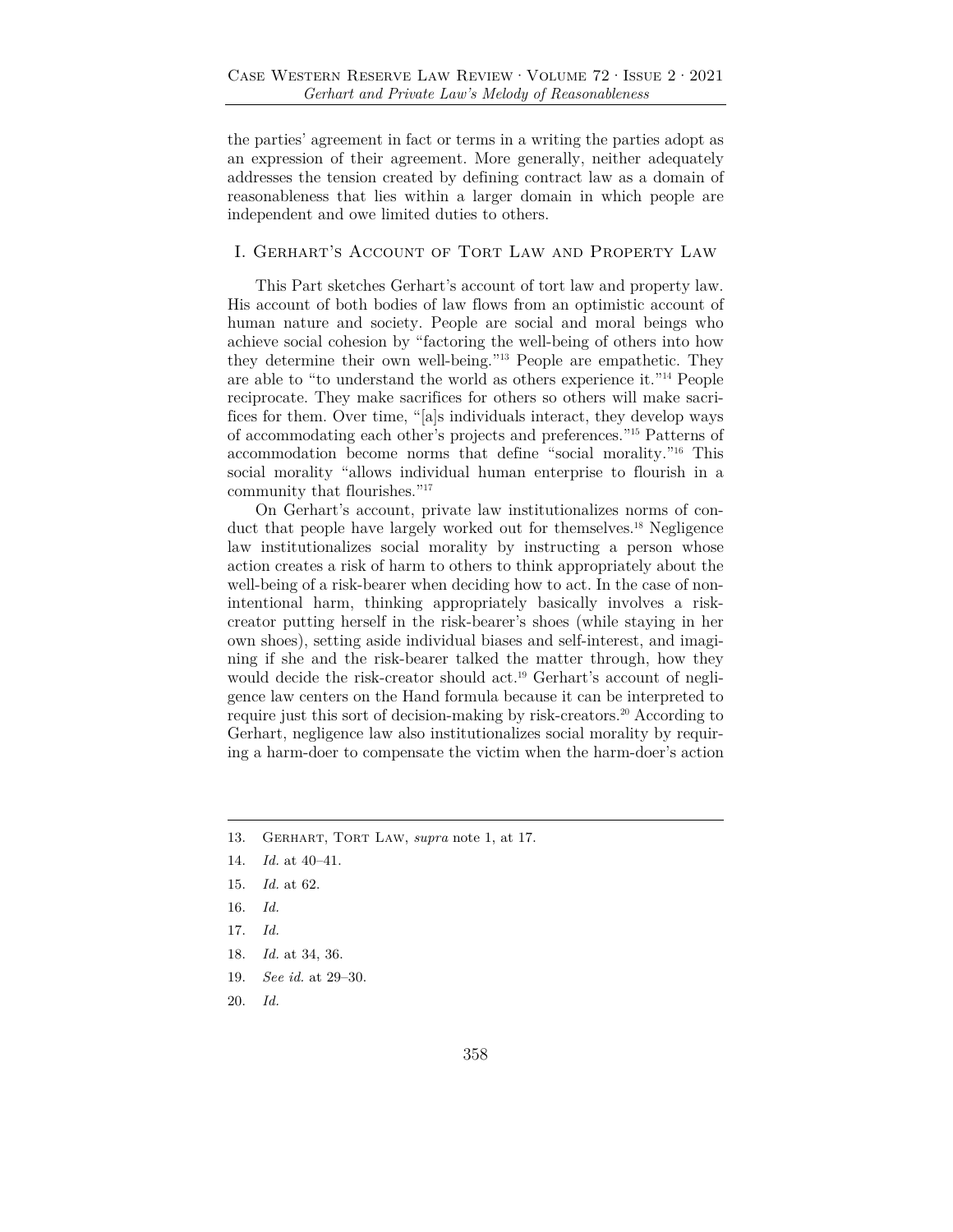suggests she failed to think appropriately about the well-being of the victim.21

Gerhart's account of property law flows from the observation that people and societies gradually work out norms of recognition of resource ownership to handle conflicts over resources and to encourage cooperation. According to Gerhart, property rights exist "because, and to the extent that, the community, or a large proportion of the community, recognizes the justness of the claims of possession, labor, or other attributes of ownership."22 Property rights often are not absolute because they "are conditioned on constraints embedded in those norms that are designed to promote the interests of individuals vis-à-vis other individuals and vis-à-vis the community as a collective entity."23 As with tort law, property law institutionalizes these norms of recognition and their embedded constraints.

Gerhart argues much of property law and tort law institutionalizes methods of interpersonal decision making, like the Hand negligence formula, that are good for the community. The law corrects people who fail to act as these institutionalized norms of interaction require.<sup>24</sup> He explains some instances of liability without fault by social norms that sometimes require people to repair a burden they impose on another person as a result of a reasonable decision. 25 For example, when a nuisance is permitted to continue but with compensation, Gerhart explains the law imposes a duty to pay compensation because, if the defendant had thought appropriately about the matter, then she would have paid compensation to the plaintiff without being ordered to do so.26

A great deal of tort law and property law is amenable to Gerhart's interpretation. This is not surprising. Reading judicial opinions from the 19th and early 20th century gives one the strong impression that judges considered the law in areas like negligence, nuisance, and waste as not requiring much in the way of justification because the law was based on custom and common sense. Lord Atkin famously described negligence law in *Donoghue v. Stevenson* as defining the duty of care

<sup>21.</sup> *Id.* at 5.

<sup>22.</sup> Gerhart, Property Law, *supra* note 2, at 74.

<sup>23.</sup> *Id.* at 73.

<sup>24.</sup> *See* Gerhart, Tort Law, *supra* note 1, at 29–32, 237.

<sup>25.</sup> On his account, these are exceptional cases because, in most cases in which liability is said to be strict, the liability can be explained as fault-based because the "actor . . . makes unreasonable decisions about the location, timing, or frequency, or method of his activity . . . ." *Id.* at 151.

<sup>26.</sup> *See* Gerhart, Property Law, *supra* note 2, at 192–94.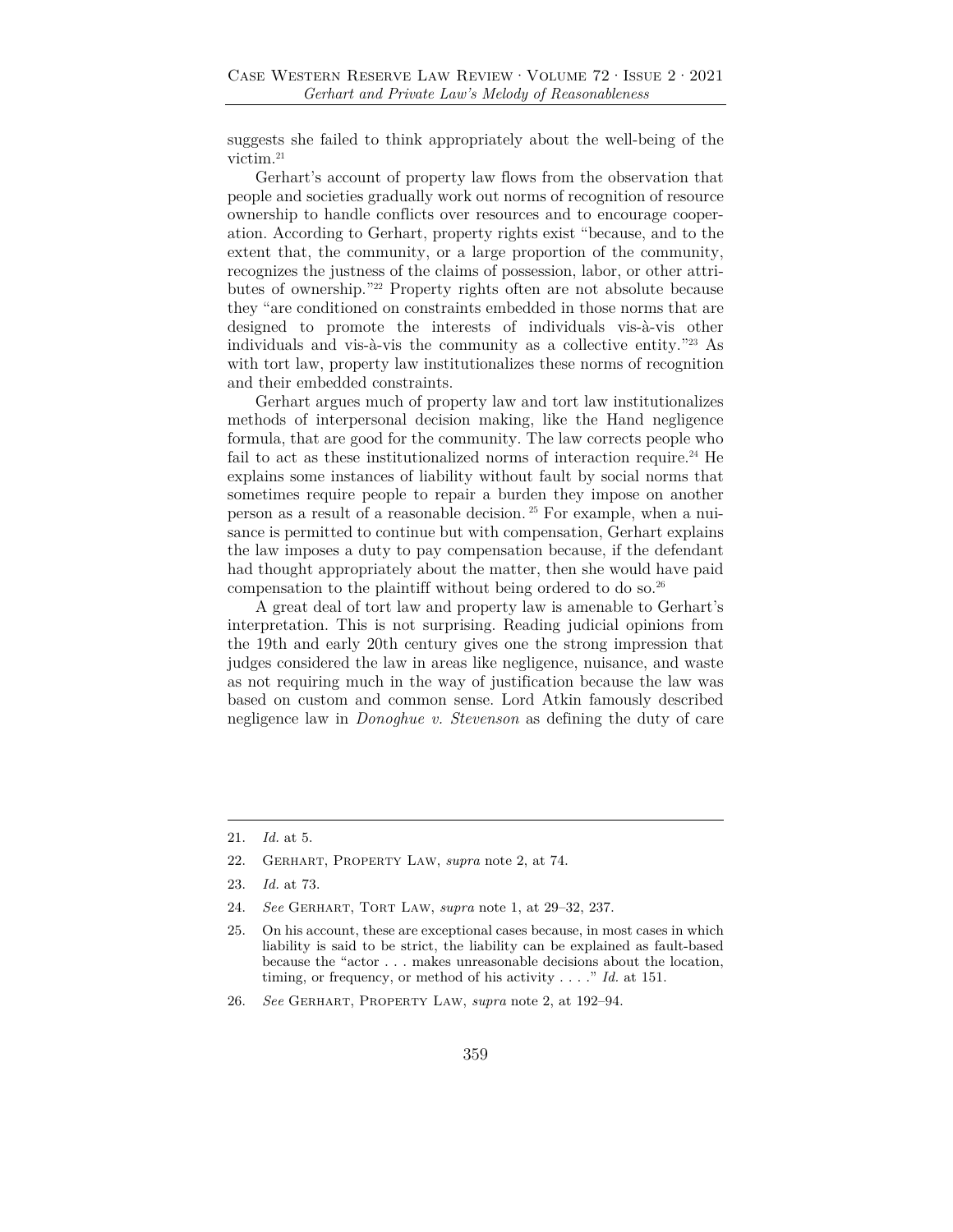we owe our neighbors.<sup>27</sup> Gerhart shows that much of tort law and property law can be interpreted in just this way as institutionalized norms of interaction and reasonableness. This is not to belittle Gerhart's contribution. He wrote *Tort Law and Social Morality* because he was dissatisfied with the current state of theory in torts scholarship and the "seemingly unbridgeable divide between corrective justice and economic theory."28 He bridges this divide by conceiving of tort law not in a topdown way as something imposed by the state on people, but rather in a bottom-up way as institutionalized social morality.29

Gerhart is able to paint an appealing picture of tort law and property law because he focuses on areas of the law that are amenable to being interpreted as institutionalized social morality. The picture is less appealing if we remember the limited range of human interaction where private law demands that people show appropriate regard for others. As Lord Atkin also wrote in *Donoghue v. Stevenson*, "the lawyer's question, Who is my neighbour? receives a restricted reply."30

Gerhart recognizes that there are significant limits on how far one can take an interpretation of law as institutionalized social morality. He makes the absence of a duty to rescue a bedrock principle. An actor has a duty to take into account the well-being of others only if his action creates a risk to another, or if the actor engages in "an activity that implies the acceptance of dominion over another's well-being."31 He carries this bedrock principle over to property law to justify the right to exclude:

[A]n individual who has made no choice to take responsibility for another's well-being is under no duty to benefit another. The right to exclude is the right to say "no" to the individual who wants the unearned benefit of using the owner's property. An individual cannot go onto an owner's property for the same reasons that an individual cannot go into an owner's wallet.32

Gerhart's account of tort law and property law also makes the absence of liability for unintentional harm to others that could not

- 28. Gerhart, Tort Law, *supra* note 1, at xi.
- 29. *Id.* at 239.
- 30. [1932] AC at 580.
- 31. Gerhart, Tort Law, *supra* note 1, at 106.
- 32. Gerhart, Property Law, *supra* note 2, at 163.

<sup>27. [1932]</sup> AC 562 (HL) at 580 (Scot.) ("You must take reasonable care to avoid acts or omissions which you can reasonably foresee would be likely to injure your neighbour. Who, then, in law is my neighbour? The answer seems to be—persons who are so closely and directly affected by my act that I ought reasonably to have them in contemplation as being so affected when I am directing my mind to the acts or omissions which are called in question.").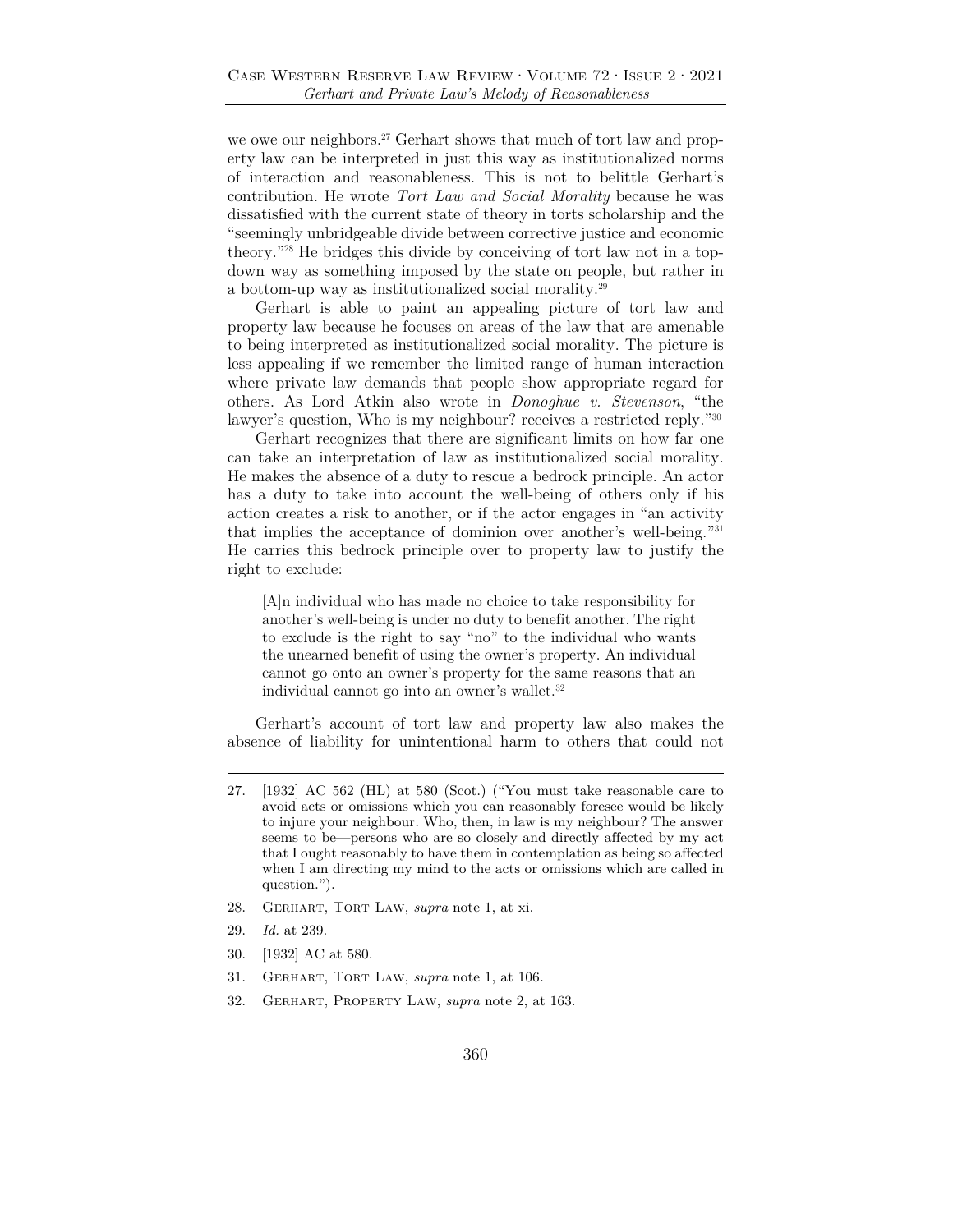reasonably have been avoided a bedrock principle.<sup>33</sup> He argues at length in *Tort Law and Social Morality* that most cases labelled "strict liability" do not violate this principle.<sup>34</sup> He addresses a related issue in *Property Law and Social Morality*: what if an actor knowingly harms another?35 Whether intentionally harming another is permissible is rarely an issue in personal injury cases because the law rarely permits people to knowingly inflict bodily harm on other people.36 It is a significant issue in property law as conflicts in the use of property often involve knowingly inflicted harm.37 To resolve conflicting uses of property by neighbors, Gerhart says neighbors should emulate what people would ideally do in this situation. They should adopt the veil of ignorance and decide how they would recommend a conflict be resolved if they did not know which position they were in.38 As the next Part explains, while the rules that regulate conflicts between neighbors over the use of property are amenable to Gerhart's interpretation, most legal rules that regulate conflicts over property and wealth are not.

## II. Parts of Private Law Outside Gerhart's Account

This Part addresses parts of private law Gerhart does not address. These include rules that confer powers on people to pursue their own goals, generally with no requirement that they consider the well-being of other people. They also include rules in tort law that privilege the interests of a harm-doer over the interests of a harm-bearer when a harm is non-physical, and particularly when a harm is purely economic. The omission of these matters is not a flaw in the books or an oversight. Gerhart appropriately chooses not to address these parts of the law because these rules do not require people to act reasonably when an action affects another person's well-being.

- 35. Gerhart, Property Law, *supra* note 2, at 147–48.
- 36. *See* Gerhart, Tort Law, *supra* note 1, at 226–28 (addressing the difference between intentional and unintentional torts).
- 37. Gerhart, Property Law, *supra* note 2, at 148 (discussing nuisance law as an example).
- 38. *Id.* at 149–50, 208–10. Gerhart explains possible solutions, which include doing nothing, changing a use, and paying compensation either for the cost to change a use or for the burden imposed by a use. *Id.* at 210–11.

<sup>33.</sup> *Id.* at 144–46; Gerhart, Tort Law, *supra* note 1, at 114–15.

<sup>34.</sup> Gerhart, Tort Law, *supra* note 1, at 159–60 ("An actor who makes an unreasonable activity-level decision is failing to think about the well-being of others in an appropriate way and should be responsible for harm caused by that decision . . . . Strict liability is unnecessary, however, because the negligence regime is fully capable of identifying such decisions and making the actor responsible for the harm they cause.").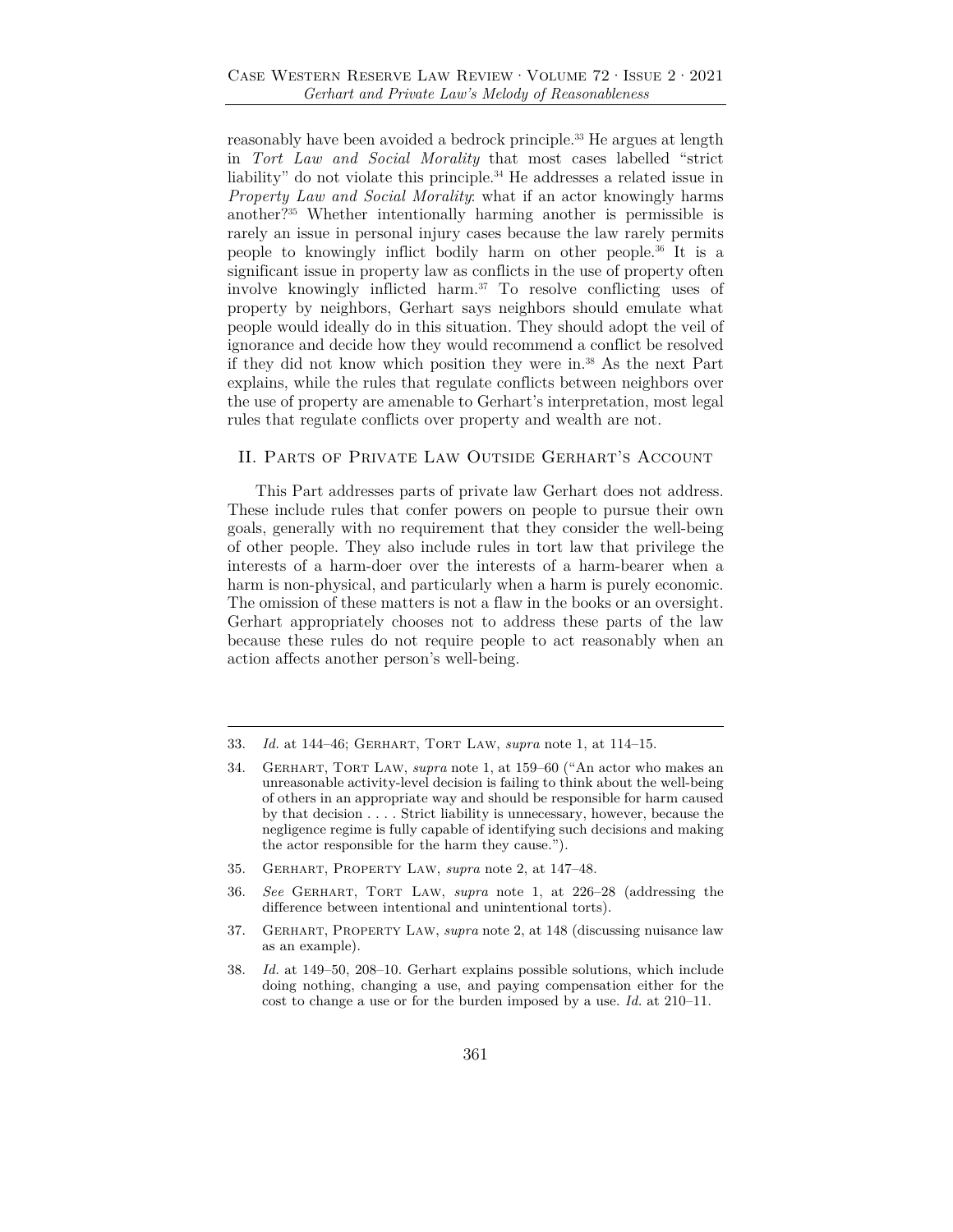#### *A. Power-Conferring Rules and Weak Equitable Safeguards*

Much of property law consists of power-conferring rules.<sup>39</sup> These rules establish the basic legal characteristics of different types of property interests and approved ways to create, transfer, and eliminate an interest. For example, the rules on security interests establish the basic legal characteristics of a security interest and establish how one creates, transfers, and eliminates a security interest.40 Gerhart says little about property law's power-conferring rules in *Property Law and Social Morality*. His interest is how property law regulates the management of resources and not the rules in property law that define the legal characteristics of different forms of property interests and how one creates, transfers, and eliminates such an interest.41 For example, Gerhart discusses how temporal division of property ownership creates the need for rules on waste to protect future owners,<sup>42</sup> but he does not discuss the rules that make temporal divisions of property possible.

The terms of a power-conferring rule generally instruct people on how to exercise a power and the legal consequences of its exercise.<sup>43</sup> A power-conferring rule often does not define the permissible reasons for

[P]ower-creating laws have two characteristic features. First, the law must be designed in a way that underwrites an expectation of its purposive use—an expectation that persons will satisfy the law for the sake of the legal consequences. Second, that expectation must be the law's reason for attaching those legal consequences to acts of that type.

 *Id.* at 1741–42. Klass continues that "[t]he clearest indication that a law is concerned with the purpose with which it is satisfied" is that a law's validity conditions "sort for legal purpose." *Id.* at 1743. He identifies four broad "types of such validity conditions: legal formalities; required nonconventional legal speech acts; legal-intent tests; and nonlinguistic proxies for legal purpose." *Id.*

- 40. *See generally* U.C.C. art. 9 (Am. L. Inst. & Unif. L. Comm'n 2020).
- 41. Gerhart, Property Law, *supra* note 2, at 5, 13. An exception is Gerhart's account of legal rules that prohibit certain forms of division of property, such as restrictions on alienability and future interests with unidentifiable owners. *See id.* at 238, 244–46 (explaining that exceptions are necessary to enable the market to function as a constraint on mismanagement of property).
- 42. Gerhart, Property Law, *supra* note 2, at 234–36.
- 43. H.L.A. Hart, *Bentham on Legal Powers*, 81 Yale L.J. 799, 821–22 (1972).

<sup>39.</sup> H.L.A. Hart is credited with coining the term "power-conferring rule" to describe a type of legal rule that is not a command and does not impose a duty. H.L.A. Hart, The Concept of Law 27–28 (1961). See also Gregory Klass, *Three Pictures of Contract: Duty, Power and Compound Rule*, 83 N.Y.U. L. Rev. 1726 (2008), for a thoughtful discussion of the problems of distinguishing rules that confer powers and rules that impose duties.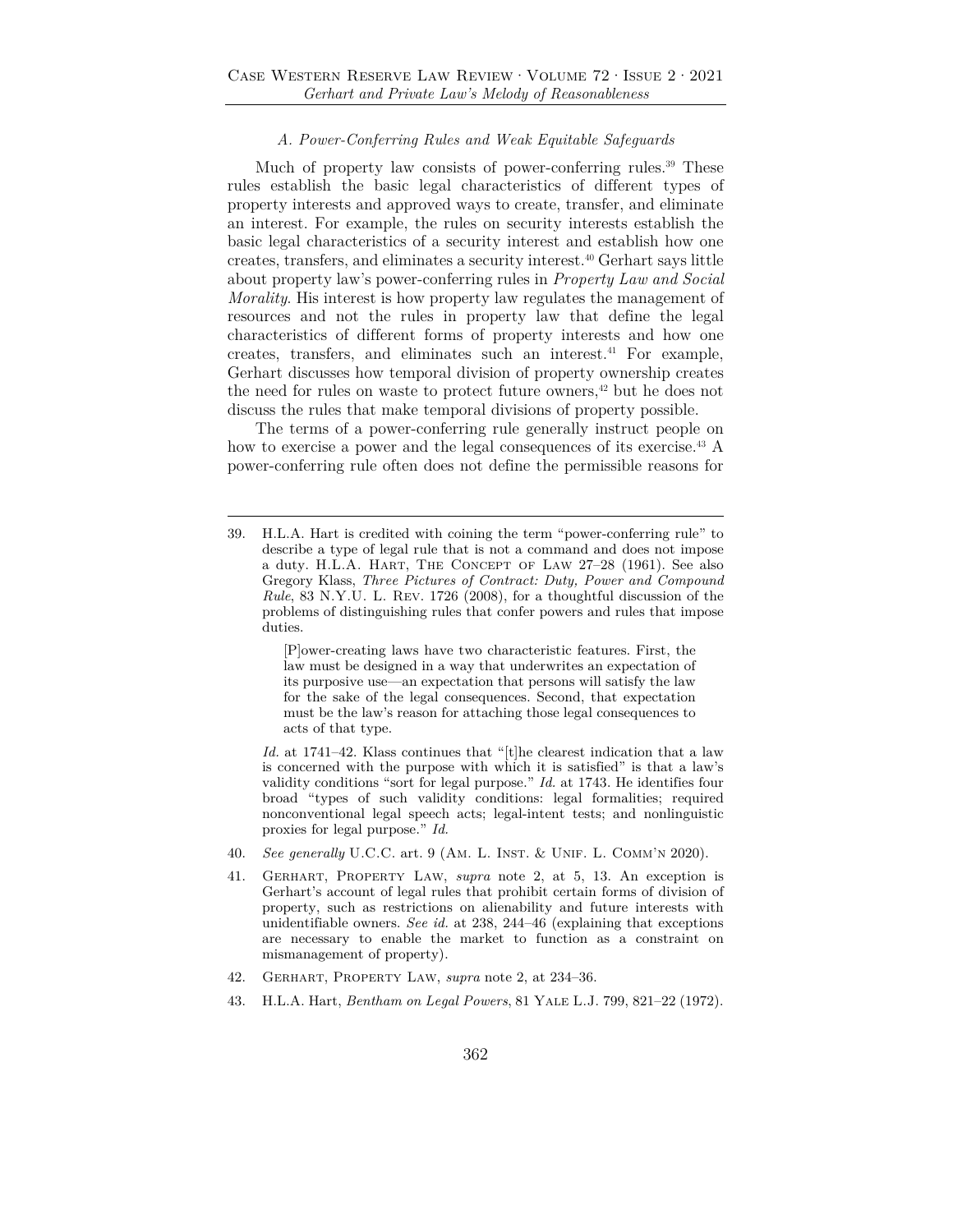exercising a power.<sup>44</sup> Nor does a power-conferring rule generally require a person to consider other people's well-being in deciding whether and how to exercise a power. The rules on wills illustrate. They instruct people on how to make a will and the legal consequences of making a will.<sup>45</sup> They do not instruct people on the permissible reasons for making a will or require people to consider other people's well-being in making a will.

When a dispute arises involving the application of a powerconferring rule, courts generally follow the rule's terms strictly and do not consider the relative equities of the parties to the dispute.46 This would undercut the power conferred by the rule. This characteristic of power-conferring rules was clearer when law and equity were separate systems because equitable considerations came into play under a separate body of law, the law of equity, which would sometimes override the normal operation of a rule to prevent someone from taking unfair advantage of non-compliance with a power-conferring rule.47 Deciding whether and how to make an exception to a rule requires a court to balance the value of doing justice in an individual case against the cost of destabilizing a rule.48 If a court creates an exception to a rule, then the court's opinion is likely to condemn the defendant's conduct and justify the exception in highly moralistic terms. But the court will also make it clear that the exception is narrow, and that generally the rule being overridden is strictly enforced.

<sup>44.</sup> *See id.* (stating that power-conferring rules tell people how to use them but do not impose a duty on when to use them). The rules on servitudes are an exception that illustrates the general rule. Under the old "touch and concern" requirement, a servitude had to enhance the value of the dominant estate. Carol M. Rose, *Servitudes, Security, and Assent: Some Comments on Professors French and Reichman*, 55 S. Cal. L. Rev. 1403, 1409 (1982).

<sup>45.</sup> *See* Klass, *supra* note 39, at 1735 (emphasizing legal duties rather than other-regarding considerations).

<sup>46.</sup> *Id.* at 1763–64.

<sup>47.</sup> *See* Henry E. Smith, *Equity as Meta-Law*, 130 Yale L.J. 1050, 1076–1081 (2021) (arguing one function of equity is to redress opportunism); Dennis Klimchuk, *Aristotle at the Foundations of the Law of Equity* (arguing a current of "equity seeks to prevent the defendant from being a stickler in a bad way" for his legal rights), *in* Philosophical Foundations of the Law of Equity 32, 38–40 (Dennis Klimchuk, Irit Samet & Henry E. Smith eds., 2020); *cf.* J.E. Penner, *Equity, Justice, and Conscience: Suitors Behaving Badly?* (developing account of equity as enforcement of "imperfect duties of virtue" to "prevent people from taking advantage of others" in ways that do not involve violating fundamental norms), *in* Philosophical Foundations of the Law of Equity, *supra*, at 52, 70.

<sup>48.</sup> *See* Mark P. Gergen, *The System of Equitable Wrongs* (forthcoming) (manuscript at 7) (on file with author).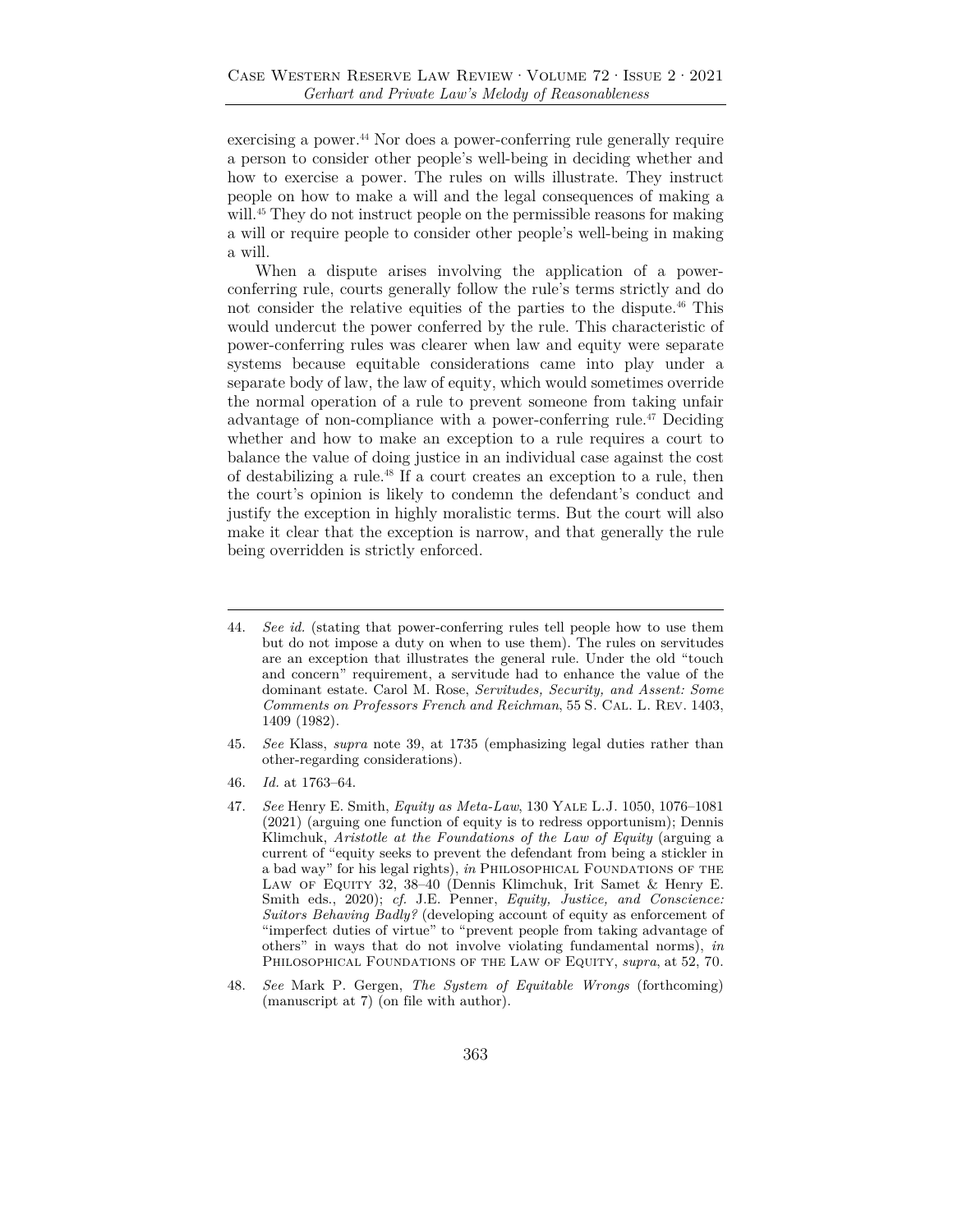*Tkachik v. Mandeville<sup>49</sup>* is a 21st-century example of equity operating in just this way. Frank Mandeville "abandoned his wife [Janet] for the final 18 months of her life while she was battling [breast] cancer."50 Several weeks before her death, Janet revised her will to disinherit Frank.51 She also tried to dissolve a tenancy by the entirety in their home and another property they co-owned so Frank would not acquire her interest through a right of survivorship on her death.<sup>52</sup> But she did this the wrong way, transferring her interest by a quitclaim deed rather than by filing for divorce or separate maintenance.53 In other words, Janet failed to comply with the power-conferring rule that governs the dissolution of tenancy in the entirety. The equitable issue in the case was whether Janet's estate could recover Frank's half of the expenses she paid to maintain the property on a claim for contribution.<sup>54</sup> A divided court allowed the claim, proclaiming "equity, and the principles of natural justice embodied therein, call on defendant Frank Mandeville to contribute his share of the property maintenance costs incurred by this wife."55 The court also took pains to explain this was a narrow exception to the normal rules governing dissolution of a tenancy in the entirety.<sup>56</sup>

Gerhart does not discuss equitable doctrines, like duress, undue influence, and constructive fraud, that allow courts to create exceptions to rules in property law and contract law to redress unfair-advantagetaking of a person's failure to comply with a power-conferring rule. This is not an oversight or a flaw in the books. These doctrines relate to social morality in a different way than negligence law, nuisance law, and the other rules that Gerhart discusses. On Gerhart's account, social morality bears a direct relationship to the rules in negligence law. Rules of negligence law basically instruct people to act reasonably and empower courts to redress unreasonable conduct.

The equitable doctrines bear a less direct relationship to social morality. They ask a court to balance the value of doing justice in an individual case (which may well be a matter of social morality) and the cost of destabilizing a rule when deciding whether to create an exception to a rule. This leaves a gap between what a rule of reasonableness would require and what equity will correct. For example, in *Tkachik v. Mandeville*, if Frank had thought appropriately about the well-being of

- 49. 790 N.W.2d 260 (Mich. 2010).
- 50. *Id.* at 262.
- 51. *Id.* at 263.
- 52. *Id.*
- 53. *Id.* at 263, 269.
- 54. *Id.* at 264.
- 55. *Id.* at 267.
- 56. *Id.* at 269.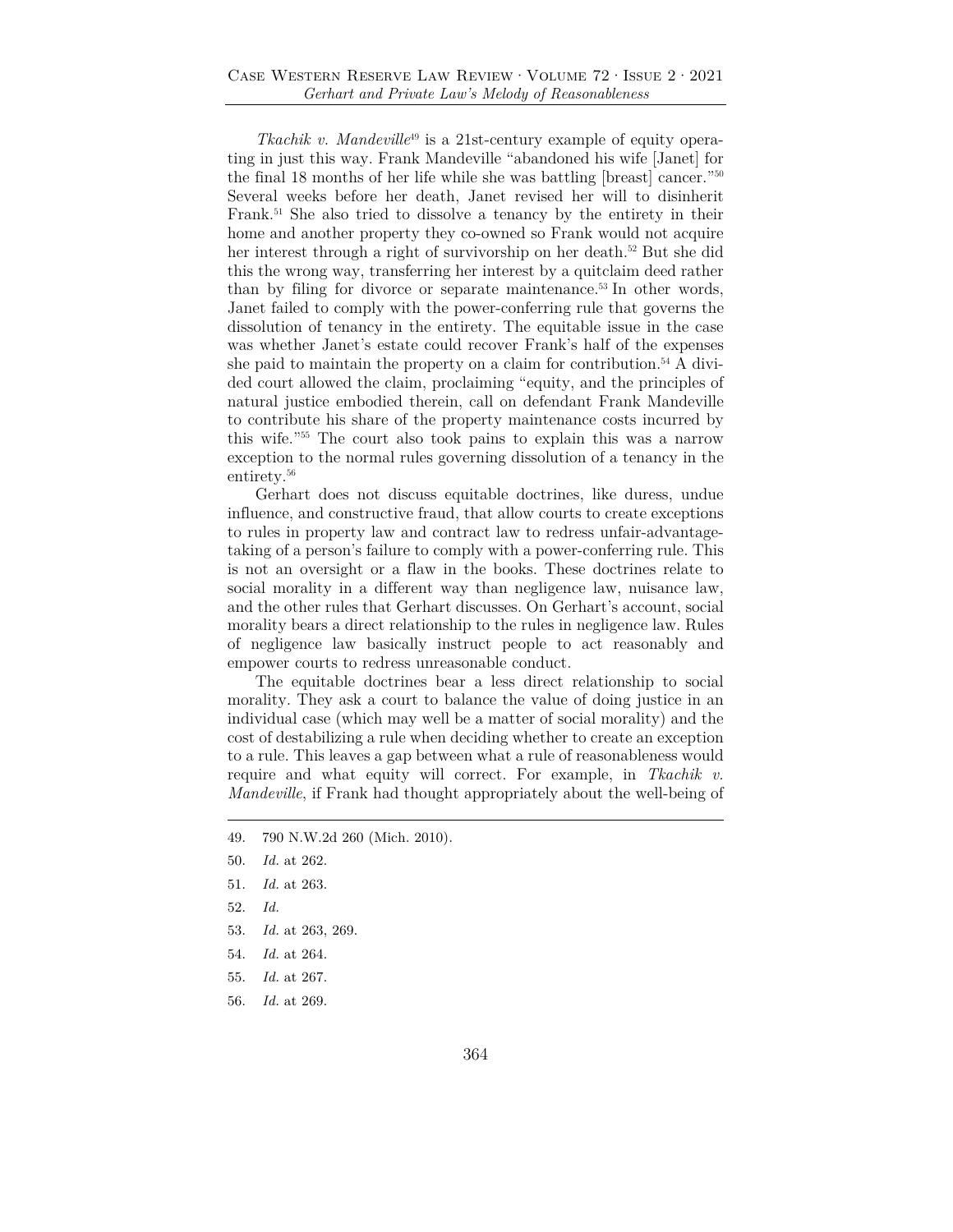Janet (or her heirs), then I believe he would have conveyed her halfinterest in the properties to the estate. All equity required of him was to pay his half of the expenses to maintain the property.<sup>57</sup> The dissenting justices would not have required even this much.58

#### *B. Rules that Privilege Harm-Doers over Harm-Bearers*

A policy of strictly enforcing power-conferring rules subject to limited equitable safeguards can be thought of as privileging the interest of the party who benefits from enforcement of a rule over the interest of the party who is harmed by enforcement of a rule. This Part addresses rules in tort law that similarly privilege a harm-doer's interest in freedom of action over a harm-bearer's interest in freedom of harm when the harm is non-physical. Examples include commercial torts like deceit and interference with contract and the tort of intentional infliction of emotional distress.

Gerhart says little about these rules in *Tort Law and Social Morality*. He touches on commercial torts briefly in *Property Law and Social Morality.* In discussing what interests are treated as property, Gerhart applauds "the 1410 *Schoolmaster Case*" for "establishing the principle, now foundational, that no producer has a property right in his prospective profits," and that "harm inflicted through fair competition was not actionable."59 Later, in discussing the appropriate sphere of the common law, Gerhart applauds Justice Brandeis's dissenting opinion in *International News Service v. Associated Press*, 60 which argued courts did not have the capacity to decide whether selling news collected by a competitor is unfair competition. $61$  This is to make the general point that "[t]he common law is at its best when disputes involve clear harm to identified individuals from identified sources attributable to other individuals, and where the range of interests and information that must be taken into account is narrow and wellrepresented by the parties to the dispute."62

Gerhart correctly omits commercial torts like deceit and interference with contract from his account of tort law, for these rules permit a great deal of unreasonable conduct to go uncorrected. The same is true for the tort of intentional infliction of emotional distress. To put

<sup>57.</sup> *Id.* at 276.

<sup>58.</sup> *Id.* at 277 (Weaver, J., dissenting); *id.* at 295 (Young, J., dissenting).

<sup>59.</sup> Gerhart, Property Law, *supra* note 2, at 106 (citing Hamlyn v. More (The Schoolmasters' Case), Y.B. 11 Hen. 4, fol. 47, Hil., pl. 21 (1410) (Eng.), *translated in* John Baker, Baker and Milsom Sources of English Legal History 671–73 (2d ed. 2010)).

<sup>60. 248</sup> U.S. 215 (1918).

<sup>61.</sup> Gerhart, Property Law, *supra* note 2, at 294–95, 295 n.5 (citing *Int'l News Serv.*, 248 U.S. at 267 (Brandeis, J., dissenting)).

<sup>62.</sup> *Id.* at 294.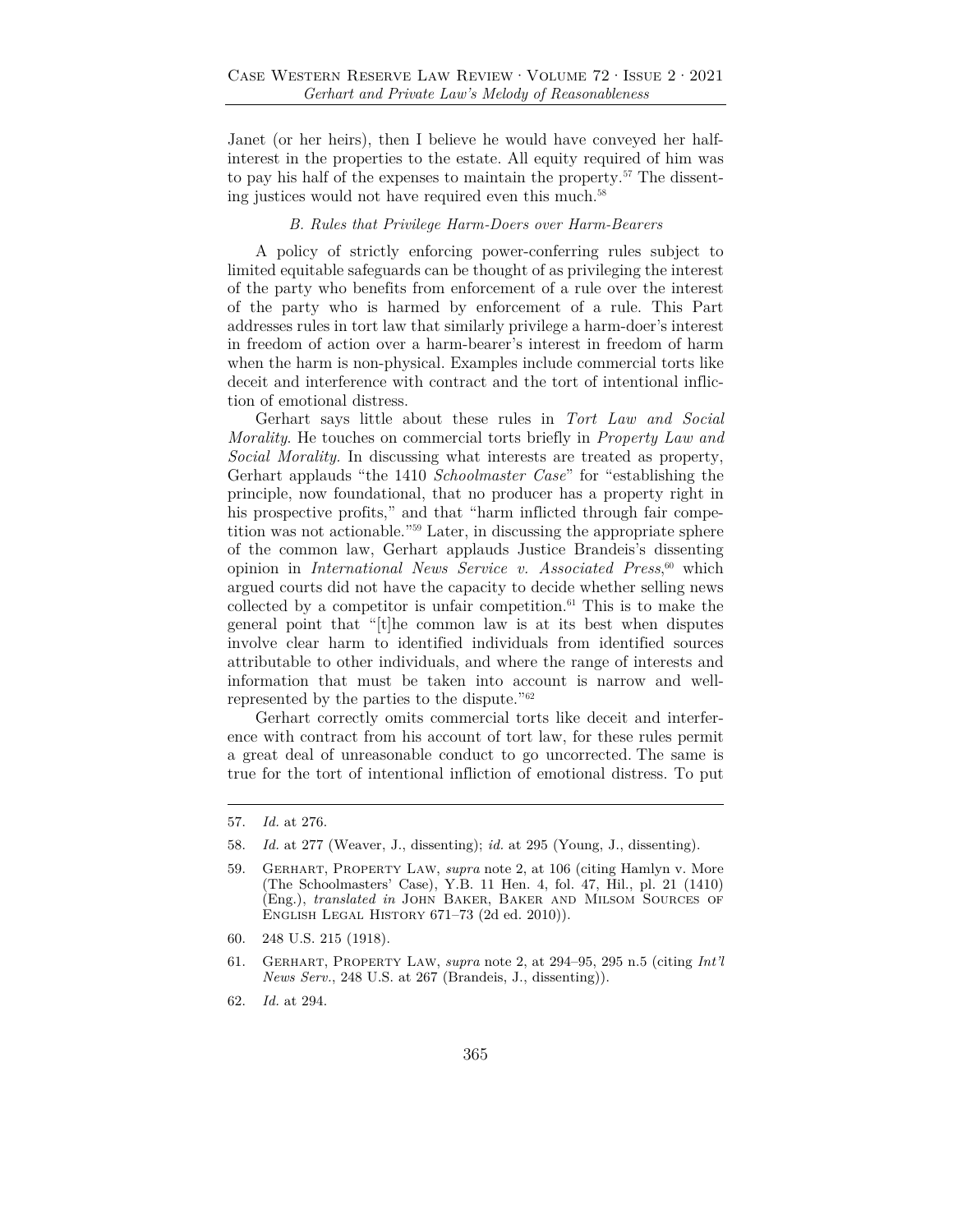these torts in perspective, the diagram below maps tort law on two dimensions. I also include the tort of intentional infliction of emotional distress, which Gerhart addresses.<sup>63</sup> I borrow the basic schema from Mark Geistfeld. $^{64}$ 



The horizontal dimension captures the balance a rule strikes between a harm-doer's interest in liberty of action and a harm-bearer's interest in security from harm. At one end of this dimension are rules of immunity or privilege that prioritize a harm-doer's interest in liberty of action, such as the privilege for competition and the privilege to say harmful things about a public figure. At the other end are strict liability rules that prioritize the harm-bearer's interest in security from harm. The negligence rule is at the center for it balances the parties' conflicting interests by making an actor liable for harm she causes when her action creates an unreasonable risk of harm while privileging an actor's conduct when her conduct does not create an unreasonable risk of harm. The negligence rule makes victims bear the cost of accidents that are not worth avoiding, which promotes liberty of action.

The vertical dimension captures how a tort rule defines a culpable state of mind. At one end of this dimension are intentional torts that require subjective culpability. At the other end are strict liability rules that require no culpability. "Negligence once again is at the conceptual

<sup>63.</sup> Gerhart, Tort Law, *supra* note 1, at 233. Gerhart argues "[w]hen the plaintiff alleges the intentional infliction of emotional harm, the court must compare the plaintiff's harm with the social value of the defendant's conduct, and this is fundamentally a reasonable determination." *Id.* This explanation of the tort cannot account for the requirement that the conduct be "extreme and outrageous" and the harm "severe." RESTATEMENT (SECOND) OF TORTS § 45 (AM. LAW INST. 1965). These requirements permit a great deal of unreasonable conduct to go unchecked.

<sup>64.</sup> Mark A. Geistfeld, Tort Law: The Essentials 15–16 (2008).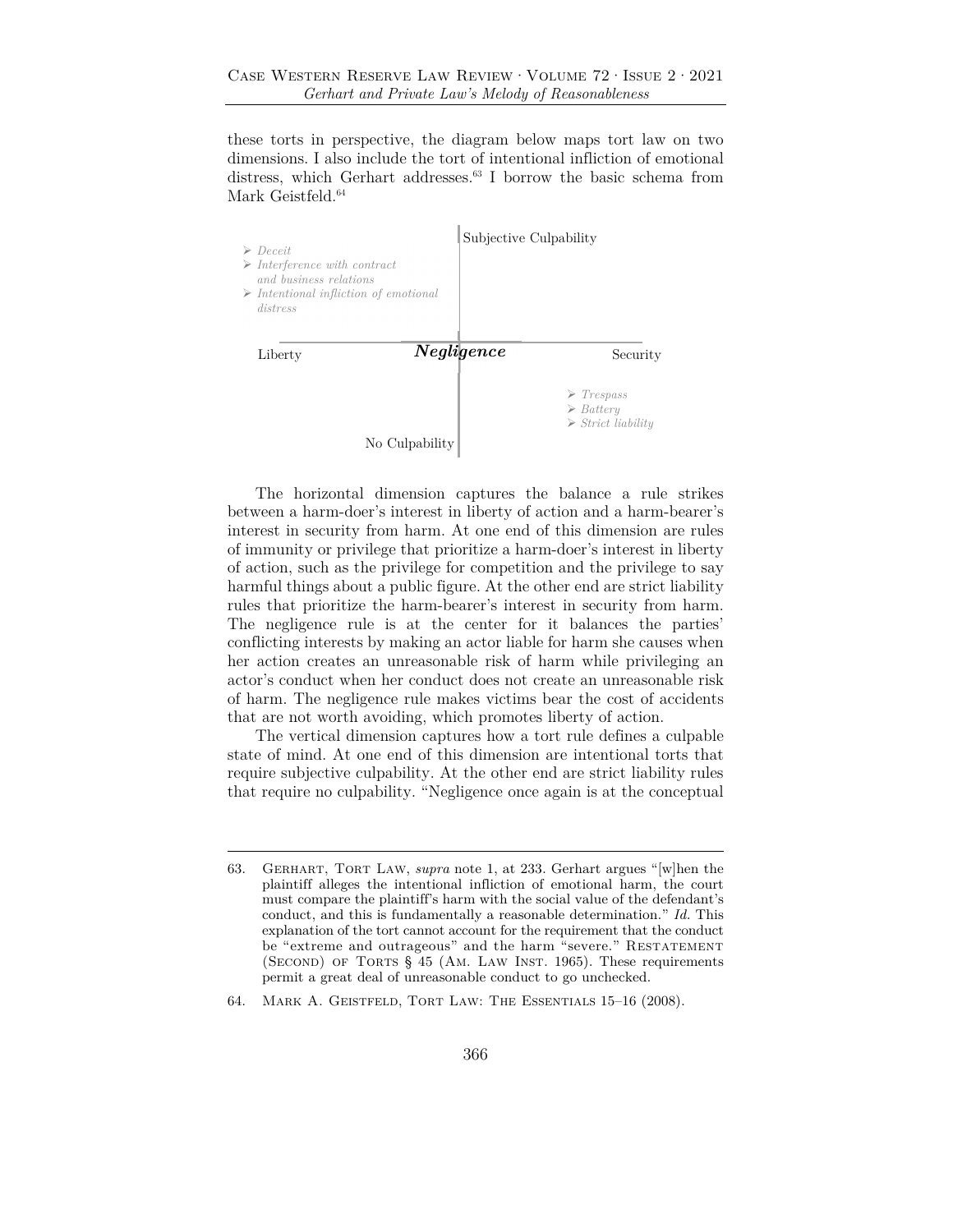center," Geistfeld observes, because it is a rule of "objective culpability."65 Legal rules that require people to act reasonably when an action affects other people's well-being again are at the center of the diagram.

The torts in the upper left-hand corner of the diagram privilege a harm-doer's interest in liberty of action over a harm-bearer's interest in security from harm and so let a great deal of unreasonable conduct go uncorrected. These rules immunize conduct that can be quite offensive morally. For example, liability for intentional infliction of emotional distress requires the defendant's conduct to be "extreme and outrageous" and the plaintiff's emotional distress to be "severe."66 Liability for deceit requires not just an intentional misrepresentation and foreseeable reliance; $67$  liability also requires the plaintiff's reliance to be justifiable, which many American courts treat as a requirement of reasonable reliance.68 A requirement of reasonable reliance in the law of deceit creates a legal license to take advantage of another person's gullibility.

The debate about the limits of the tort of interference with business relations is largely about what role tort law should play in redressing conduct in the commercial arena that is clearly inappropriate when the conduct in question does not violate other rules of tort law. The *Restatement (Second) of Torts* adopted an open-ended tort that could reach any conduct a court deemed improper.<sup>69</sup> This made possible the successful interference claim in *Nesler v. Fisher*  $\mathcal{C}$  *Co.*,<sup>70</sup> where an owner of an office building pursued a long campaign of harassment against a potential competitor, which included filing or funding meritless lawsuits, while being careful not to cross the line and commit abuse of process and defamation.<sup>71</sup> Most state courts refused to adopt the openended tort and so the third *Restatement* relented, allowing a claim for

71. *Id.* at 193.

<sup>65.</sup> *Id.* (emphasis omitted).

<sup>66.</sup> RESTATEMENT (SECOND) OF TORTS § 46 (AM. L. INST. 1965).

<sup>67.</sup> *Id.* at § 525; *see also* Glassford v. Dufresne & Assocs., P.C., 124 A.3d 822, 828 (Vt. 2015) ("[L]iability for fraudulent misrepresentation under Restatement § 531, which attaches when a plaintiff's reliance on the misrepresentation is reasonably foreseeable.").

<sup>68.</sup> Mark P. Gergen, *A Wrong Turn in the Law of Deceit*, 106 Geo. L.J. 555, 564 & n.31 (2018) (citing several cases in support).

<sup>69.</sup> Restatement (Second) of Torts §§ 766B, 767 (Am. L. Inst. 1965). Section 766B allows claims for intentional and improper interference with business relations. Section 767 has a multifactor test to determine whether interference is improper. *Id.* The factors balanced include the interests of the two parties and "the social interests in protecting the freedom of action of the actor." *Id.* at § 767.

<sup>70. 452</sup> N.W.2d 191 (Iowa 1990).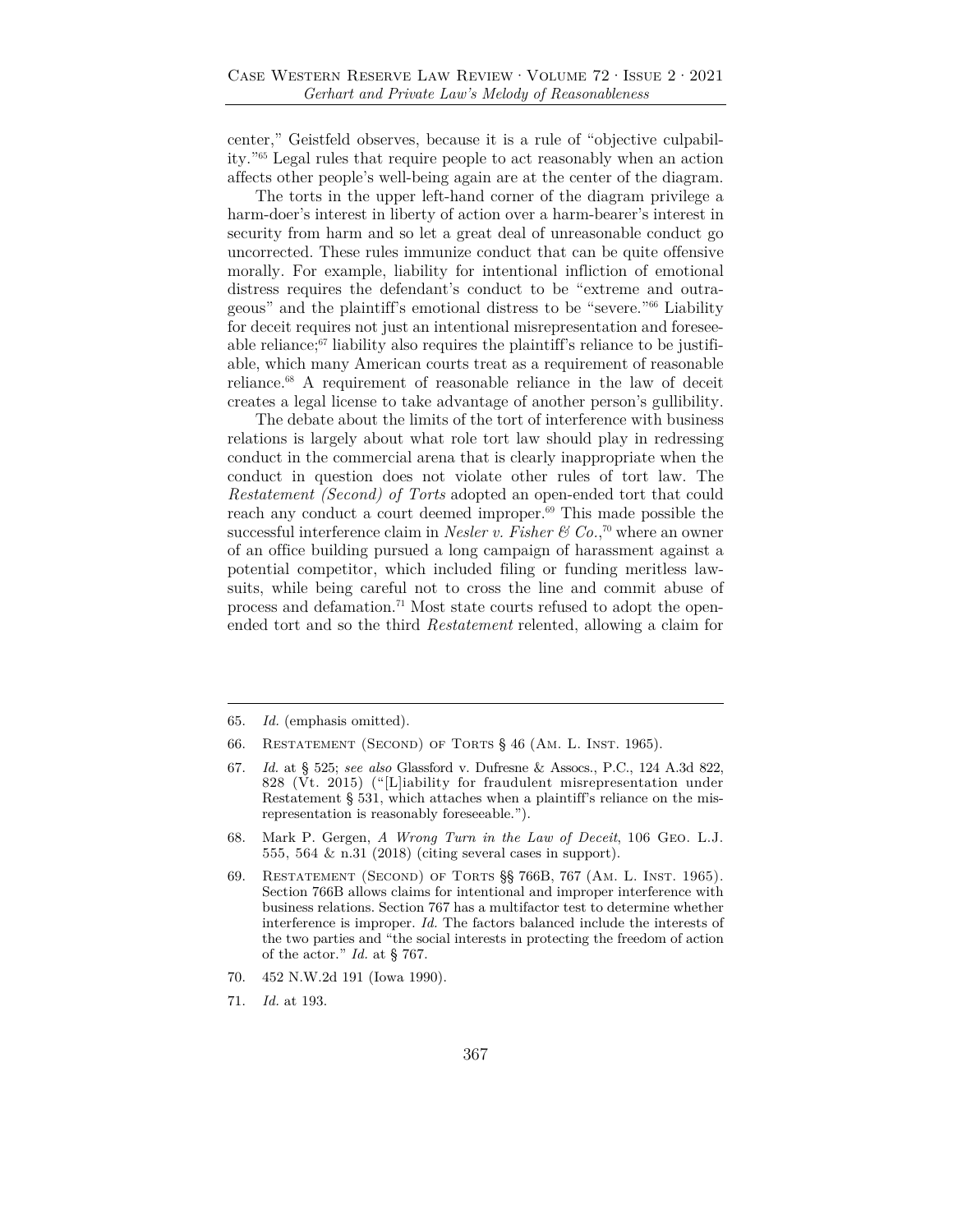interference with business relations only when the defendant's conduct is independently wrongful.72

This is not the place to try to explain what reasons justify these rules. It is clear that whatever these reasons may be, these rules do not instruct people on how to think appropriately about the well-being of other people. A person who thought appropriately about another person's well-being would not choose to gratuitously say something he knew to be painful so long as the pain was not "severe." And a person who thought appropriately about another person's well-being would not choose to deceive someone so long as the deception would not trick a reasonable person.

Gerhart's account of private law works best for rules at the center of the diagram where the interest of the plaintiff in liberty of action and the interest of the defendant in security from harm are treated by the law as being in equipoise. Gerhart is able to account for rules in the lower right-hand corner on trespass by reasoning that a defendant who trespassed innocently or out of necessity, and who harmed the plaintiff's property, would pay for the harm, if the defendant reasoned appropriately about her obligation to the plaintiff.73 A similar explanation for the no-liability rules in the upper left-hand corner of the diagram is implausible.74

# III. Gerhart's Account of Contract Law

This Part takes up *Contract Law and Social Morality*. It begins with Gerhart's account of rules that apply once a contract has been formed, for this part of contract law is most amenable to Gerhart's interpretation. This Part then turns to two parts of contract law that are less amenable to Gerhart's interpretation. They are the rules on conditions and the rules on contract formation.

<sup>72.</sup> Restatement (Third) of Torts: Liability for Economic Harm § 18(b) (Am. L. Inst. 2020) (requiring the defendant to have "committed an independent and intentional legal wrong").

<sup>73.</sup> *See supra* notes 24–26 and accompanying text.

<sup>74.</sup> The argument would be that if the harm-bearer thought appropriately about the well-being of the harm-doer, then the harm-bearer would decide not to demand compensation for this harm. This argument may be plausible in cases involving inadvertent harm, such as negligent infliction of emotional distress. Because of the cost involved in demanding and obtaining compensation, people who thought appropriately about the matter might decide it is best for everyone that unintentional harm go uncompensated in the absence of physical harm even when the harmdoer's conduct is unreasonable. This argument is not plausible in cases involving intentional harm. A gullible victim of a fraud who is denied recovery because his reliance is unreasonable would not be expected to say "well-played" to the fraudster, if the victim thought appropriately about the matter.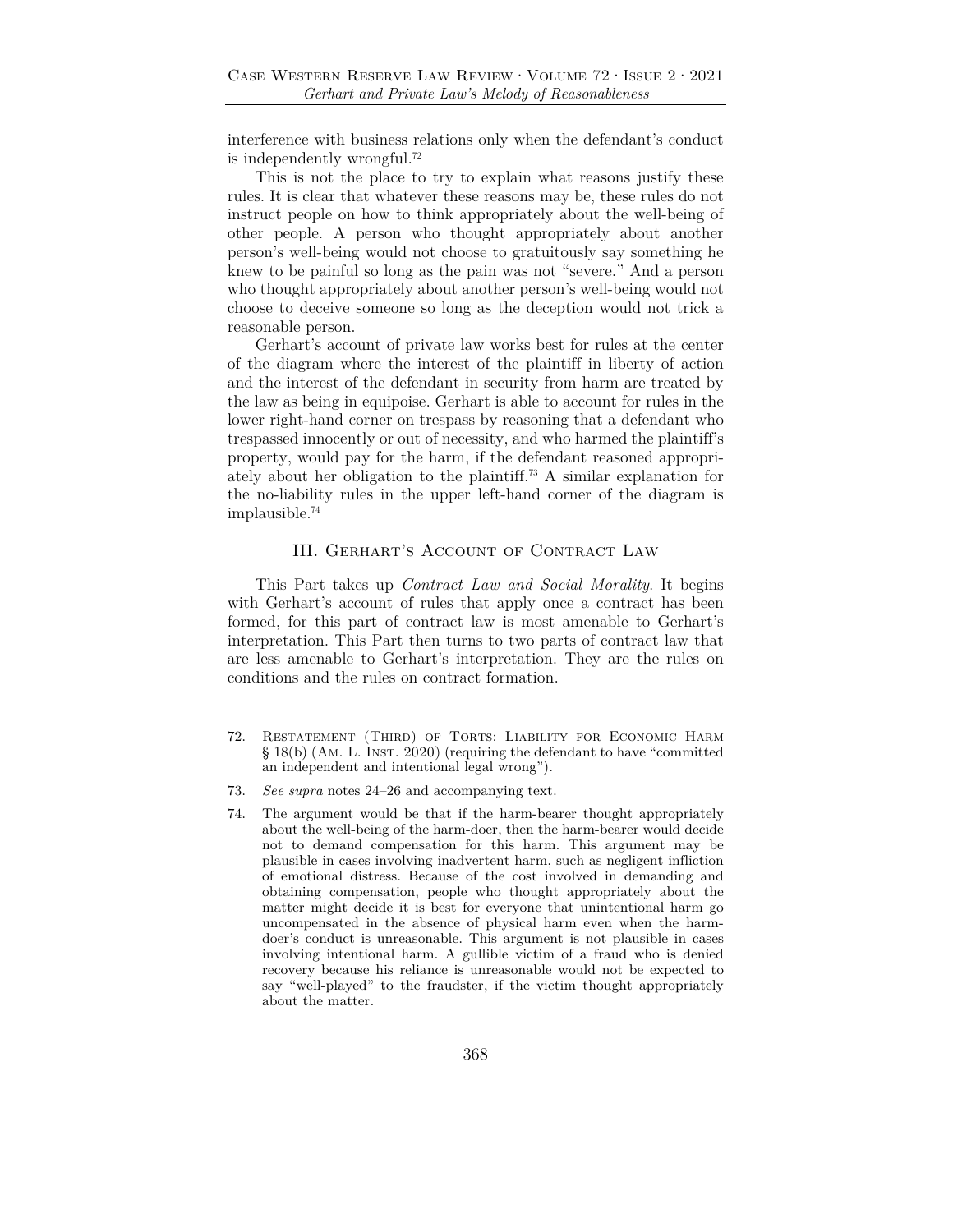According to Gerhart, once a contract has been formed, a party has a duty to think appropriately about the well-being of the other party when making decisions related to the contract.<sup>75</sup> This method of appropriate other-regarding reasoning is similar to the method of reasoning described in *Tort Law and Social Morality* and *Property Law and Social Morality*, but with an important difference. The similarity is that a party should be guided by the Golden Rule and assume the veil of ignorance in making decisions about whether and how to perform a contract. 76 In more colloquial terms, a party should put herself in the other party's shoes (while staying in her own shoes), set aside personal biases and self-interest, imagine the two parties talked the matter through, and ask what decision they would agree she should make in light of their competing interests. The important difference is that the parties' agreement defines the baseline for appropriate other-regarding reasoning.77 Like negligence law, contract law requires people to act reasonably. The difference is that the parties' agreement defines the parameters of the requirement of reasonableness in contract law.

This account places a great deal of weight on the definition of the parties' agreement. Gerhart's treatment of boilerplate terms in consumer form contracts illustrates. According to Gerhart, these terms are not bargained for and so they are not part of the agreement.78 The baseline agreed exchange is the terms on which the parties actually agreed, which Karl Llewellyn called the "dickered terms."79 Gerhart applauds the doctrine of reasonable expectations because the doctrine requires a form contract maker to engage in appropriate other-regarding reasoning with respect to boilerplate terms.<sup>80</sup> Under this doctrine, a boilerplate term in a form contract is not enforceable when the form maker "has reason to believe that the party manifesting . . . assent" to the form "would not do so if he knew that the writing contained a particular term."81 For example, the doctrine instructs a court not to

- 75. Gerhart, Contract Law, *supra* note 3, at 105–06.
- 76. *Id.* at 80–81.
- 77. *Id.* at 123 ("[T]he goal of determining performance obligations is to preserve the ex ante balance of burdens and benefits that each party bargained for in the exchange, the ex ante exchange equilibrium.").
- 78. *Id.* at 163–65.
- 79. Karl N. Llewellyn, The Common Law Tradition: Deciding Appeals 370 (1960).
- 80. GERHART, CONTRACT LAW, *supra* note 3, at 163-66.
- 81. Restatement (Second) of Conts. § 211(3) (Am. L. Inst. 1981). Gerhart credits the draft *Restatement of Consumer Contracts* with adopting this rule. GERHART, CONTRACT LAW, *supra* note 3, at 160-61. The reporters have consistently resisted embracing the reasonableexpectations doctrine, preferring to rely on the unconscionability doctrine, which sets a higher bar for not enforcing a term. See RESTATEMENT OF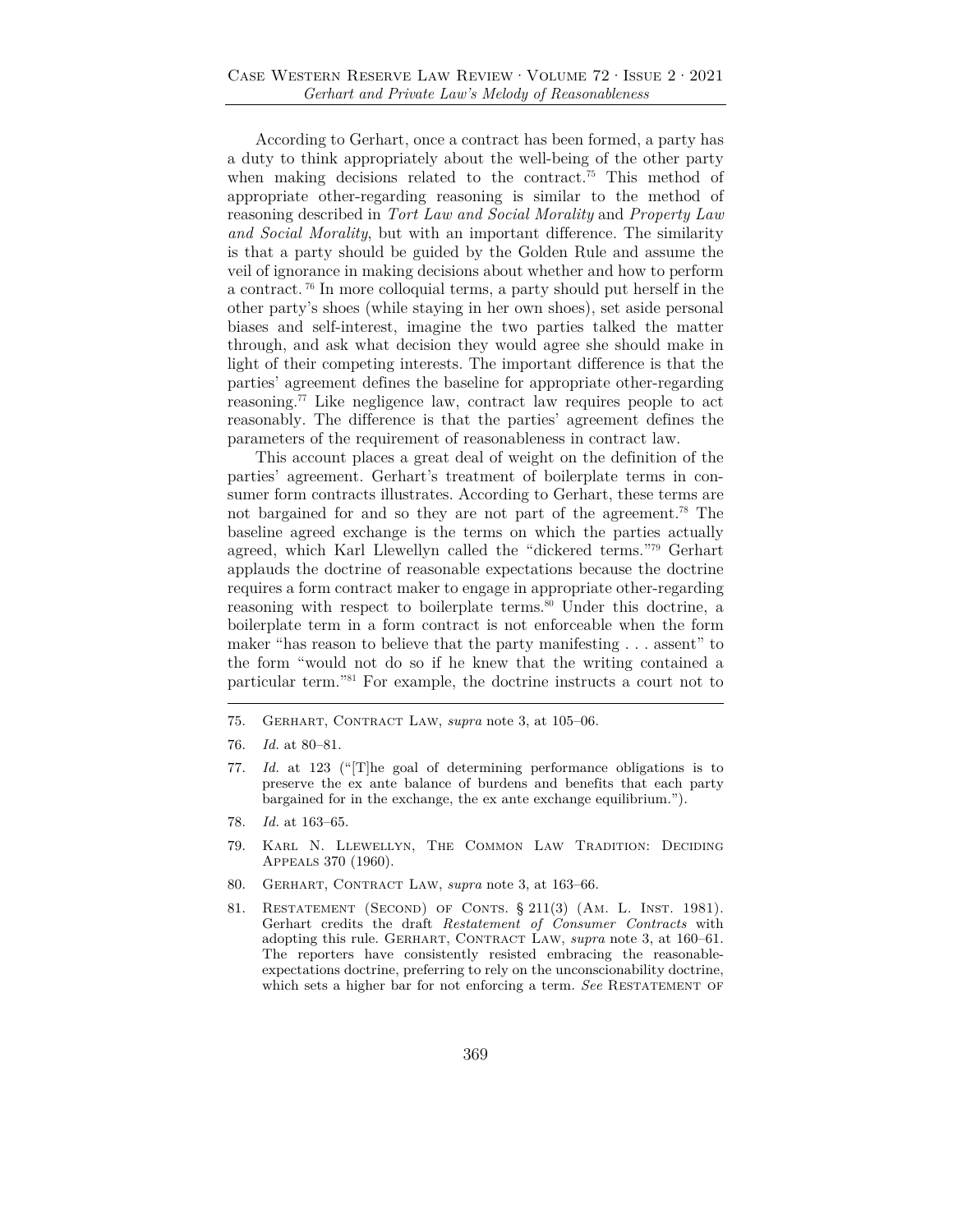enforce a boilerplate term that "eviscerates the non-standard terms explicitly agreed to, or . . . eliminates the dominant purpose of the transaction."82

Gerhart's argument for the doctrine of reasonable expectations rises or falls with the premise that the baseline agreement to which the requirement of reasonableness attaches is the parties' actual agreement. This premise is debatable as a legal matter because classical contract law defines the baseline agreement as the terms in a writing that the parties adopt as an expression of their agreement. I will return to this point.83

The doctrine of material breach is a less problematic example of a rule in contract law that requires parties to act reasonably within the framework of the agreed exchange.<sup>84</sup> The doctrine defines when a party may suspend performance in response to the other party's nonperformance.85 Formally, this is determined by applying a multi-factor standard that requires a court to balance the risk that the aggrieved party will suffer an uncompensated loss if she does not suspend performance, the loss to the defaulter if performance is suspended, and whether the defaulter acted in bad faith.<sup>86</sup> Contracts often break down because the parties escalate what may start as a relatively minor dispute. The doctrine instructs a court to cast the loss on the first party who escalated a dispute in a way that indicates she did not engage in appropriate other-regarding reasoning.<sup>87</sup> The doctrine implicitly instructs parties to engage in appropriately other-regarding reasoning in

- 82. RESTATEMENT (SECOND) OF CONTS. § 211 cmt. f (AM. L. INST. 1981).
- 83. *See infra* Part IV.

- 85. *See* Restatement (Second) of Conts. § 241 (Am. L. Inst. 1981).
- 86. Mark P. Gergen, *A Theory of Self-Help Remedies in Contract*, 89 B.U. L. Rev. 1397, 1411 (2009).
- 87. *K & G Construction Co. v. Harris* illustrates. 164 A.2d 451, 456 (Md. 1960). There was a dispute over whether a subcontractor was responsible for damage caused by its bulldozer, which turned on whether the operator

CONSUMER CONTS. § 5 cmt. 4 (AM. L. INST., Tentative Draft 2019) (stating the standard of substantive unconscionability is expressed in terms like "'shock the conscience,' 'oppressive,' 'unreasonably harsh,' or 'fundamentally unfair' . . . to capture a limiting criterion, that the doctrine is to be used only when the one-sidedness of a term in the contract is extreme."). The tentative draft only embraces the part of the reasonable-expectation doctrines that prevents a boilerplate term from overriding an express representation. *See id.* at § 7. Gerhart knew he was giving the reporters credit that they did not deserve. When I asked him whether his motives were political, he smiled.

<sup>84.</sup> *See infra* text and accompanying notes 190–221. I talked with Gerhart about using this doctrine and other constructive conditions to illustrate his method at the KCON meeting in Sacramento in early 2020. Had he lived, I expect he would have included the point made here in the book.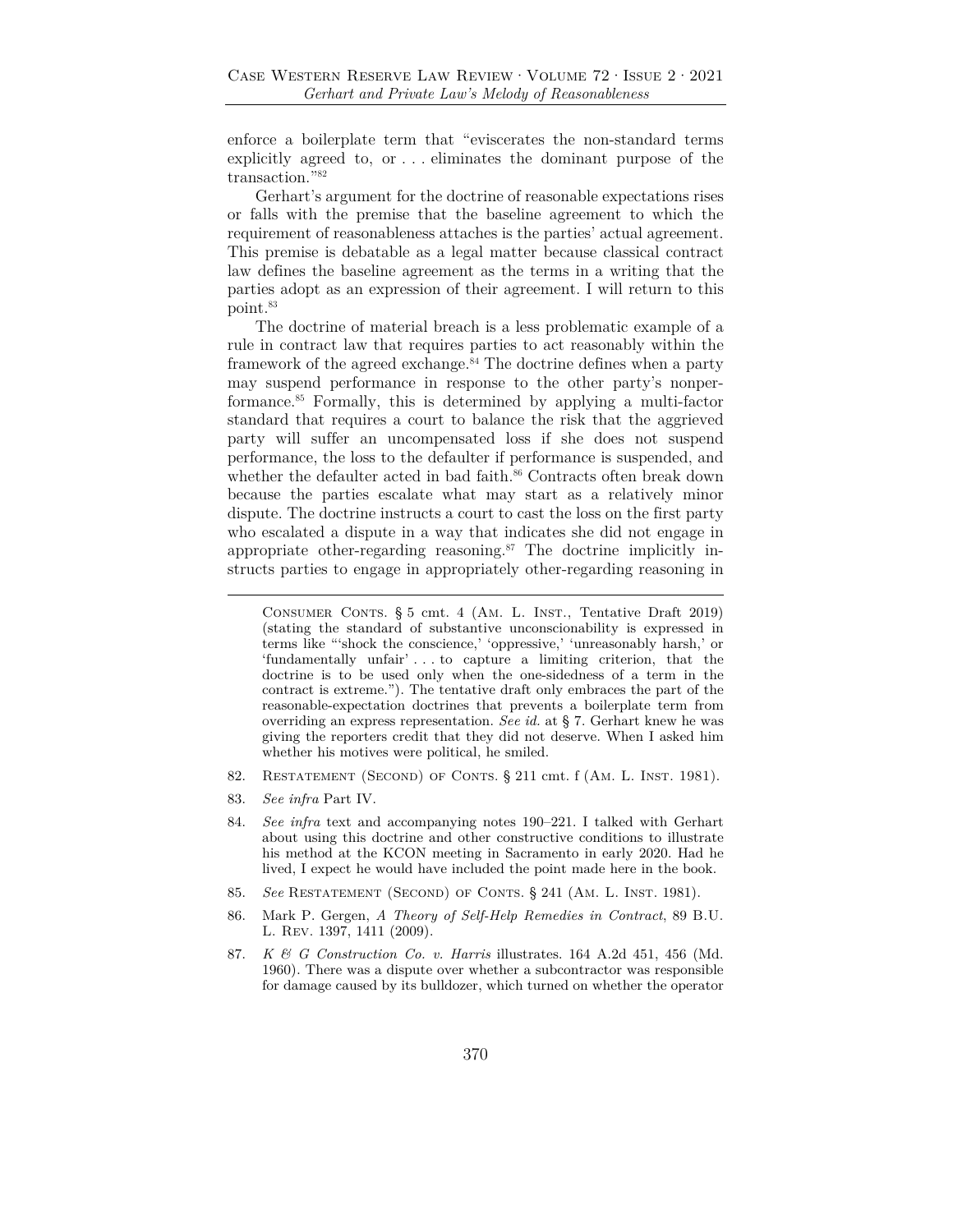deciding whether to suspend performance by balancing their need to suspend performance to avoid losing the benefit of their bargain against the burden imposed on the other party if they suspend performance.

The doctrine of material breach illustrates what it means to make the agreed exchange the baseline for the requirement of reasonableness. An aggrieved party may suspend performance to avoid suffering an uncompensated loss, even though suspending performance inflicts a larger loss on the other party. Since the baseline is the agreed exchange, the aggrieved party is entitled to suspend performance to avoid suffering a material uncompensated loss, though this inflicts a larger loss on the defaulter, because she is entitled to the benefit of her bargain.88 She is allowed to treat her interest in receiving the benefit of the bargain as paramount over the other party's interest in avoiding loss. However, a buyer may not seize on a curable defect in goods to get out a contract when the market price of the goods has dropped.<sup>89</sup> This would deny the seller the benefit of her bargain, which is the right to be paid an above-market price for the goods. The doctrine also allows the aggrieved party to consider whether the defaulter acted in an appropriately other-regarding way (i.e., in good faith) in defaulting.

Other contract doctrines that regulate responses to nonperformance have a broadly similar structure to the doctrine of material breach and serve a broadly similar function. These include the duty to mitigate, $90$ the substantial performance doctrine, $91$  the rule governing the choice between remedial cost and loss in market value as a measure of damages

was negligent. *Id.* at 454, 456. The general contractor withheld a payment to cover the claim. *Id.* The subcontractor responded by stopping work. The court correctly cast the loss on the subcontractor because there was no evidence that the subcontractor needed the withheld payment to continue work. *Id.* The subcontractor responded inappropriately by stopping work. *Id.*

- 88. *Parker v. Twentieth Century-Fox Film Corp.* illustrates. 474 P.2d 689, 692–94 (Cal. 1970). The only way Parker could avoid suffering an uncompensated loss from losing the role in *Bloomer Girl* was to refuse the role in *Big Country, Big Man* and sue for the contract price. *Id.* Thus, her decision was reasonable though it imposed a significant loss on the studio and may have given Parker a windfall. *Id.*
- 89. *See, e.g.*, T.W. Oil, Inc. v. Consol. Edison Co., 443 N.E.2d 932, 938 & n.8 (N.Y. 1982).
- 90. RESTATEMENT (SECOND) OF CONTS. § 350 (AM. L. INST. 1981).
- 91. *Jacob & Youngs, Inc. v. Kent*, 129 N.E. 889, 892 (N.Y. 1921), is a canonical case.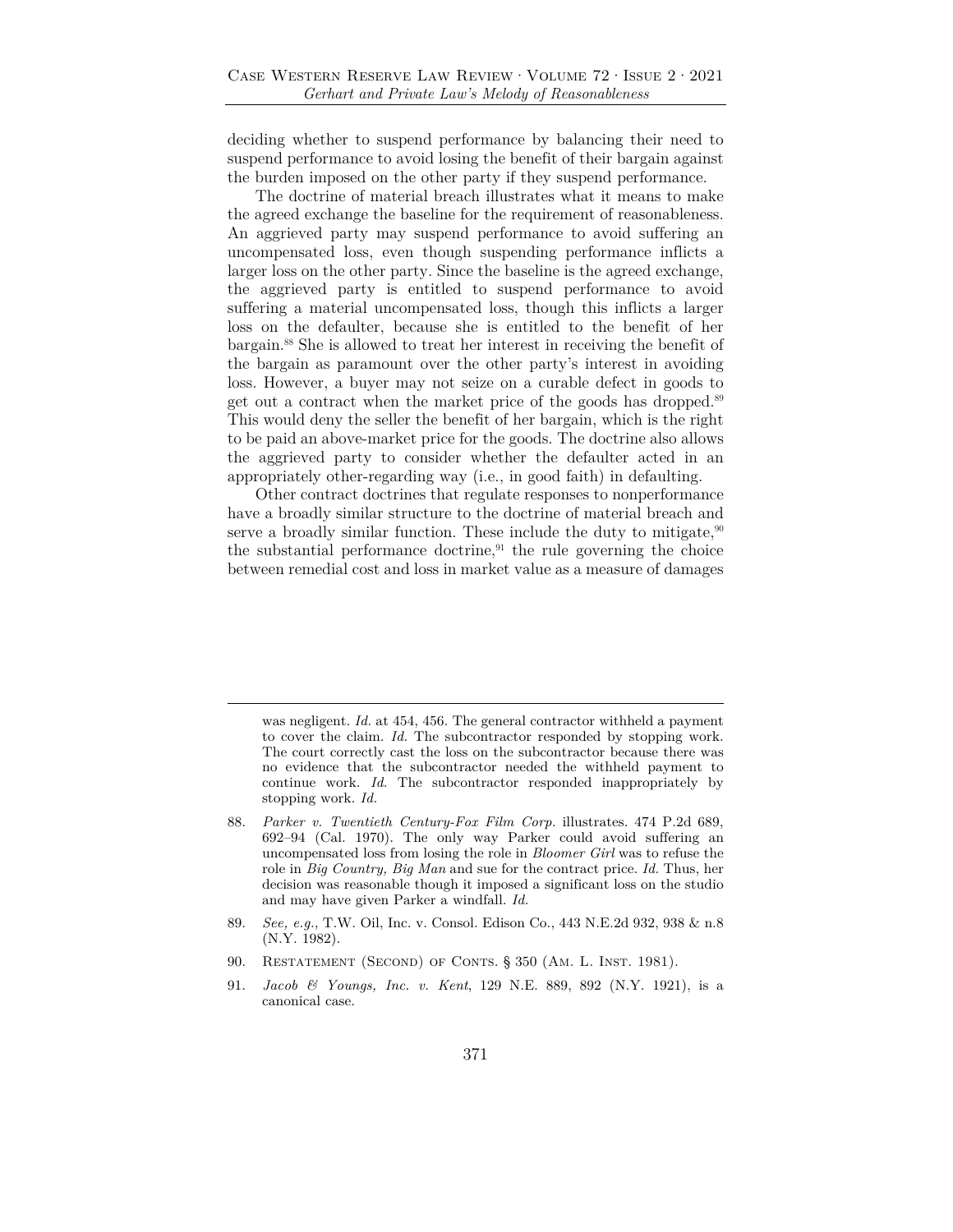for incomplete or defective performance, $92$  the aggrieved party's restitution claim,<sup>93</sup> and the defaulter's restitution claim.<sup>94</sup> All of these doctrines require the party making a choice addressed by a rule (and require a court tasked with reviewing a choice made) to balance the extent to which the contemplated (or chosen) response to nonperformance is necessary for the aggrieved party to obtain the benefit of her bargain, the burden the response imposes on the defaulter, and whether the defaulter acted in bad faith. The agreed exchange defines the baseline under all of these doctrines. The primary goal is to ensure the aggrieved party obtains the benefit of her bargain. Once this goal is achieved, the rules minimize the burden on the defaulter so long as the defaulter acted in good faith.

It is not surprising that rules like the doctrine of material breach that regulate response to nonperformance are amenable to being interpreted as applications of a general requirement of reasonableness within the parameters of the agreed exchange. A breakdown of a contract is like an accident in tort law or a conflict between neighbors regarding use of property. These conflicts involve problems of coordination that often are not amenable to being solved in advance—either by parties writing terms or by courts establishing rules to cover the problem. Gerhart argues people can best solve these sorts of problems if they put themselves in each other's shoes, set aside their personal biases and self-interest, and identify a solution that works best for all involved. And he argues the law should encourage people to think in this way in these situations. What is different about the contractual setting is that the agreed exchange defines the parameters for an appropriate solution.

Gerhart advocates for a robust duty of good faith and fair dealing in the form of a general rule that would require parties to engage in appropriate other-regarding reasoning in making decisions in performing or enforcing a contract when the contract gives a party discretion in making a decision.95 Again, the agreed exchange sets the baseline. Gerhart's incisive analysis of *Feld v. Henry S. Levy & Sons, Inc.*<sup>96</sup> illustrates how this works. The case involved an output contract for the sale of breadcrumbs.<sup>97</sup> The seller was a bakery that hoped to make a

- 95. GERHART, CONTRACT LAW, *supra* note 3, at 136-43.
- 96. 335 N.E.2d 320 (N.Y. 1975).
- 97. *Id.* at 321.

<sup>92.</sup> RESTATEMENT (SECOND) OF CONTS. § 348 (AM. L. INST. 1981). *Peevyhouse v. Garland Coal & Mining Co.*, 382 P.2d 109, 114 (Okla. 1963), is a canonical case.

<sup>93.</sup> RESTATEMENT (THIRD) OF RESTITUTION & UNJUST ENRICHMENT § 38 (AM. L. INST. 2011).

<sup>94.</sup> *Id.* at § 36.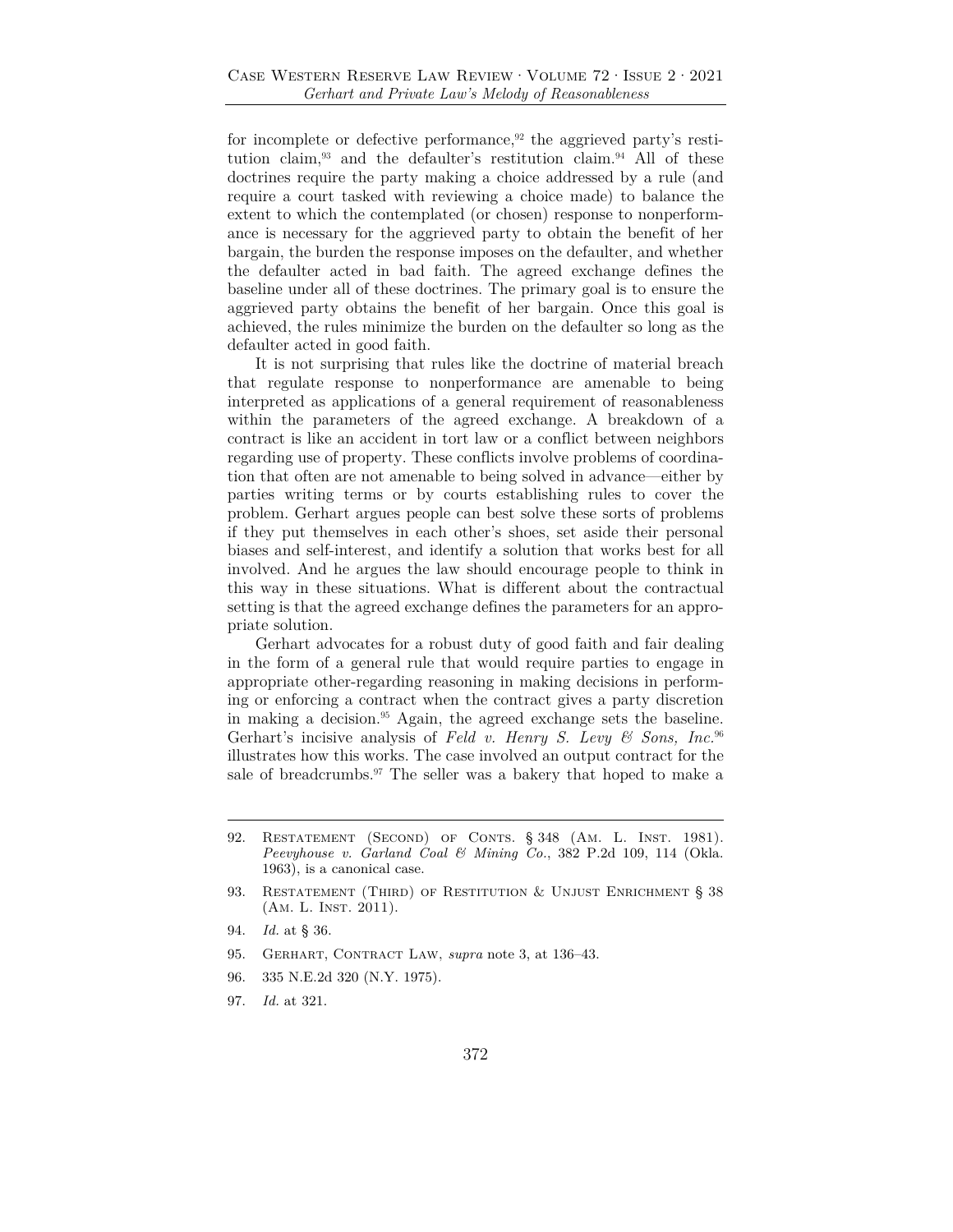profit by installing a new oven to turn bread scraps into breadcrumbs.<sup>98</sup> This turned out to be a losing venture. After the buyer refused to pay a 1¢ per pound increase, the seller scrapped the oven and sold its scrap bread to a pig farmer.99 Victor Goldberg has argued this was not a breach of the requirement of good faith in UCC § 2-306(1) because the seller was losing money and the buyer did not rely on the contract for it had other sources for breadcrumbs.100 Gerhart responds this may give too little weight to the parties' bargain. The contract had a six-month termination clause.101 Gerhart argues the case should turn on whether this clause was meant to protect the seller (as well as the buyer), for if the clause did not protect the seller, then this would indicate the seller was not meant to be protected against loss by an implied right under the output term to stop production without notice.102 He predicts that who the termination clause was meant to protect could probably be easily determined by looking at the history of the negotiation of the contract.103

Open performance terms, like the term in *Feld*, are a special case because people invite ex post regulation of performance decisions by a court when they use an open performance term like an outputs or requirements quantity term, a best-efforts term, or a condition of satisfaction. The robust duty of good faith Gerhart proposes would go further than most U.S. courts have been willing to go to prevent people from exploiting unexpected gaps or loopholes in a contract. Some courts reject the doctrine entirely104 or almost entirely.105 When a breach of the duty is found, there generally is a compelling specific ground, such as

- 101. Gerhart, Contract Law, *supra* note 3, at 139; *Feld*, 335 N.E.2d at 321.
- 102. Gerhart, Contract Law, *supra* note 3, at 139–41.
- 103. *Id.*
- 104. *See, e.g.*, English v. Fischer, 660 S.W.2d 521, 522 (Tex. 1983).

<sup>98.</sup> *Id.* 

<sup>99.</sup> *Id.*

<sup>100.</sup> Victor Goldberg, Framing Contract Law: An Economic PERSPECTIVE 117-19 (2006); U.C.C. § 2-306(1) (AM. L. INST. & UNIF. L. Comm'n 2020).

<sup>105.</sup> *See, e.g.*, Young Living Essential Oils, LC v. Marin, 266 P.3d 814, 817 (Utah 2011) (restricting doctrine to cases "where it is clear from the parties' 'course of dealings' or a settled custom or usage of the trade that the parties undoubtedly would have agreed to the covenant . . . .").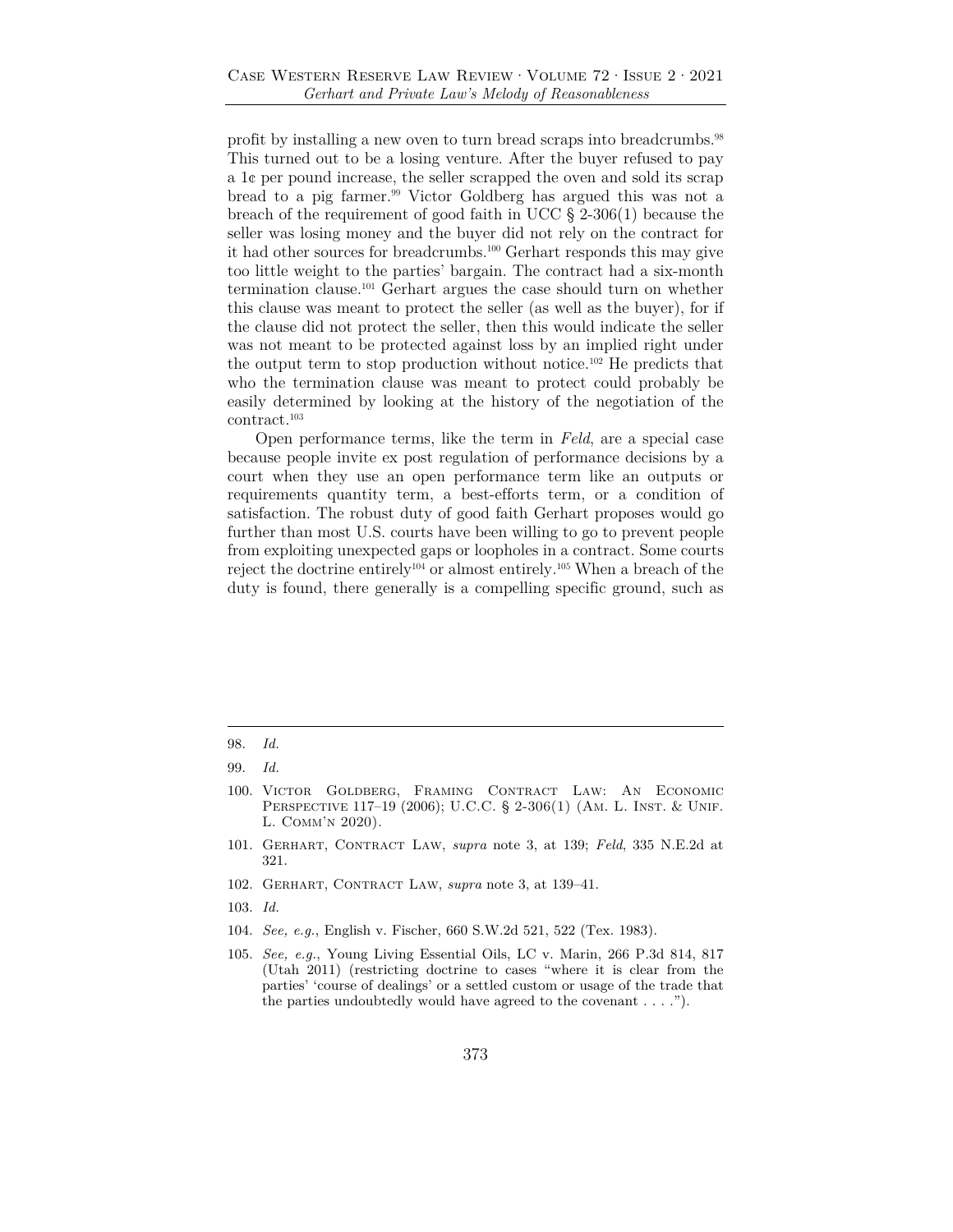dishonesty,<sup>106</sup> a clear abuse of a right,<sup>107</sup> a violation of a term implied by strong evidence of custom or usage,108 or grossly unreasonable conduct when a party exploits a gap or loophole to capture a gain for himself by inflicting a much larger loss on the other party.<sup>109</sup> For example, Gerhart's robust version of the duty of good faith might well have allowed the claim in *Wagenseller v. Scottsdale Memorial Hospital*, 110 where an at-will employee claimed that her termination for refusing to participate in a skit that required her to moon the audience was a breach of the duty of good faith.<sup>111</sup> The court denied the claim.<sup>112</sup>

The rules on conditions are not amenable to Gerhart's interpretation. These rules are power-conferring. They give people the power *not* to be under an obligation by making an obligation the subject of a condition. When a condition is strictly enforced, substantial performance is not enough.113 This allows an obligor to invoke a condition to avoid an obligation without regard to whether non-fulfillment of the condition actually impairs the interests the condition was meant to serve. This is not consistent with the requirement of reasonableness.

A large body of rules temper enforcement of conditions. These rules require special facts like waiver by the obligor; $114$  affirmative misconduct

- 106. For example, *Market Street Associates Ltd. Partnership v. Frey* is explained on this ground once it is recognized that taking advantage of the other party's mistake regarding the terms of a writing is a form of dishonesty. 941 F.2d 588, 597 (7th Cir. 1991).
- 107. *See, e.g.*, Fortune v. Nat'l Cash Reg. Co., 364 N.E.2d 1251, 1257–58 (Mass. 1977) (showing that an at-will employee was terminated to deprive him of a large bonus on sales).
- 108. *See, e.g.,* Nanakuli Paving & Rock Co. v. Shell Oil Co., 664 F.2d 772, 805–06 (9th Cir. 1981) (implying term that asphalt supplier would protect paving company from a price increase based on strong evidence of course of performance and trade practice).
- 109. *See, e.g.*, Seggebruch v. Stosor, 33 N.E.2d 159, 160–61 (Ill. App. Ct. 1941) (explaining that a lessee avoided obligation to pay based on gas sales on premises by moving pumps to adjoining property).
- 110. 710 P.2d 1025 (Ariz. 1985).
- 111. *Id.* at 1029.
- 112. *Id.* at 1038–41. The court allowed the claim to proceed on the ground that the termination violated public policy. *Id.* at 1044.
- 113. *Oppenheimer & Co. v. Oppenheim, Appel, Dixon & Co.*, is a leading case and an example of the point in the next sentence above. 660 N.E.2d 415, 419 (N.Y. 1995). The defendant was allowed to renege on a commercial sublease when the plaintiff failed to provide the landlord's written consent to work by a specified date though the plaintiff had obtained the landlord's verbal consent by that date and quickly obtained the landlord's written consent. *Id.* at 417, 421.
- 114. See *Clark v. West*, in which a publisher agreed to pay an author an additional \$4 per page for a treatise if the author abstained from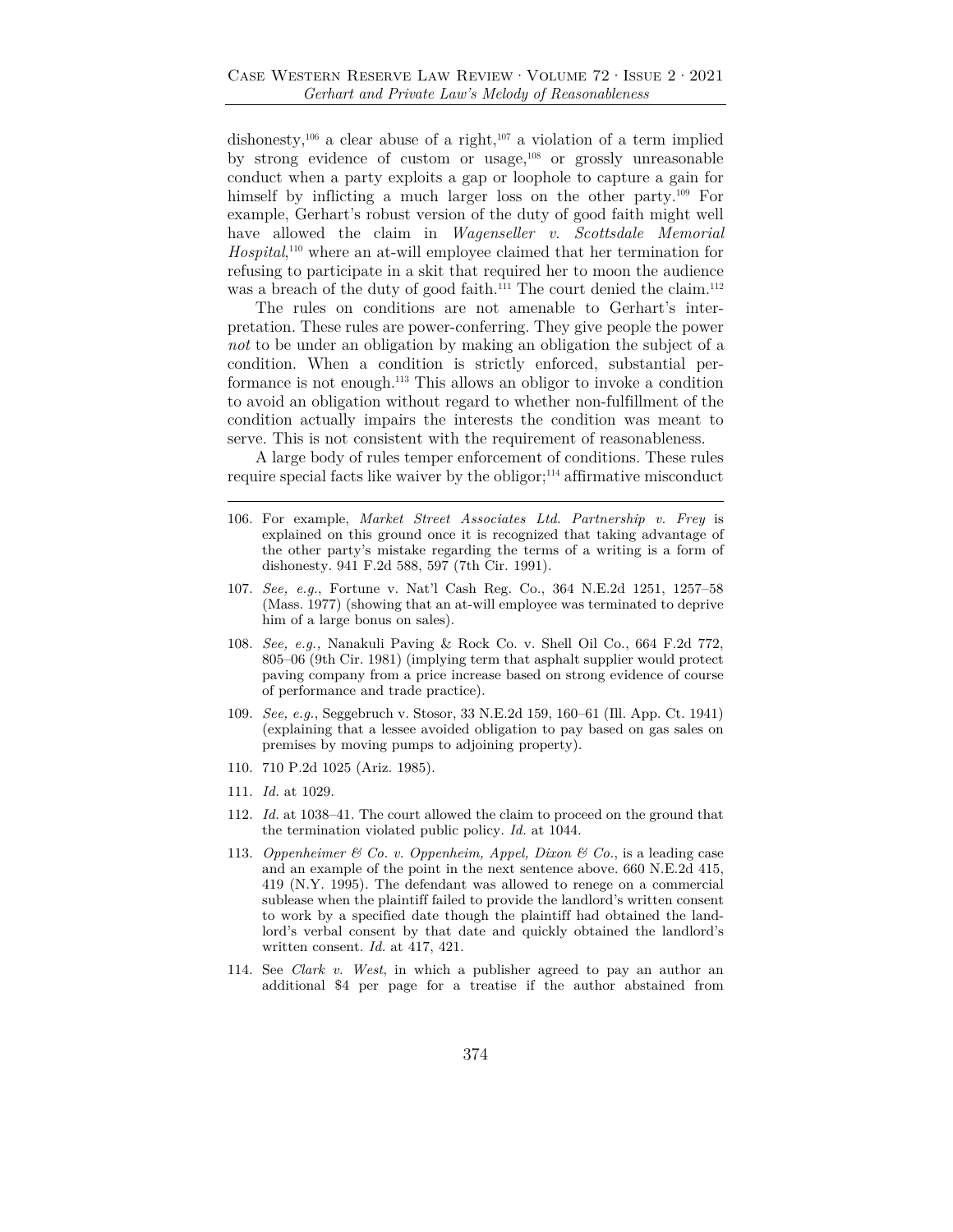by the obligor that is a basis for estoppel or a finding of interference;<sup>115</sup> or impracticability plus the absence of material harm from nonfulfillment of the condition.<sup>116</sup> And U.S. courts have given limited effect to a rule that allows a court to excuse nonfulfillment of a condition to avoid disproportionate forfeiture.117 This pattern is similar to the pattern observed earlier with respect to power-conferring rules in property and equitable rules that sometimes allow a court to override a rule to avoid an unfair result. The rules that temper enforcement of conditions are weak safeguards that permit a great deal of unreasonable conduct to go unchecked.

Some parts of the law of contract formation also are not amenable to Gerhart's interpretation. Gerhart proposes that the consideration requirement and bargain test be replaced by a general rule that is similar to the doctrine of promissory estoppel.<sup>118</sup> Under his proposed general rule, an apparent promise would be irrevocable if the promise materially "change[d] the promisee's decision space."119 Gerhart does not address a bevy of formal requirements for contract that basically resolve a disagreement about the existence or the terms of a contract in favor of the party denying a contractual obligation. They include the statute of frauds, the definiteness requirement,<sup>120</sup> the mutuality requirement,<sup>121</sup> the presumption that an offer is revocable,<sup>122</sup> the requirement that an acceptance be unequivocal,<sup>123</sup> and the mirror image rule.<sup>124</sup>

"intoxicating liquor."  $86$  N.E. 1, 2 (N.Y. 1908). The author's claim for the additional \$4 was allowed to proceed, though the author violated the condition, but only on a theory of express waiver. *Id.* at 5.

- 115. Johnson v. Coss, 667 N.W.2d 701, 706–08 (S.D. 2003) (applying prevention doctrine).
- 116. Restatement (Second) of Conts. § 271 (Am. L. Inst. 1981) (conditioning excuse on grounds of impracticability on occurrence of the condition not being "a material part of the agreed exchange").
- 117. *Id.* at § 227. *See, e.g.*, Aetna Cas. & Sur. Co. v. Murphy, 538 A.2d 219, 224 (Conn. 1988) (adopting the rule while placing the burden on the obligee to establish that the obligor was not materially prejudiced by nonfulfillment of the condition); Oppenheimer  $\&$  Co. v. Oppenheim, Appel, & Dixon Co., 660 N.E.2d 415, 421 (N.Y. 1995) (adopting the rule while restricting it to cases in which obligee would suffer a reliance loss).
- 118. Gerhart, Contract Law, *supra* note 3, at 116–19.
- 119. *Id.* at 116.
- 120. *See, e.g.*, Acad. Chi. Publishers v. Cheever, 578 N.E.2d 981, 983 (Ill. 1991).
- 121. *See, e.g.*, Off. Pavilion S. Fla., Inc. v. ASAL Prods., Inc., 849 So.2d 367, 370 (Fla. Dist. Ct. App. 2003).
- 122. Restatement (Second) of Conts. § 36(c) (Am. L. Inst. 1981).
- 123. *See, e.g.*, *id.* at § 57; Ardente v. Horan, 366 A.2d 162, 165 (R.I. 1976).
- 124. *See* Restatement (Second) of Conts. §§ 58–59 (Am. L. Inst. 1981).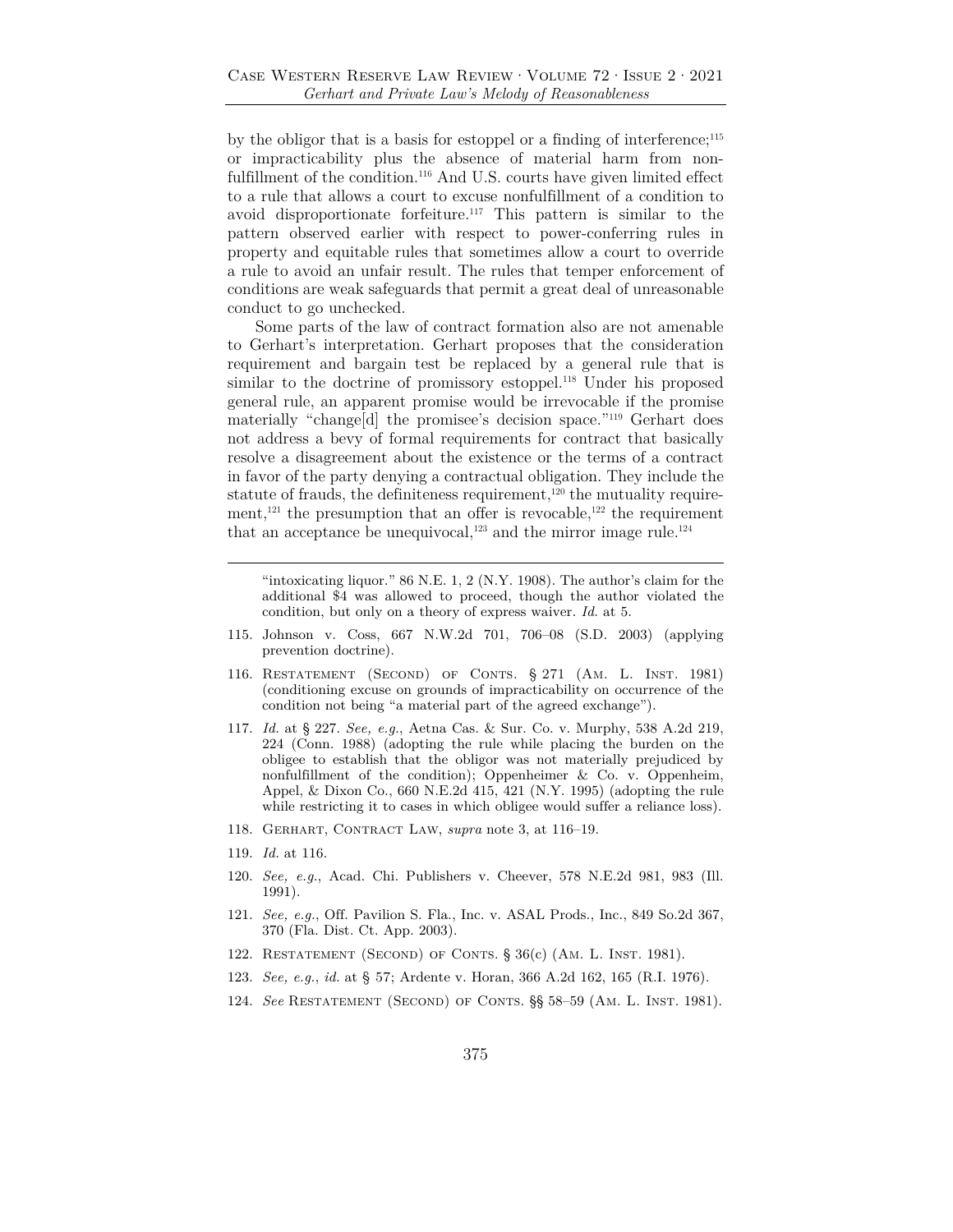Modern contract law (e.g., the *Restatement (Second) of Contracts* and Article Two of the U.C.C.) weakens or eliminates many of these formal requirements for a contract, moving the rules on contract formation closer to Gerhart's account. For example, if courts adopted the broad claim in *Restatement (Second) Contracts* § 139 to overcome a statute of frauds defense, then this part of contract law would be amenable to Gerhart's interpretation. Under § 139, a court may give a remedy for breach of an oral promise based on an all-things-considered judgment that this is a reasonable way to resolve the parties' disagreement about the existence of a contract.<sup>125</sup> Only a light thumb is placed on the scale in favor of the defendant.126 But most American courts have not adopted § 139 and instead require exceptional facts to override the statute of frauds.127 As a consequence, contract law allows a party to renege on an apparent oral promise even when this decision would clearly be unreasonable, if the party engaged in appropriate otherregarding reasoning.

Formal requirements for a contract, like the statute of frauds and the definiteness requirement, are similar to the rules in tort law that privilege a harm-doer's interest in liberty of action over a harm-bearer's interest in security from harm. When there is a disagreement about the existence of a contract, formal requirements for a contract privilege the interests of the party denying a contractual obligation over the interests of the party claiming a contractual obligation. Part V will return to this point. It will argue Gerhart does not adequately address the tension created by defining contract as a domain of reasonableness that is within a larger domain in which people are independent and owe limited duties to others.

# IV. CONTRACT INTERPRETATION

This Part considers Gerhart's proposal for how courts should handle problems of contract interpretation. It argues the proposal is an important contribution to the literature on contract interpretation. I will refer to the proposal as the Gerhart–Kostritsky ("G–K") proposal

<sup>125.</sup> *Id.* at § 139(1).

<sup>126.</sup> Section 139 slightly favors the defendant by making enforcement discretionary ("as justice requires") and by resolving evidentiary doubt about the existence or terms of the agreement in favor of the defendant. *See id.* at § 139 (stating as relevant "the extent to which the action or forbearance corroborates evidence of the making and terms of the promise, or the making and terms are otherwise established by clear and convincing evidence").

<sup>127.</sup> *See, e.g.*, Classic Cheesecake Co. v. JP Morgan Chase Bank, 546 F.3d 839, 841–43 (7th Cir. 2008).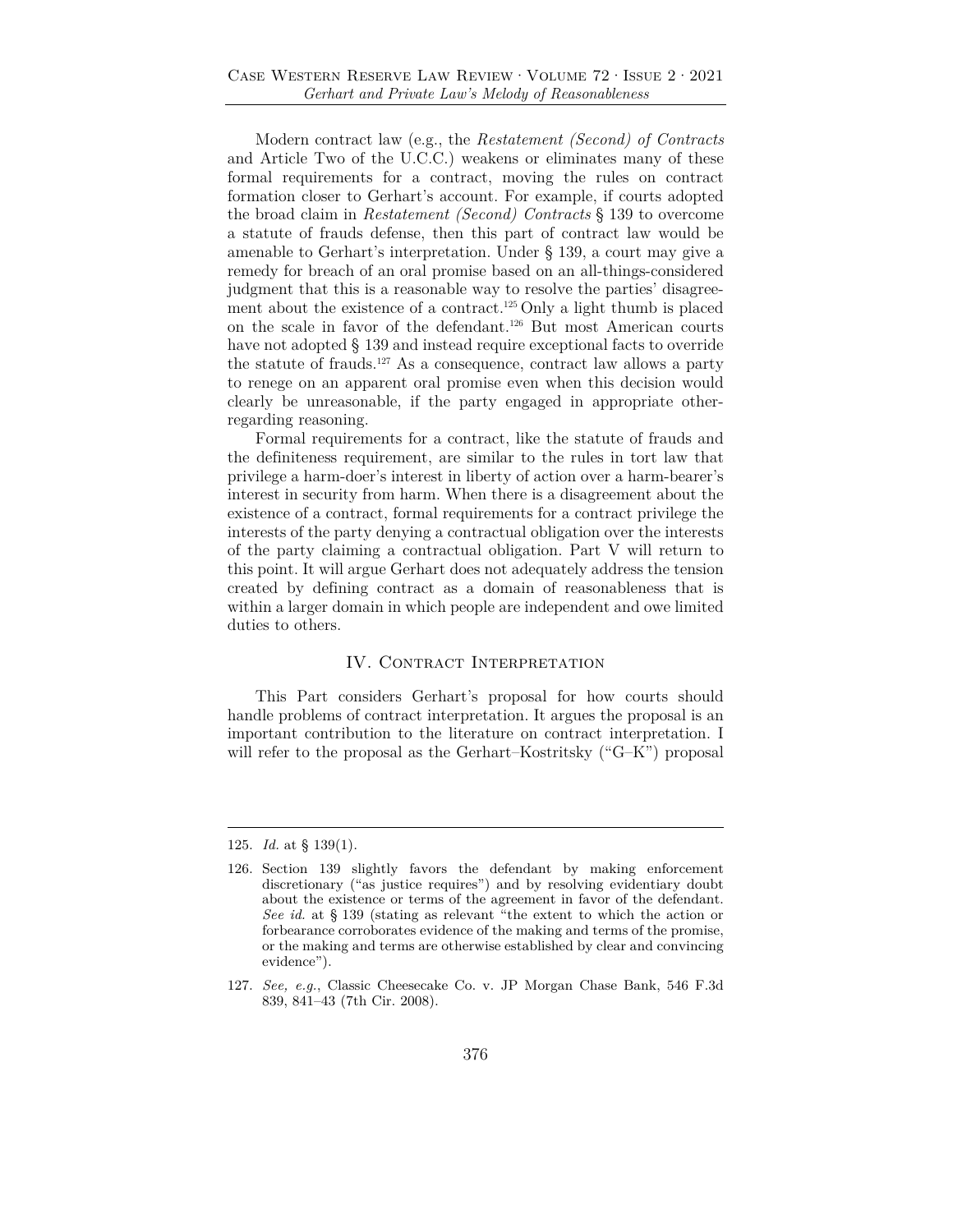because it is most fully developed in a co-authored paper.128 After a brief explanation of the G–K proposal, this Part will situate the proposal within the debate on contract interpretation and then explain why the proposal may well be the best way to handle problems of contract interpretation.

G–K begin with the non-controversial point that, when there is a dispute over the meaning of a term in a contract, the court's task is to pick between the two meanings advanced by the parties.129 G–K propose the court should choose the meaning that is more reasonable in light of the parties' bargain.130 The court would do this by asking both parties to explain the factual assumptions under which their interpretation would maximize the expected joint surplus under the contract.131 The court would then choose the interpretation that has the more plausible factual assumptions.132 The court could consider evidence offered to establish the validity of an implausible factual assumption, but only if the court determined there was a sufficient probability that the evidence could make the factual assumption plausible.<sup>133</sup>

The G–K method of resolving problems of interpretation suggests some simple rules of thumb. Generally, a court should select the interpretation that maximizes the joint expected return on a contract, or that allocates risk to the party in a superior position to bear the risk, when there is a significant allocative difference in the competing interpretations.134 A court should reject an interpretation that depends on an unusual source of value to one party when this value was not communicated to the other party.135 A court should choose an interpretation that is consistent with trade practice when it is implausible that the parties had some other meaning in mind.136 And a court should

- 129. *Id.* at 514–15.
- 130. *Id.* at 536.
- 131. *Id.* at 546–47.
- 132. *Id.* at 547.
- 133. *See id.*
- 134. This rule of thumb is suggested by G–K's analysis of *Midwest Television, Inc. v. Scott, Lancaster, Mills & Atha, Inc.*, 252 Cal. Rptr. 573 (Ct. App. 1988), and *Westgate Ford Truck Sales, Inc. v. Ford Motor Co.*, 971 N.E.2d 967 (Ohio Ct. App. 2012). Gerhart & Kostritsky, *supra* note 128, at 551–53, 556-59.
- 135. This rule of thumb is suggested by G–K's analysis of *Jacob & Youngs, Inc. v. Kent*, 129 N.E. 889 (N.Y. 1921). *See* Gerhart & Kostritsky, *supra* note 128, at 545–48.
- 136. This rule of thumb is suggested by G–K's analysis of *Hurst v. W.J. Lake & Co.*, 16 P.2d 627 (Or. 1932). *See* Gerhart & Kostritsky, *supra* note 128, at 548–51.

<sup>128.</sup> *See* Peter M. Gerhart & Juliet P. Kostritsky, *Efficient Contextualism*, 76 U. PITT. L. REV. 509, 509-10 (2015).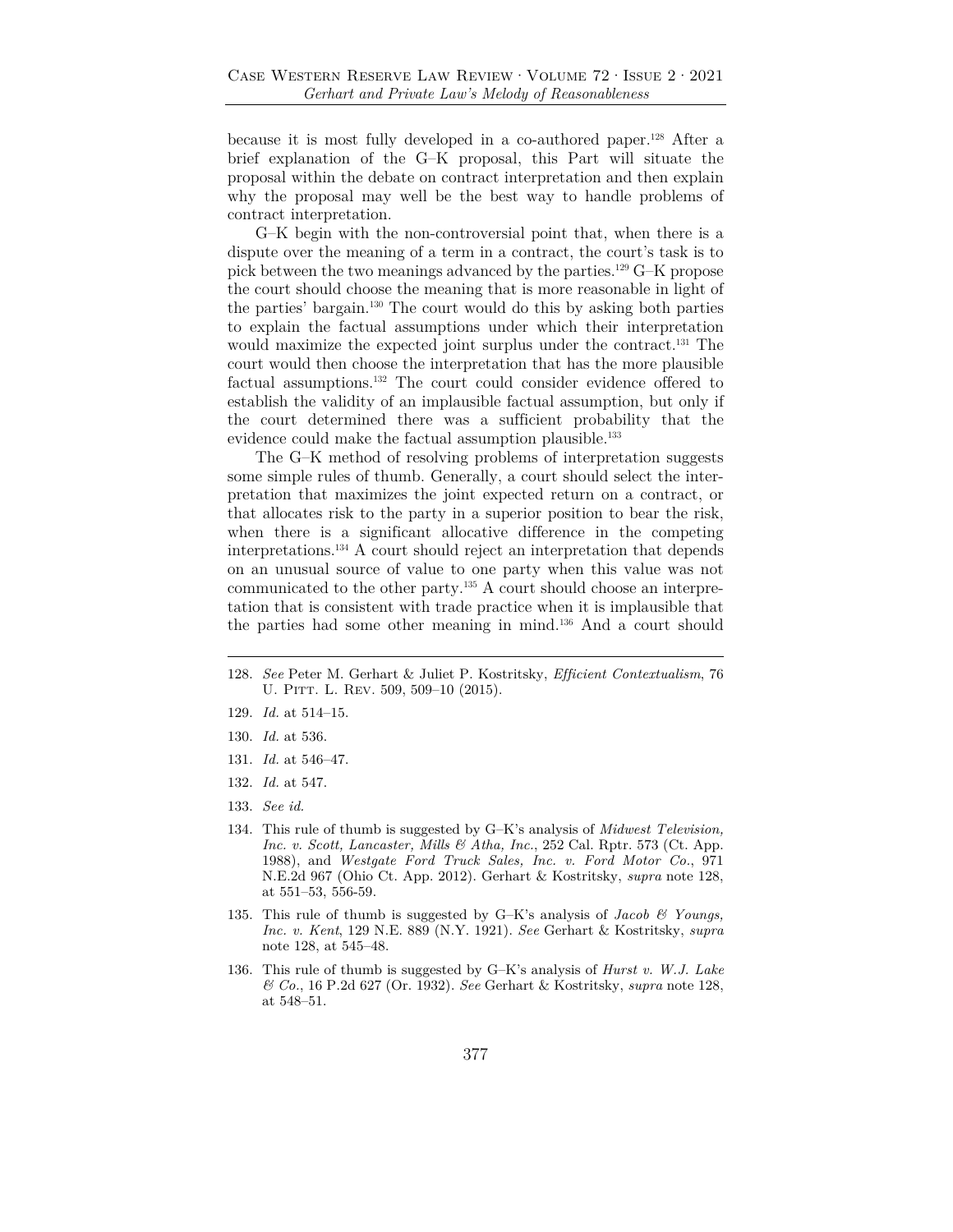reject an interpretation that makes one party an insurer against a risk of loss the other party naturally faces in its business in the absence of evidence the party was compensated to bear this risk.137

I draw these rules of thumb from G–K's analysis of several cases. They do not draw any rules of thumb. I expect they chose not to do so because this might defeat their main objective, which is to encourage courts to abjure rule-bound reasoning in resolving issues of interpretation.138 They encourage courts to think about "how the parties set up the exchange to get the most from the exchange" given "each party's goals, motivations and likely decision making processes."139 This way of thinking about a transaction will be familiar to anyone who has engineered, litigated, or taught a complicated transaction. The goal of a transaction engineer is to help the parties (or at least her clients) get the most from a transaction in light of the parties' goals and motivations and their decision-making processes. A litigator must reverse-engineer a complex transaction in just this way to understand how it was intended to work and why it broke down. A teacher must reverse-engineer a complex transaction to explain the choices the parties and their lawyers made in designing the transaction. The G–K proposal puts the onus on the parties to educate the court about a transaction by requiring the parties to explain the factual assumptions on which their interpretation of the writing is more reasonable. Often only one story will be plausible. The over-arching message is that problems of interpretation are best solved by asking which meaning makes sense in light of the transaction.

G–K join recent papers on contract interpretation by Gregory Klass<sup>140</sup> and Shafar Lifshitz & Elad Finkelstein<sup>141</sup> in trying to shift the focus in the debate about interpretation from the question of what evidence a court ought to consider in interpreting a writing to the question of what type of meaning a court ought to ascribe to terms in a writing.142 G–K come down squarely in favor of what Klass refers to

- 141. Shahar Lifshitz & Elad Finkelstein, *A Hermeneutic Perspective on the Interpretation of Contracts*, 54 Am. Bus. L.J. 519 (2017).
- 142. Gerhart, Contract Law, *supra* note 3, at 144; *see infra* notes 143–46 and accompanying text.

<sup>137.</sup> This rule of thumb is suggested by G–K's analysis of *Columbia Nitrogen Corp. v. Royster Co.*, 451 F.2d 3 (4th Cir. 1971). *See* Gerhart & Kostritsky, *supra* note 128, at 559–65.

<sup>138.</sup> *See id.* at 518–20 ("[W]e suggest that interpretation cannot be a rulebased enterprise . . . .").

<sup>139.</sup> *Id.* at 540.

<sup>140.</sup> Gregory Klass, *Contracts, Constitutions, and Getting the Interpretation-Construction Distinction Right*, 18 GEO. J.L. & PUB. POL'Y 13 (2020).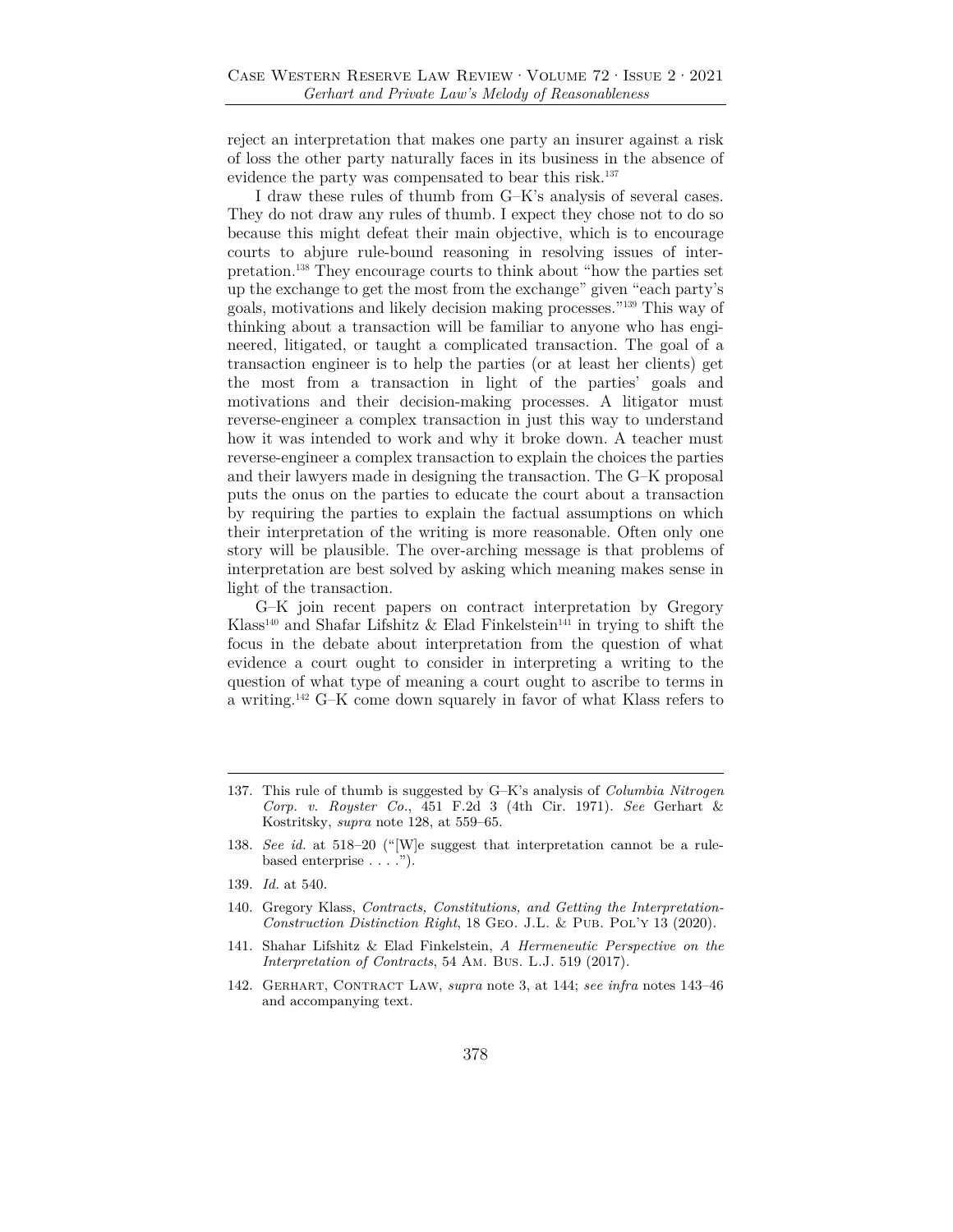as the "pragmatic" or "purposive" meaning. Klass contrasts this meaning with the "semantic" meaning of terms in a writing.<sup>143</sup> Lifshiftz  $\&$ Finkelstein add a second dimension—whether a court ascribes the authorial meaning or the textual meaning to the relevant term—that clarifies how the G–K proposal differs from both modern contract law (i.e., the second *Restatement*) and classical contract law (i.e., the first *Restatement*).<sup>144</sup> Modern contract law ascribes the authorial meaning<sup>145</sup> while classical contract law ascribes the objective meaning.<sup>146</sup>

One difference between the G–K approach and modern contract law is they reject authorial meaning as the touchstone for contract interpretation.147 G–K reject authorial meaning for practical reasons. They believe an inquiry into the meaning the parties ascribed to terms in a writing at the time the contract was made will rarely resolve a problem of contract interpretation.148 According to G–K, usually an inquiry into ex ante intent will be unhelpful because the parties will not have thought about the circumstances that gave rise to the dispute when the contract was made.<sup>149</sup> And, in the unusual case where the parties have thought about the matter, they will claim different ex ante

- 144. Lifshitz & Finkelstein, *supra* note 141, at 523.
- 145. Section 201 of the *Restatement (Second) of Contracts* begins from the premise that the interpretation of an agreement turns on the meaning the parties attached to the relevant term(s) when the agreement was made. The objective rule is deployed to determine which meaning prevails when the parties attach different meanings to a relevant term when the contract was made. RESTATEMENT (SECOND) OF CONTS. § 201 (AM. L. INST. 1981). On the G–K view, resolving most interpretive disputes is akin to supplying an omitted term because the court must choose between two meanings that could be ascribed to the relevant term(s) when an inquiry into the parties' ex ante intent cannot resolve the dispute. Reasonableness is the guiding principle when a court must supply an omitted term to give effect to a promise or agreement, *id.* § 204, just as reasonableness is the guiding principle of contract interpretation under the G–K proposal. *See supra* notes 129–33 and accompanying text.
- 146. Restatement (First) of Contracts § 230 (Am. L. Inst. 1932) (a court takes the perspective of "a reasonably intelligent person acquainted with all operative usages and knowing all the circumstances prior to and contemporaneous with the making of the integration, other than the oral statements by the parties of what they intended it to mean."). The plainmeaning rule precludes consideration of evidence of authorial meaning, such as evidence of prior dealings between the parties and course of performance, when the relevant terms are unambiguous. *See id.*
- 147. *See supra* text accompanying notes 143–46.
- 148. Gerhart & Kostritsky, *supra* note 128, at 518; GERHART, CONTRACT Law, *supra* note 3, at 145.
- 149. *See* Gerhart & Kostritsky, *supra* note 128, at 518.

<sup>143.</sup> Klass, *supra* note 140, at 23, 32. Lifshitz & Finkelstein refer to these different types of meaning as "linguistic" and "purposive." Lifshitz & Finkelstein, *supra* note 141, at 523.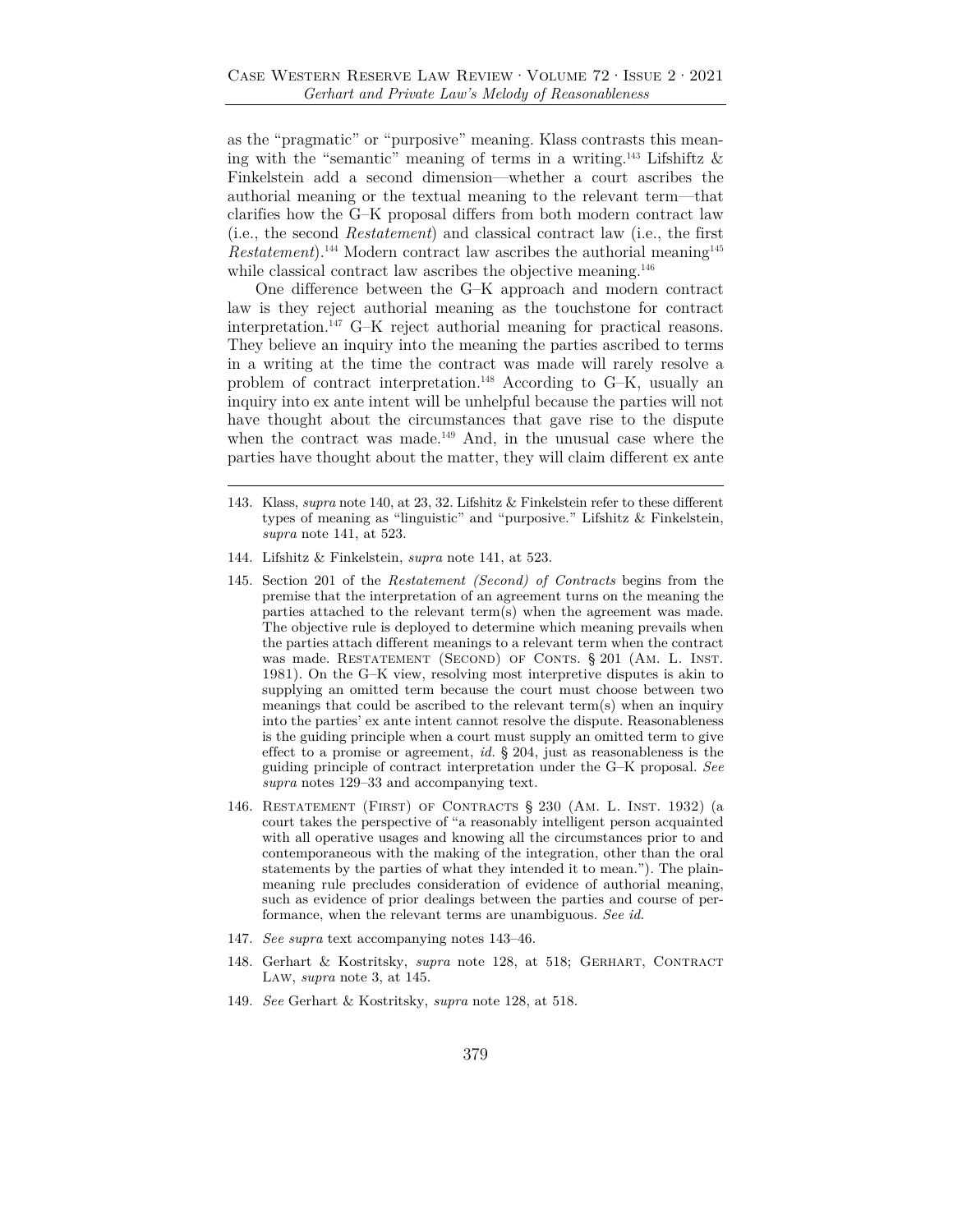intents (otherwise there would not be a dispute about the interpretation of the contract) and the court will have to select between the different meanings the parties claim they ascribed to terms in a writing.150 For example, in *Jacob & Youngs v. Kent*, the parties are unlikely to have consciously thought about whether "Reading pipe" meant the brand of pipe or the quality of pipe when the contract was made.151 And, if the parties claim they did think about the matter, then they each will claim they had their preferred meaning in mind.

The G–K proposal directs courts to ascribe the pragmatic or purposive meaning to a term.152 Their proposal also directs courts to try to resolve interpretive disputes by looking at limited objective evidence.153 G–K predict that most interpretive issues can be resolved this way because only one interpretation will be sensible. This commitment to trying to resolve interpretive disputes by looking at limited objective evidence is in the spirit of the commitment of classical contract law to objective meaning. Where G–K differ from the stereotypical depiction of classical contract law is their adoption of pragmatic or purposive meaning rather than semantic meaning.

The G–K proposal may well be the best way to handle problems of interpretation. G–K make several empirical claims that, if true, would make their proposal superior to an approach that ascribes the semantic meaning to a term without regard to the reasonableness of the semantic meaning in the context of a transaction. They claim textualism has a high error rate and high claim-processing costs because "[t]extualism invites ex post opportunism"154 and requires courts to "spend considerable time reviewing textualist interpretations that have only the flimsiest justification when evaluated on the basis of surplus maximization."155 G–K agree with Learned Hand that "There is no surer way to misread any document than to read it literally."156 And G–K claim their approach has a lower error rate than textualism at comparable claim-processing costs. Claim-processing costs are relatively low because the relevant "kind of contextual information is not likely to be

- 154. Gerhart & Kostritsky, *supra* note 128, at 538–39.
- 155. *Id.* at 539.
- 156. Guiseppi v. Walling, 144 F.2d 608, 624 (2d Cir. 1944).

<sup>150.</sup> *See id.* at 518 n. 23, 545.

<sup>151.</sup> Jacob & Youngs v. Kent, 129 N.E. 889, 890 (N.Y. 1921).

<sup>152.</sup> G–K refers to this as the meaning that is more reasonable in light of the parties' apparent bargain. *See* Gerhart & Kostritsky, *supra* note 128, at 544.

<sup>153.</sup> *See id.* at 539–40 ("Understanding each party's goals, motivations and likely decision making processes allows courts to understand . . . which interpretation relies on empirical claims that are likely to be true and which rely on empirical claims that seem too farfetched to be true without a strong evidentiary foundation.").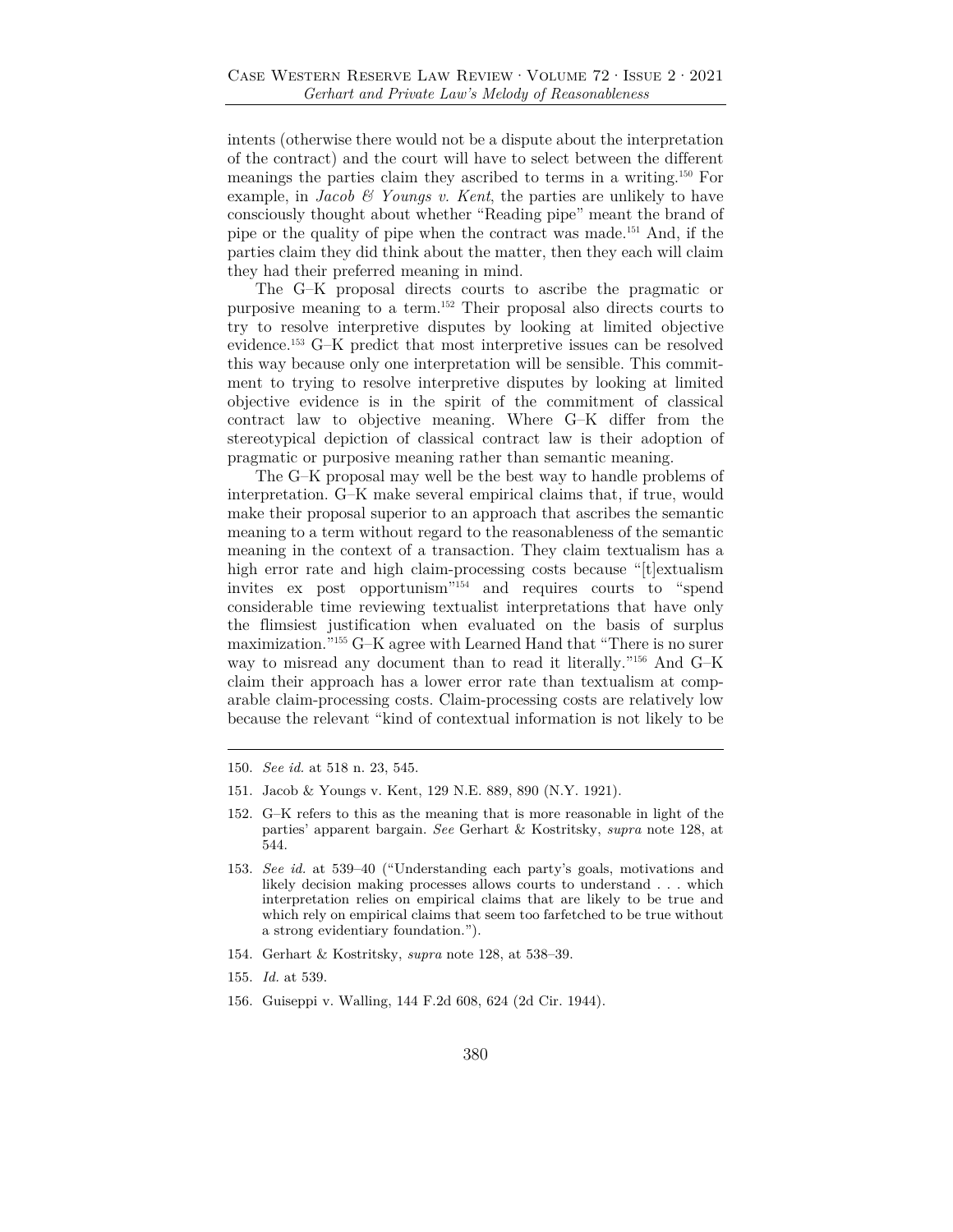expensive to uncover or evaluate because most of it involves uncontestable information that gives rise to no triable issues."157 Error rates are lower than textualism because "courts will understand how the parties set up the exchange to get the most from the exchange," once courts understand "each party's goals, motivations and likely decision making processes."158

The evidence G–K advance for these empirical claims is anecdotal. To their credit, they try to back up their empirical claims with close analysis of specific cases, including a case that is often presented as a posterchild for textualism.159 For what it's worth, my own experience is consistent with their empirical claims. I have been involved in cases in which a commitment to semantic textualism is associated with perverse results.160

The G–K proposal is similar to how the New York Court of Appeals handled problems of interpretation in commercial cases in the 1920s and 1930s, which is good legal authority for this approach. Consider a short opinion by Judge Cardozo in *Outlet Embroidery Co. v. Derwent Mills*.<sup>161</sup> The issue was whether a seller committed to deliver yarn for \$3.10 per box when its acceptance said that the price "is subject to

161. 172 N.E. 462 (N.Y. 1930).

<sup>157.</sup> Gerhart & Kostritsky, *supra* note 128, at 539.

<sup>158.</sup> *Id.* at 540.

<sup>159.</sup> *Id.* at 559–65 (discussing Columbia Nitrogen Corp. v. Royster Co., 451 F.2d 3 (4th Cir. 1971)).

<sup>160.</sup> My first close engagement as a participant in the interpretation wars was writing an amicus brief with Robert W. Hamilton to the Texas Supreme Court in *National Union Fire Ins. Co. v. CBI Industries, Inc.*, 907 S.W.2d 517 (Tex. 1995), urging the Court not to adopt a hard form of what Texas lawyers call the four-corners rule to deny a liability insurance claim by a literalistic interpretation of the "absolute pollution exclusion" clause in the face of overwhelming evidence that the clause was meant to address a different type of claim. Brief on behalf of Cooper Industries, Inc. on Motion for Rehearing as Amici Curiae Supporting Respondents, *Nat'l Union Fire Ins. Co. v. CBI Industries, Inc.*, 907 S.W.2d 517 (Tex. 1995) (No. D–4353). The Court did not change its decision, though it did revise the opinion to allow courts to consider evidence of the "surrounding circumstances" in deciding whether a contract is ambiguous. *Compare National Union*, 907 S.W*.*2d at 521, *with* Nat'l Union Fire Ins Co v. CBI Industries, 38 Tex. Sup. Ct. J. 332, 334 (Tex. Mar. 2, 1995), *withdrawn and superseded on rehearing*. This qualification to the rule has developed into an impressive body of case law and rules that would probably lead to a different result in *National Union*. *See* URI, Inc. v. Kleberg Cnty., 543 S.W.3d 755, 768 (Tex. 2018) (explaining surrounding circumstances include "the commercial or other setting in which the contract was negotiated and other *objectively determinable* factors that give a context to the transaction between the parties" as well as "trade custom" and "trade usage") (quoting Houston Expl. Co. v. Wellington Underwriting Agencies, Ltd., 352 S.W.3d 462, 469 (Tex. 2011)) (emphasis added).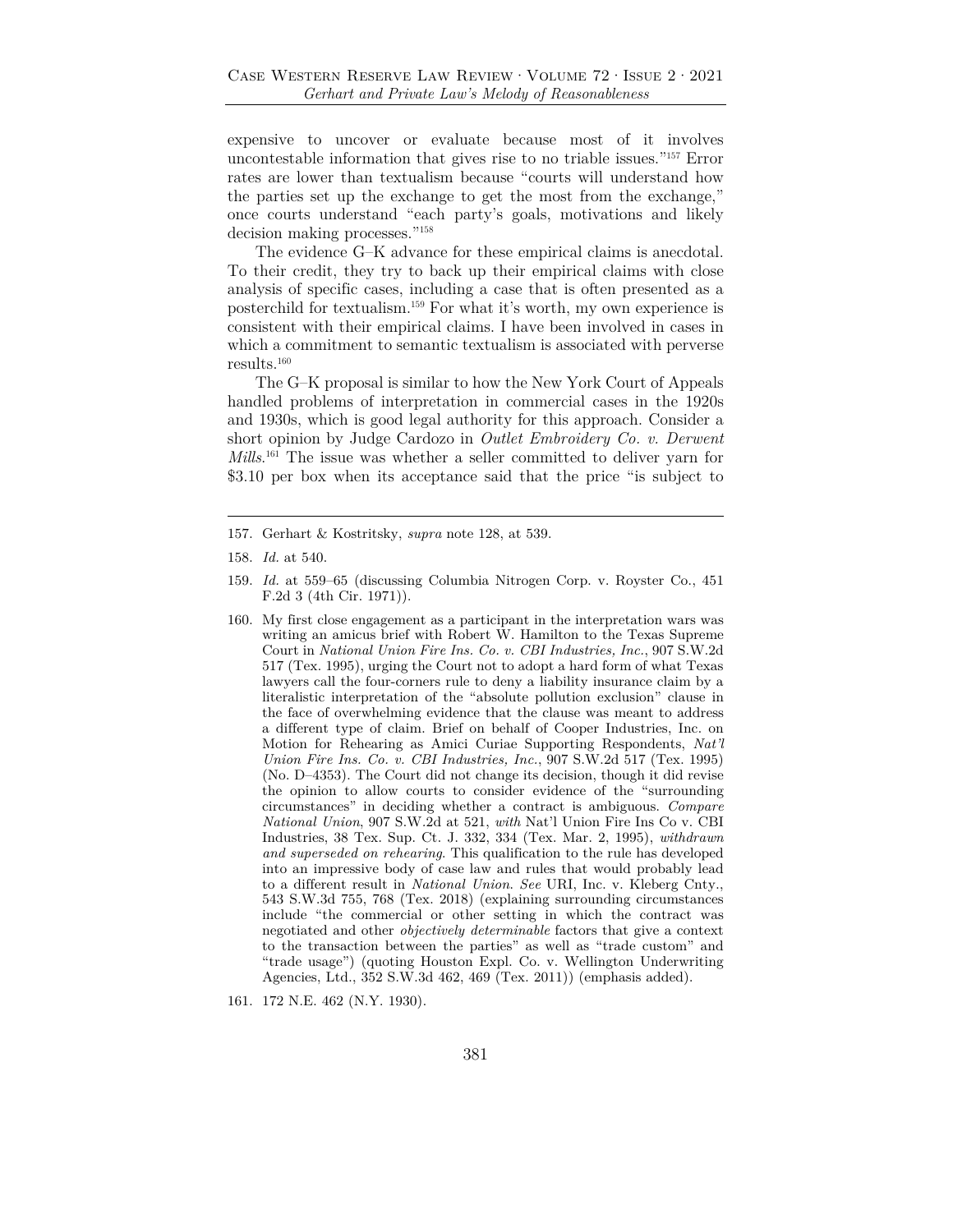change pending tariff revision."162 The seller argued there was no commitment because it clearly reserved the power to change the price.163 Cardozo brushed this argument off, noting "the letters between plaintiff and defendant were from one merchant to another. They are to be read as business men would read them, and only as a last resort are to be thrown out altogether as meaningless futilities."164 He took judicial notice of a debate in Congress over a tariff increase and explained that, in this context, the qualification obviously meant the price was contingent on no tariff increase.165

*Outlet Embroidery* illustrates that courts can take a textualist approach while ascribing a pragmatic meaning to contract terms with little factual investigation when the necessary information is readily available, and only one of the competing interpretations is reasonable in light of this information.166 Classical contract law (as described by the *Restatement (First) of Contracts*) actually allows a court to consider a fair amount of information under the category of "surrounding circumstances."167 This includes information about the commercial setting of a contract and about trade custom and trade usage.<sup>168</sup> Classical contract law imposes a semantic limit on "how far the words will stretch, and how alien from the ordinary meaning of the words is the intent they are asked to include."169 Under classical contract law, "buy" cannot be interpreted to mean "sell,"170 at least as a matter of contract law. Under modern contract law, this is ok.171 But this type of issue rarely arises because people rarely do business in code. In many cases where a meaning is odd semantically, the oddity disappears once the transactional context of a term is understood. G–K's point is that courts can resolve most such cases with limited evidence and a high degree of confidence in the accuracy of an interpretation because usually

162. *Id.* at 462–63.

- 164. *Id.*
- 165. *Id.*
- 166. Lifshitz & Finkelstein, *supra* note 141, at 525, make this point.
- 167. Restatement (First) of Conts. § 235, cmt. e (Am. L. Inst. 1932).
- 168. *Id.* ("[E]ven to an agreement that on its face is free from ambiguity it is permissible to consider the situation of the parties and the accompanying circumstances at the time it was entered into—not for the purpose of modifying or enlarging or curtailing its terms, but to aid in determining the meaning to be given to the agreement."); *see also id.* § 230 (explaining that what is excluded is evidence of prior dealings between the parties, course of performance, and statements in negotiations).
- 169. *Id.* § 235 cmt. f.
- 170. *Id.* § 231 illus. 2.
- 171. RESTATEMENT (SECOND) OF CONTS. § 212 illus. 4 (AM. L. INST. 1981).

<sup>163.</sup> *Id.* at 463.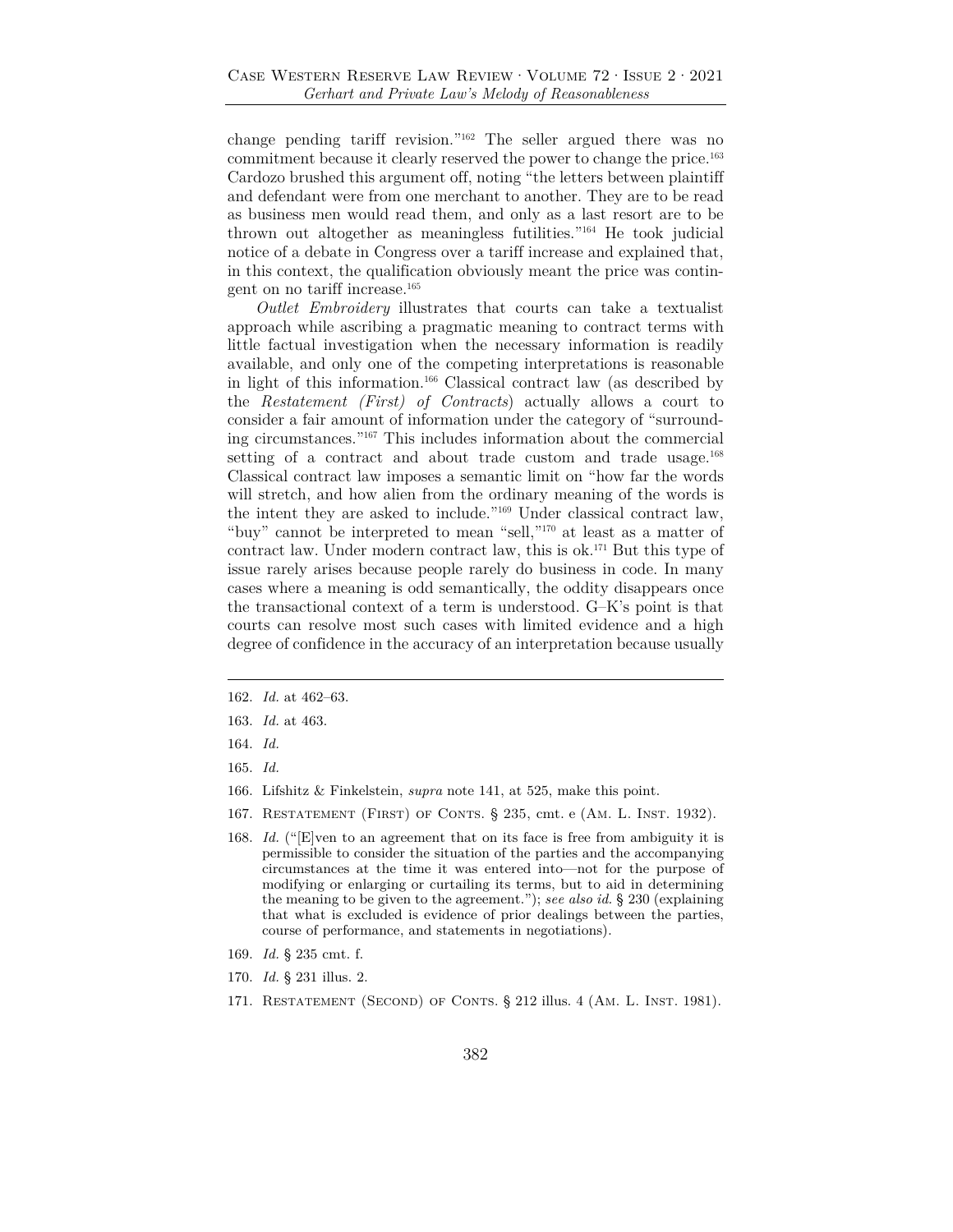only one argued-for meaning of a term will make sense once a transaction is understood.

#### V. Reading Gerhart Alongside Benson

This Part places Gerhart's account of contract law in the modern landscape of contract law theory alongside Peter Benson, *Justice in Transactions*. 172 This pairing may seem odd because Gerhart and Benson have very different theoretical aspirations. Gerhart aspires to give an account of "the method of reasoning that persons ought to use to determine their promissory behavior," which he posits is the same "method of reasoning that judges use to implement doctrine."<sup>173</sup> Benson aspires to give an account of contract law that "is both internally coherent and morally sound,"174 and that can serve as public justification of contract law within a "broader framework of liberal justice"<sup>175</sup> that is committed to "the freedom and equality of the parties."176 Consistent with his justificatory goal, Benson takes on

- 173. Gerhart, Contract Law, *supra* note 3, at xi.
- 174. Benson, *supra* note 12, at xi.
- 175. *Id.* at xii.
- 176. *Id.* at 2.

<sup>172.</sup> Benson, *supra* note 12. Gerhart's accounts of private law in general and contract law in particular also share much in common with Lon Fuller's account of private law. Like Gerhart, Fuller explained much of private law as institutionalized norms of human interaction. *Compare* GERHART, Contract Law, *supra* note 3, at 72, *with* Lon L. Fuller, *Human Interaction and the Law*, 14 Amer. J. Juris. 1, 20–21 (1969). Like Gerhart, Fuller believed the private-law system of adjudication was capable of solving only fairly simple problems of corrective justice, and that it was not capable of solving problems of distributive justice or complex polycentric problems. *Compare* Gerhart, Contract Law, *supra* note 3, at 86 ("[P]rivate, common law understands obligations to be self-imposed, as a natural implication of the risks that arise from choices."), *with* Lon L. Fuller, *Some Reflections on Legal and Economic Freedoms—A Review of Robert L. Hale's "Freedom through Law*,*"* 54 Colum. L. Rev. 70, 81–82 (1954) (book review) (discussing correctivejustice limitations and advocating that the government should act to address distributive-justice problems). Like Gerhart, Fuller defined the field of problems that could be addressed by contract law expansively to cover all "branch[es] . . . of the law having to do with the protection of expectancies created by words or meaningful conduct . . . ." *Compare* Lon L. Fuller, *Williston on Contracts*, 18 N.C. L. Rev. 1, 2 (1939) (book review), with GERHART, CONTRACT LAW, *supra* note 3, at 86 (drawing a parallel between "activity choices" in tort law and bargaining choices in contract law).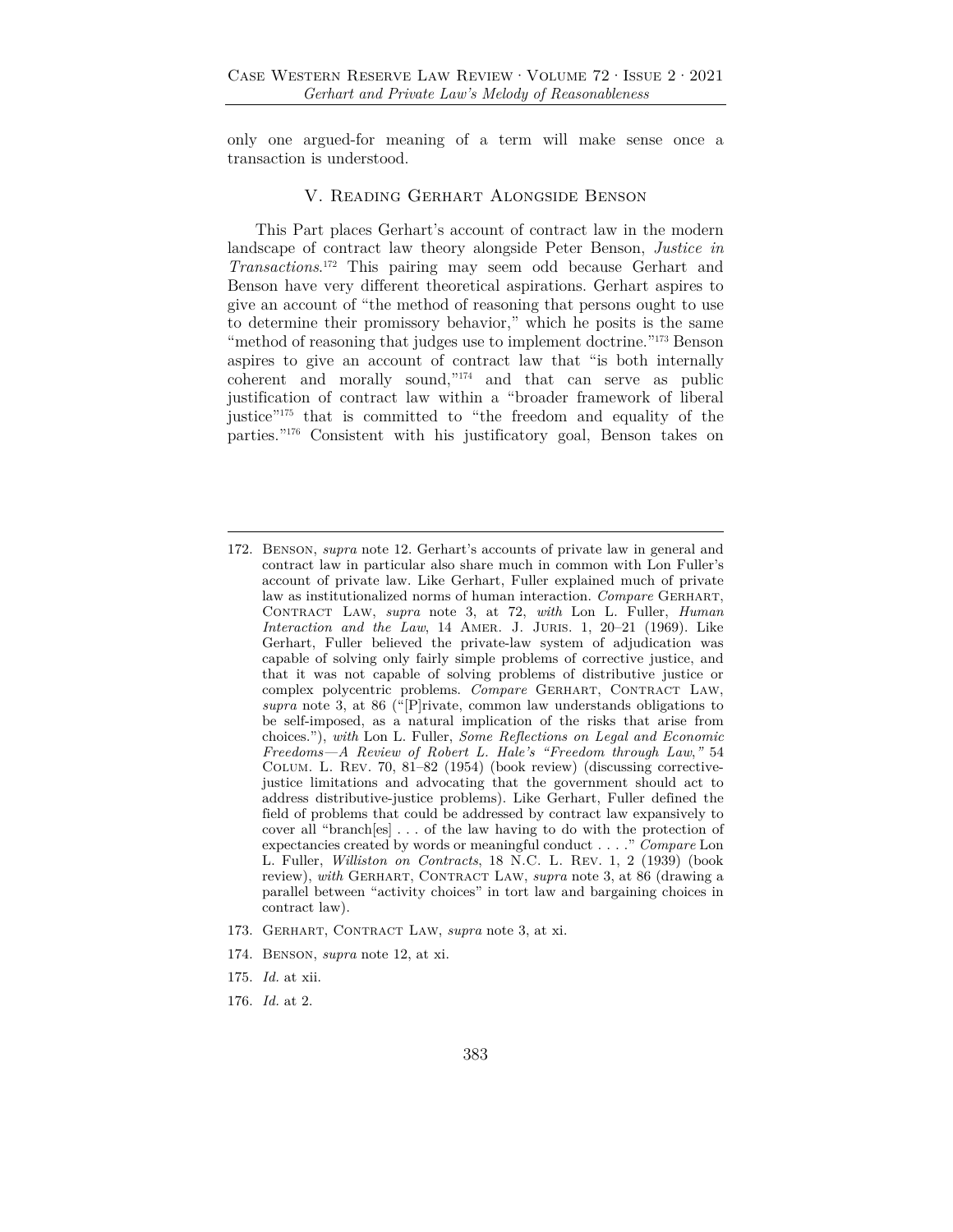contract law in its entirety and on its own terms. Gerhart's methodological goal allows him to set aside much of contract law, including rules he finds to be indeterminate<sup>177</sup> or a proxy for other reasons.<sup>178</sup>

Despite these differences, I will argue their two accounts of contract law complement each other. Both argue that at the heart of contract law is a requirement that parties act reasonably within the parameters of an agreed exchange. Benson situates the requirement of reasonableness within a larger theoretical account of contract law and private law. While Benson's account is theoretically rich, it largely treats people as abstractions. Gerhart's account of the requirement of reasonableness is more empathetic and richer in analyzing individual cases. Their accounts of contract law also share some oversights. Neither considers how supplementary requirements for contract formation, like the statute of frauds and the definiteness requirement, extend the domain of independence and limited duty into contract formation. Neither addresses the important disagreement within contract law over whether the baseline contract is the parties' agreement in fact or terms in a writing the parties adopt as an expression of their agreement. More generally, neither adequately addresses the tension created by treating contract as a domain of reasonableness within a larger domain in which people are independent and owe limited duties to each other.

Benson's theory of contract is the current state of the art in moral theories of contract law. In the United States, moral theories of contract law begin with Charles Fried, *Contract as Promise*. 179 In a 2012 retrospective, Fried explains he wrote the book in reaction to the "antiindividualist and anti-capitalist" accounts of contract law, and to "assert the coherence of standard contract doctrine . . . based on a morality of autonomy, respect for persons, and trust."<sup>180</sup> Much the same could be said of Benson's theory. A difference is that Benson targets economic theories of contract, which largely postdate Fried's book. Within the field of moral theories of contract, Fried's theory is described as a promise theory while Benson's theory is described as a transfer theory.181

Like Gerhart, Benson's theory starts from the premise that, as a matter of private law, people are independent and owe limited duties

- 177. Gerhart, Contract Law, *supra* note 3, at 3.
- 178. *Id.* at 112–16 (discussing formation doctrines).
- 179. Charles Fried, Contract as Promise: A Theory of Contractual Obligation (Oxford Univ. Press 2d ed. 2015) (1981).
- 180. Charles Fried, *The Ambitions of* Contract as Promise, *in* Philosophical FOUNDATIONS OF CONTRACT LAW 17, 18-20 (Gregory Klass, George Letsas & Prince Saprai eds., 2014).
- 181. For a succinct explanation of promise theories and transfer theories, the relationship between the two types of theories, and a critical analysis of both, see HANOCH DAGAN & MICHAEL HELLER, THE CHOICE THEORY of Contracts 25–40 (2017).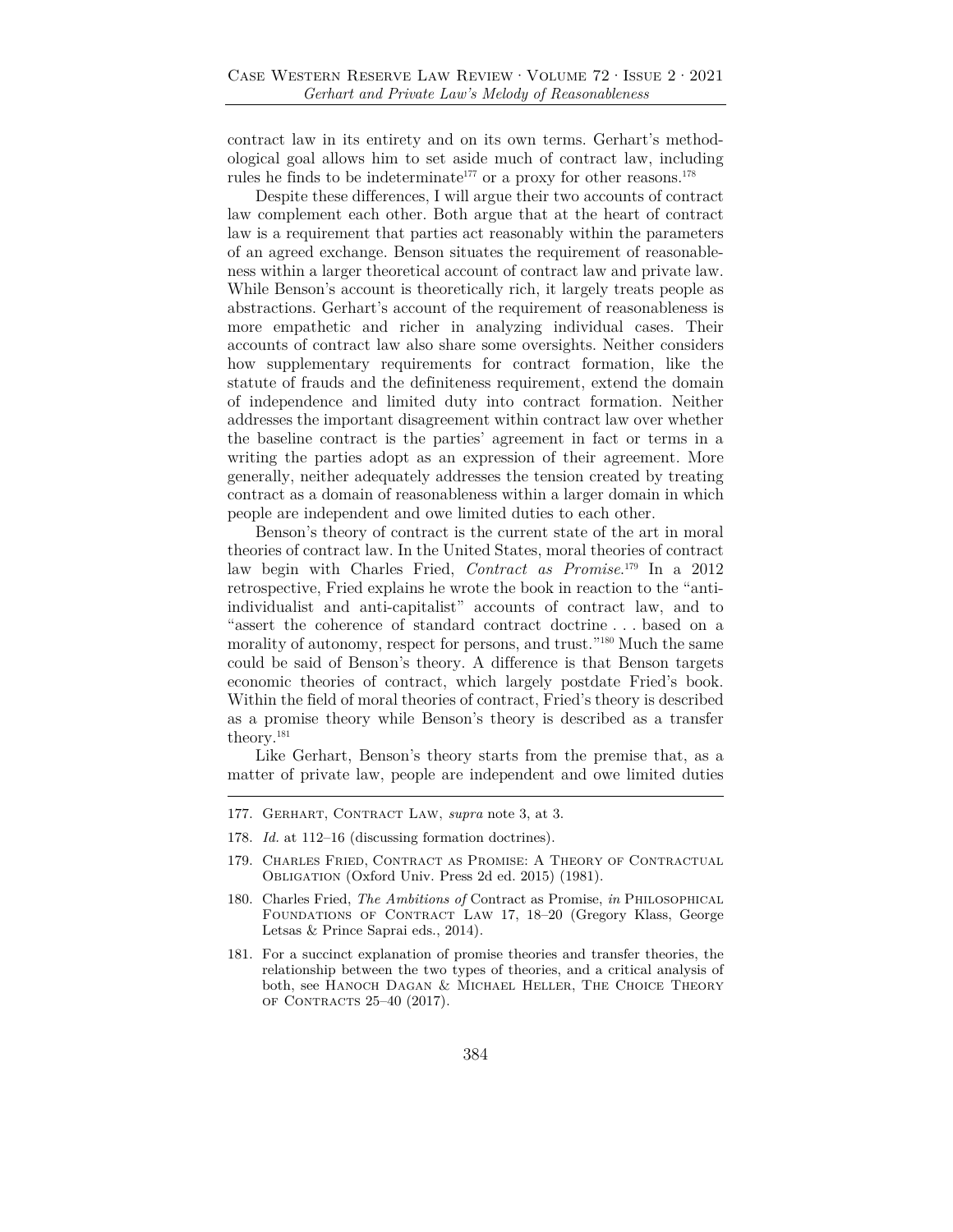to others. In Benson's terms, a person is legally responsible only for an act or omission that impairs someone's exclusive rights "with respect to her body or assets."182 This premise poses a question for contract law that Benson believes a transfer theory answers. This question is how can a person subject herself to an obligation to another person by making a promise she does not perform when non-performance does not impair any right the promisee had before the promise was made?<sup>183</sup> Benson finds an answer to this question in the existence of private property and the need for a property owner to be able to transfer property to another person to obtain something they desire from the other person.184 On Benson's account, an executory contract is similar to a barter-exchange of property.185 The difference is that in an executory contract each party acquires ownership of a right to the performance promised by the other party. In a barter-exchange of property each party acquires ownership of property previously owned by the other.

Benson and Gerhart's accounts of contract law agree on several important points. As noted, they share the premise that, as a matter of private law, people are independent and owe limited duties to others. They draw a similar conclusion from this shared premise, which is that, when people make a contract, the agreed exchange defines their obligations.186 They also agree that contract law imposes a general duty on parties to act reasonably within the framework of the agreed exchange. Benson explains implied terms as applications of this requirement of reasonableness: "Implication has to do with what a party can reasonably be held to presume of the other in the frame-work of their particular transaction."187 He continues: "In a sense, the parties may objectively be viewed as having placed themselves under the protection of the reasonable, trusting in the law's articulation and upholding of it."188 Like Gerhart, Benson endorses the requirement of good faith as "an open and general framework norm of reasonableness available to develop legal responses to a wide range of issues, and requiring parties to act with due regard for the contractually intended performance interests of

- 186. *Id.* at 362–63; *see supra* note 11 and accompanying text.
- 187. Benson, *supra* note 12, at 143.
- 188. *Id.* at 144.

<sup>182.</sup> Benson, *supra* note 12, at 7.

<sup>183.</sup> *Id.* at 5–8.

<sup>184.</sup> *Id.* at 325–42.

<sup>185.</sup> *Id.* at 334–35.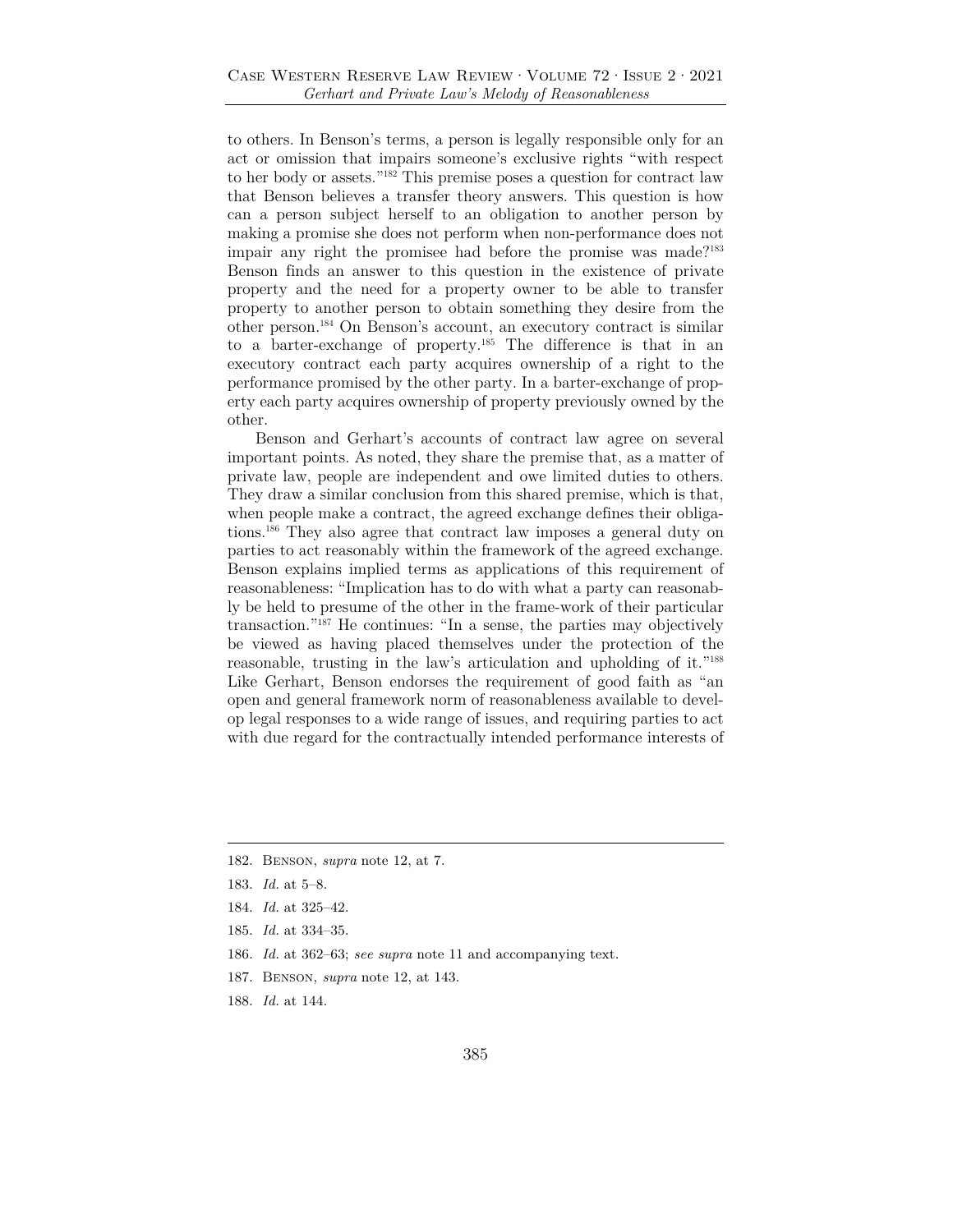each other."189 Both also conclude the doctrine of reasonable expectations follows from this requirement of reasonableness.190 I will come back to this point.

The requirement of reasonableness makes a great deal depend on the rules on contract formation, for these rules determine when and to what the requirement of reasonableness attaches. Benson addresses the main rules of contract formation at length. In his view, the requirement of consideration works in tandem with the requirement of offer and acceptance to specify "a definite kind of relation that is purely promissory but that at the same time, being fully and intrinsically bilateral, is distinct from the structure and normativity of the gratuitous promise."191

Benson does not address formal requirements for contract that supplement the requirement of consideration and the requirement of offer and acceptance. The requirement of definiteness is one such formal requirement for contract. *Academy Chicago Publishers v. Cheever*<sup>192</sup> illustrates how the addition of a definiteness requirement complicates the questions of when, and to what, the requirement of reasonableness attaches. Under classical contract law, a court will not enforce a contract, though the parties manifested an intent to make a contract, when a material term is "unduly . . . indefinite."<sup>193</sup> This requirement was applied in *Academy Chicago Publishers* to justify not enforcing a contract despite the parties' manifested intent to make a contract.

Franklin Dennis was a neighbor of the author John Cheever.194 When John Cheever died, Dennis approached a small Chicago publisher, Academy, and Cheever's widow, Mary Cheever, and negotiated a contract under which Franklin Dennis and Mary Cheever would co-author a collection of John Cheever's unpublished stories.195 Franklin

- 191. *Id.* at 102. Gerhart disagrees with Benson on this point. He downgrades the fact that a promise is made as part of an exchange to one of several factors that are relevant to the question of when a promisor has a legal duty to consider the well-being of a promisee before rescinding a promise. Gerhart would dissolve the rules of contract formation into a general rule requiring a person to show appropriate regard for the well-being of another when deciding whether to retract an apparent promise that altered the other's decision space. *See supra* notes 95, 119 and accompanying text. Benson endorses the U.S. doctrine of promissory estoppel but he would place the doctrine in tort law. Benson, *supra* note 12, at 73–74.
- 192. 578 N.E.2d 981 (Ill. 1991).
- 193. *Id.* at 983.
- 194. John Blades, *Unfinished Business*, Chi. Trib. (Dec. 31, 1992), https://www.chicagotribune.com/news/ct-xpm-1992-12-31-9204280913 story.html [https://perma.cc/XR9F-JQG4].
- 195. 578 N.E.2d at 982.

<sup>189.</sup> *Id.* at 157.

<sup>190.</sup> *Id.* at 215–40.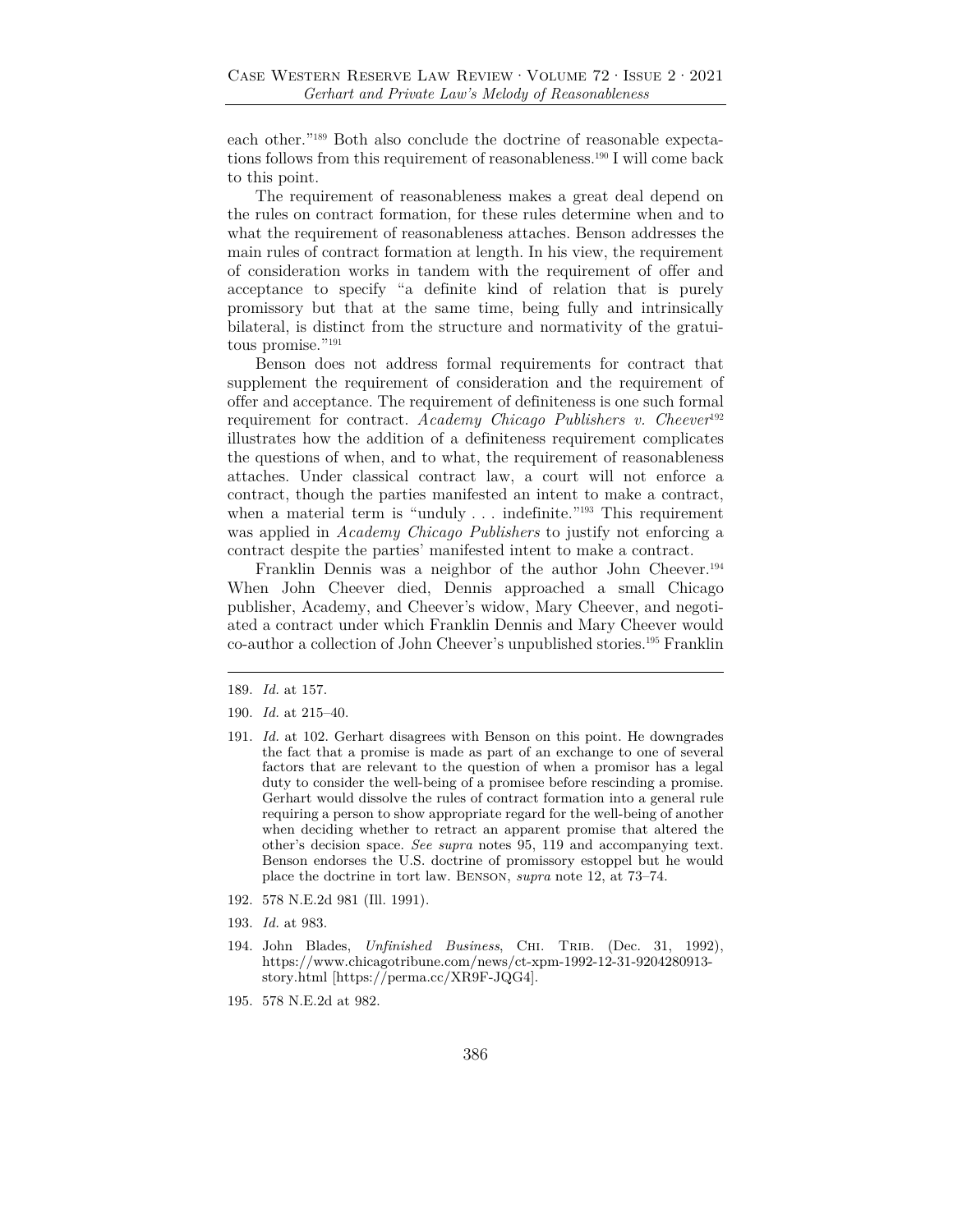Dennis was responsible for finding the stories.196 He found a treasure trove of stories, and Mary Cheever reneged because she preferred to have the entire trove published in a single book by a major publisher.<sup>197</sup> The trial court gave Academy limited relief, declaring that Mary Cheever could satisfy the duty of good faith and fair dealing if she delivered ten to fifteen stories of her choosing totaling 140 pages.198 Academy appealed, wanting more.199 The Illinois Supreme Court held the contract was unenforceable on the ground of indefiniteness.200

The trial court's disposition of the case may not violate the requirement of reasonableness within the agreed exchange that Gerhart and Benson find in contract law. The argument that it does not is that Mary Cheever only agreed to co-author a collection of John Cheever's unpublished short stories. Consistent with this agreement she could have held out for the shortest and least valuable collection possible, for this, she could argue, was the baseline to which she agreed.201 The disposition of the case by the Illinois Supreme Court is impossible to square with Gerhart and Benson's requirement of reasonableness unless one takes the position that the requirement of reasonableness attaches only once an exchange reaches a fairly high level of completeness.

Benson's transfer theory could easily encompass supplemental formal requirements for contract, such as the definiteness requirement, the mirror-image rule, and the statute of frauds.<sup>202</sup> A barter-exchange of tangible property is unlike an exchange of promises because tangible property is a physical thing that someone can possess. A barterexchange of tangible property involves a transfer of possession, which is complete, observable, and verifiable. An exchange of promises need not be complete, observable, or verifiable. These supplemental requirements for a contract could be justified as responses to these differences. The definiteness requirement makes a promise capable of ownership only when a promise is sufficiently definite and complete. The mirror image rule requires the parties to agree on what is being transferred, eliminating one source of incompleteness. The statute of frauds requires proof of visible evidence of a promise or a transfer. More generally, one could argue that under a transfer theory of contract the paradigmatic

201. Whether this is the baseline to which the parties agreed is debatable. Perhaps the baseline is a longer book with the best stories Dennis could find.

202. Benson does not address these issues so it is not clear that he would incorporate formal requirements for contract into his transfer theory. My point is that one easily could.

<sup>196.</sup> *Id.* at 983.

<sup>197.</sup> *Id.*

<sup>198.</sup> *Id.*

<sup>199.</sup> *Id.*

<sup>200.</sup> *Id.* at 984.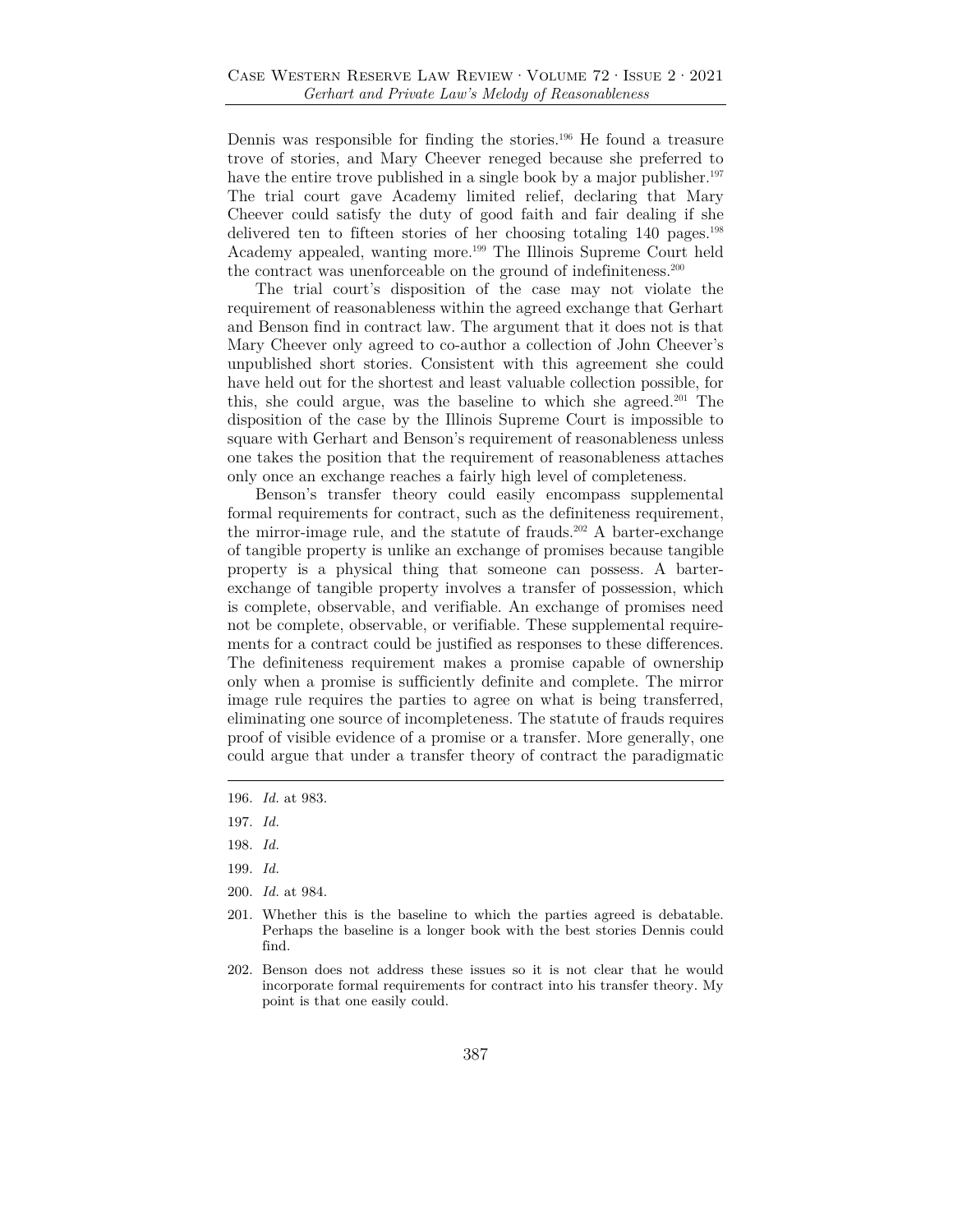contract would be a debt instrument given in return for performance rendered. A debt instrument literally is a property-like interest in the hand of a holder.

There is an argument that these supplemental formal requirements for contract follow from a principle both Gerhart and Benson accept. This is the principle that, as a matter of private law, people are independent and owe limited duties to each other. As explained earlier, this principle is embodied in private law rules that privilege the interests of a harm-doer over the interests of a harm-bearer in freedom from harm when a harm is non-physical.203 This principle also is embodied in equitable rules that provide only limited protection from unfair advantage-taking of power-conferring rules in contract and property law.204 The supplemental rules on contract formation could be explained as extending the domain of independence and limited duty to contract formation. Rules like the statute of frauds and the definiteness requirement resolve a disagreement about the existence of a contract in favor of the party denying a contract, privileging her interest over the interest of the party claiming a contract.

Or Benson might reject these supplemental formal requirements for contract and insist that the only requirements for contract are consideration plus offer and acceptance. I believe this is close to Gerhart's position.<sup>205</sup> In eliminating these supplemental formal requirements for contract, Gerhart and Benson could take the position that people's independence from unchosen contractual obligation is adequately protected by other rules that give people the unilateral power to avoid being under a contractual obligation. The rules on offer and acceptance give a person communicating about a prospective contract the unilateral power to reserve discretion whether to make a contract by clearly stating that a communication solicits an offer and is not an offer. It is as simple as saying "Would you like to make me an offer?" A person negotiating a contract has the unilateral power to reserve the power to back out for any reason by clearly stating that formation of a contract requires execution of a final agreement, and that they are under no obligation until this is done.<sup>206</sup> Contract law may require that

<sup>203.</sup> *See supra* Part II(B).

<sup>204.</sup> *See supra* Part II(A).

<sup>205.</sup> A difference in their position is Gerhart would also weaken the presence or absences of consideration to only being a factor that is considered in deciding whether a contract has been made. As noted earlier, modern contract law points in this direction, for it weakens the requirement of definiteness and the statute of frauds. Modern contract law also weakens the consideration requirement.

<sup>206.</sup> A/S Apothekernes Laboratorium v. I.M.C. Chem. Grp., Inc. 873 F.2d 155 (1989) (describing letter that stated that it was subject to approval by the boards of directors of both parties "whose discretion shall in no way be limited.").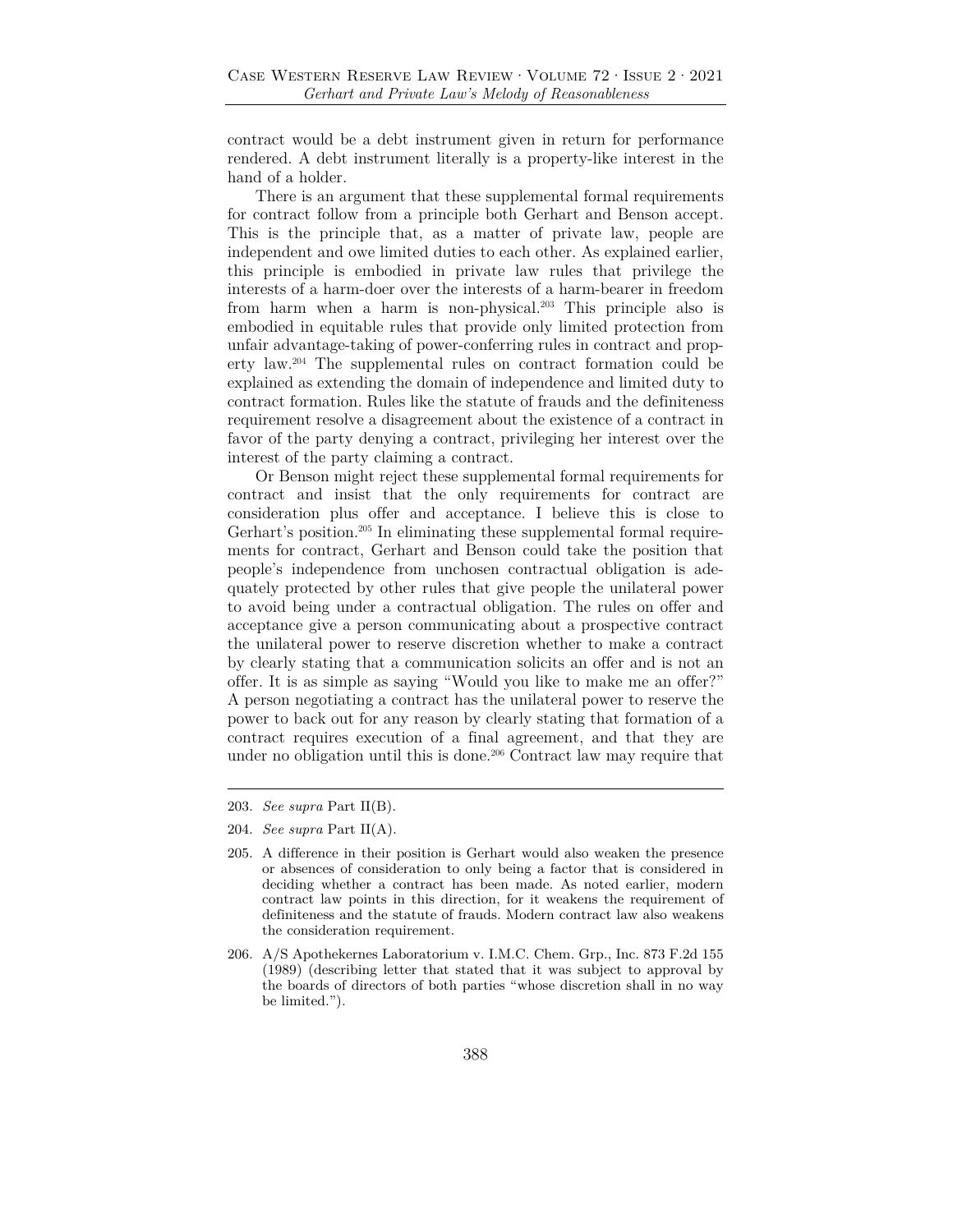a person who wants to reserve this power clearly communicate this intent to another person. But it does not require they obtain the consent or agreement of someone with whom they negotiate for them to have this power.207 Once this power is reserved, there is no requirement of reasonableness in its exercise, and no duty to consider the well-being of the other person, so independence is preserved.

These supplemental formal requirements are one solution to a practical problem. Contract formation cannot be determined in a straightforward way by establishing a few simple rules of expression like the rules on offer and acceptance—and then sitting back and relying on people to use these rules to express their intent. The problem is people often do not conform their conduct to simple rules of expression. Often it is unclear in applying simple rules of expression whether people intended to make a contract or the terms on which they agreed.

If the definiteness requirement and the statute of frauds were eliminated, then the presence of indefinite material terms and the absence of a signed writing would remain important factors in deciding whether there has been an offer and acceptance when communications are ambiguous. And they would remain important factors in deciding in an ambiguous case whether an agreement preliminary to execution of a written contract is a legal nullity, a promise to negotiate in good faith, or a contract that will be memorialized in the executed document. The effect of eliminating these requirements is that the absence of a signed writing or the presence of material indefinite terms would not be a basis for dismissing a claim under a more or less bright-line rule focused solely on this fact. Instead, these would be factors to be considered alongside other factors in applying simple rules of expression.

The supplementary formal requirements for contract are not the only formal rules of contract law that Gerhart and Benson slight. They say nothing about the parol-evidence rule. This is a telling oversight, for the classical form of the parol-evidence rule rests on a premise that is at odds with the premise of their argument for the reasonableexpectations doctrine. Gerhart and Benson assume the baseline agreed exchange to which the reasonableness requirement attaches is the parties' agreement in fact. If you accept this assumption, then boilerplate terms in a form contract should be subject to the requirement of reasonableness because a form-taker does not actually agree to these terms.

Under the classical form of the parol-evidence rule, the agreed exchange is the terms in a writing the parties adopt as an expression of

<sup>207.</sup> Compare what is required to negate a potential obligation to pay for benefits received in the law of restitution. This requires the agreement of the other party. See RESTATEMENT (THIRD) OF THE LAW OF RESTITUTION & UNJUST ENRICHMENT § 5 (AM. L. INST. 2011).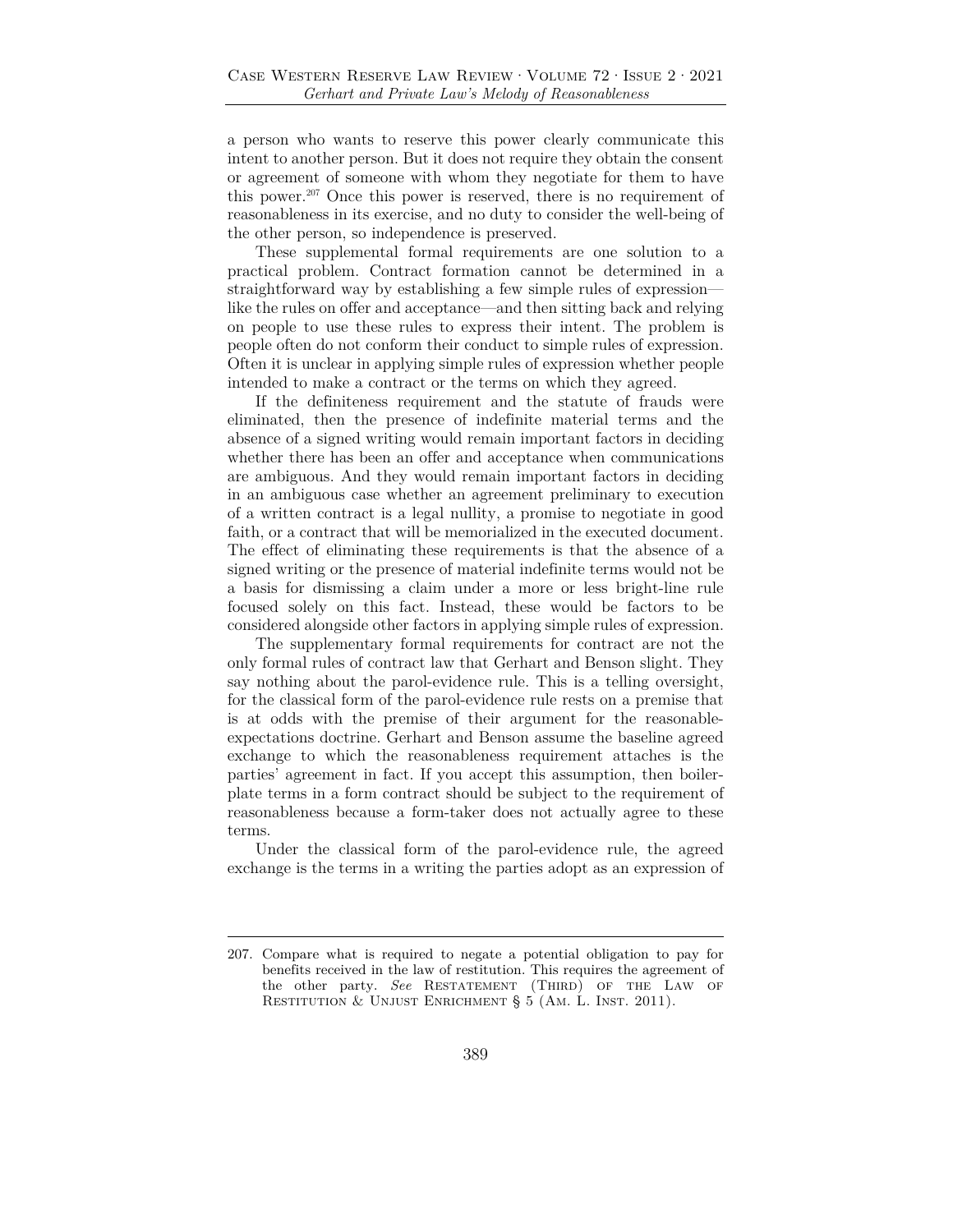their agreement.<sup>208</sup> A term on which the parties actually agree is discharged if the term does not appear in the writing, if the term would ordinarily be in such a writing.209 Importantly, under the classical form of the parol-evidence rule, a court does not consider the strength of the evidence showing that the parties intended the term to be part of the agreed exchange.<sup>210</sup> A court is instructed to discharge a term if it would ordinarily be in the writing.<sup>211</sup> Thus, in *Mitchill v. Lath*<sup>212</sup> the seller's promise to the buyer of an expensive country retreat to move an unsightly icehouse on neighboring property was held discharged even though the court conceded this promise was part of the parties' agreed exchange.213 Judge Andrews observed that in applying the parolevidence rule, the court was "not dealing . . . with [the seller's] moral delinquencies," it was achieving "the purpose behind the rule . . . [n]otwithstanding injustice here and there."214 This purpose is to confer on a party to a contract the power to use a writing to determine the terms of an agreed exchange by obtaining the other's assent to the writing as an expression of an agreement.<sup>215</sup>

The so-called duty-to-read rule also serves this purpose.<sup>216</sup> Under the duty-to-read rule, a person who adopts a writing as an expression of an agreement is treated as having assented to all of the terms of the writing, even if the person has not (and even if they could not) read

- 209. *Id.* § 216(1) & cmt. d.
- 210. *See id.* § 216 cmt. d ("[E]vidence of the consistent additional terms is admissible unless the court finds that the writing was intended as a complete and exclusive statement of the terms of the agreement.").
- 211. *Id.* § 216(1) & cmt. d.
- 212. 160 N.E. 646 (N.Y. 1928).
- 213. *Id.* at 649–50.
- 214. *Id.* at 646–47.
- 215. The different positions of Corbin and Williston on whether a judge could consider extrinsic evidence in deciding whether a parol agreement was discharged because it was not included in a written instrument can be attributed to a disagreement over whether the parol evidence rule serves an evidentiary purpose or formal purpose. Williston took the position that a judge should not consider extrinsic evidence in applying the rule, which suggests the rule is intended to serve a formal purpose. Corbin took the position that a judge should consider extrinsic evidence in applying the rule, which suggests the rule is intended to serve an evidentiary purpose. John D. Calamari & Joseph M. Perillo, *A Plea for a Uniform Parol Evidence Rule and Principles of Contract Interpretation*, 42 IND. L.J. 333, 337–39 (1967).
- 216. This is a poor name for the rule because people generally do not, and are not expected to, read writings they adopt as an expression of an agreement.

<sup>208.</sup> Restatement (Second) of Conts. § 213 (Am. L. Inst. 1981).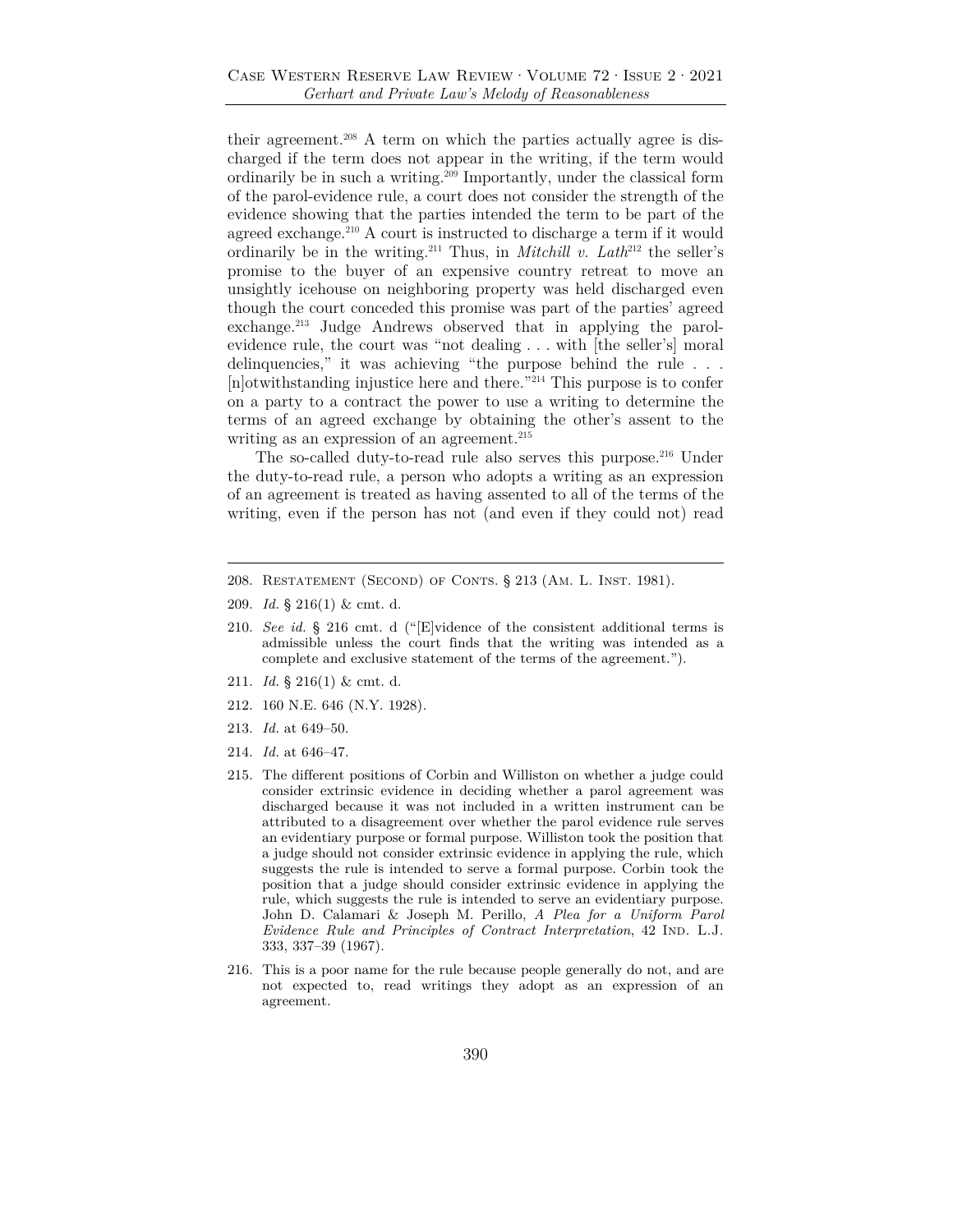the terms of the writing.217 The duty-to-read rule makes a term in a writing part of a contract even though there is no actual agreement to the term. The parol-evidence rule excludes a term *not* in a writing from a contract, even though there is actual agreement to the term, when the term would normally be included in such a writing. Under both rules, the terms of an agreed exchange are determined by the writing the parties adopt as an expression of their agreement and not by the parties' actual agreement.

Like other power-conferring rules, the parol-evidence rule and the duty-to-read rule are subject to weak equitable safeguards. A person cannot take advantage of another person's mistake about the contents of a writing if they are responsible for the mistake (generally meaning they knew or had reason to know of the other party's mistake).<sup>218</sup> There is a large gap between this rule and the doctrine of reasonable expectations. The doctrine of reasonable expectations negates a term in a form if the form-maker would predict the form-taker would reject the contract, if the form-taker was aware of the term.<sup>219</sup> Equity negates a term in a form if the form-maker knows or has reason to know the form-taker has objected to the term.<sup>220</sup>

The shaky legal foundation of Gerhart and Benson's argument for the reasonable-expectations doctrine is a bigger challenge to Benson than it is to Gerhart because of Gerhart's more modest theoretical aspirations. Gerhart aspires to explain the method of other-regarding required in a contract when there is a duty to engage in other-regarding reasoning. He does not aspire to provide a theory that explains when a duty of other-regarding reasoning exists. This could be determined by convention, by policy-based reasoning, or by stipulation. Benson aspires to provide a theory that explains all of contract law using principles derived from contract law and without the need to refer to values external to contract law such as efficiency, fairness, and distributive justice.<sup>221</sup>

It is hard to see how principles derived from contract law can resolve the disagreement between modern contract law and classical contract law over what the baseline agreed exchange to which the requirement of reasonableness attaches is.222 One would have to show

- 220. *Id.*
- 221. Benson, *supra* note 12, at xi.
- 222. Robin Bradley Kar and Margaret Jane Radin argue that "[r]egardless of one's normative theory of contract, the central focus of justification is on the enforcement of common terms that parties agree to when they form

<sup>217.</sup> Morales v. Sun Constructors, Inc., 541 F.3d 218, 223 (3rd Cir. 2008).

<sup>218.</sup> Sisneros v. Citadel Broad. Co., 142 P.3d 34, 40–41 (N.M. Ct. App. 2006).

<sup>219.</sup> RESTATEMENT (SECOND) OF CONTS.  $\S$  211(3) & cmt. f (AM. L. INST. 1981).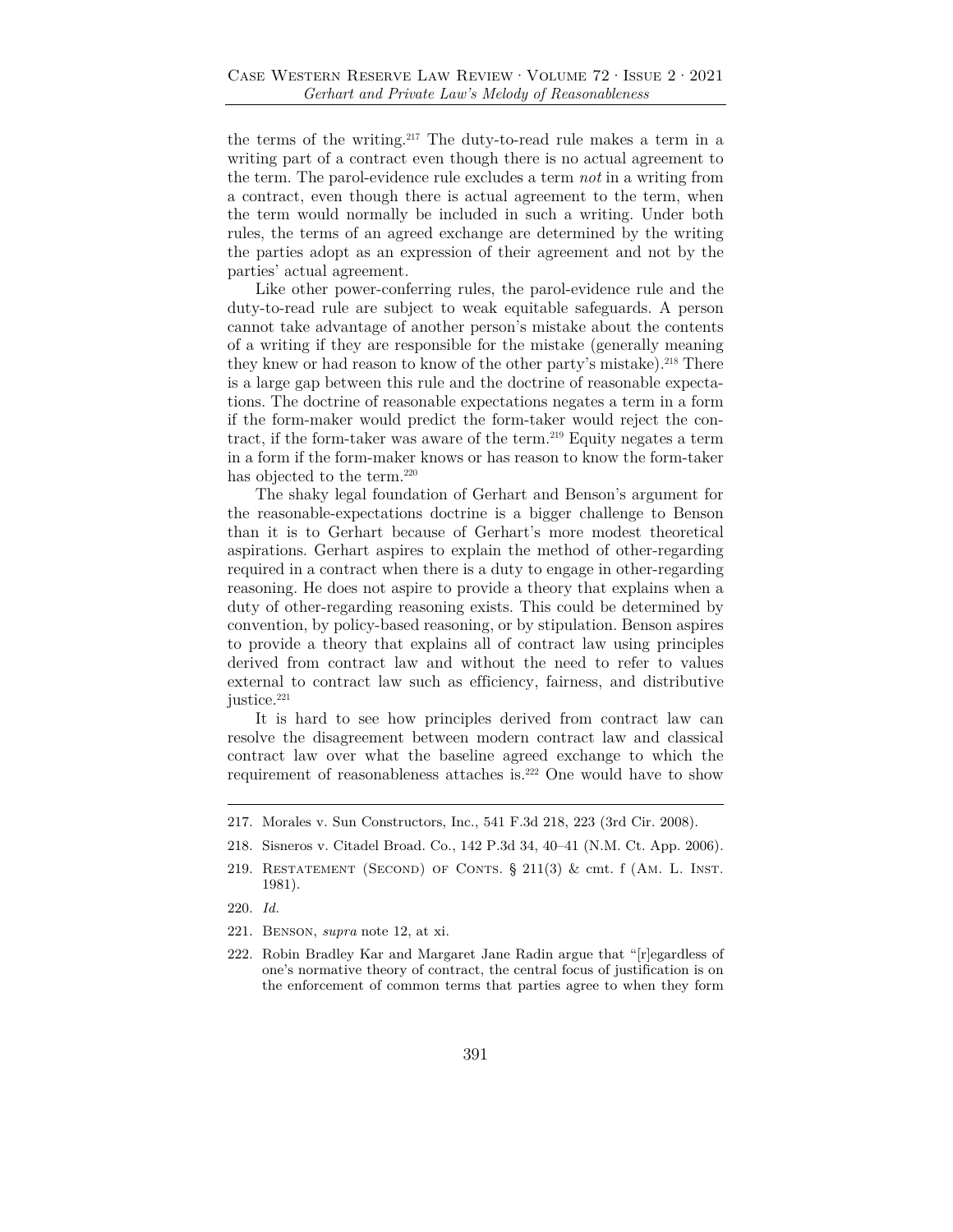that one definition of the baseline agreed exchange was so inconsistent with the rest of contract law that it could be rejected as a misfit. Classical contract law and modern contract law also disagree on whether there should be strong supplemental formal requirements for contract, like the statute of frauds and the definiteness requirement. Again, it is hard to see how principles derived from contract law can resolve this disagreement.

Critics of moral theories of contract have argued that moral theories are incapable of resolving these sorts of issues. Hanoch Dagan and Michael Heller refer to this as the "irrelevance thesis"223 This challenge was first made by Richard Craswell to Fried's promise-theory of contract.224 The challenge is "that because promise-keeping relies on a plastic or malleable social convention—one that need not take any particular form or have any specific content—it is (almost) irrelevant to contract law."225 Transfer theories run into the same problem, Dagan and Heller observe, for "[n]either the range of transferability, nor even its inclusion within the scope of an owner's entitlement, is selfdefining. . . . There is no inevitable content to the concept . . . and no arbitration among the different available conceptions is possible without pre-commitment to some normative apparatus."226 This critique focuses on the definition of the "range" and "scope" of what is transferable by contract.<sup>227</sup> A similar point could be made about the ability of a transfer theory to resolve the specific form of a transfer.

Benson does not claim that transfer theory resolves these issues, so we must dig a little deeper to see if his account of contract law is subject to the irrelevancy challenge. Benson looks to contract law to define the basic range and scope of what is transferable by contract. He also looks to contract law to define the basic form of a transfer. Benson extracts moral principles from contract law and then uses those moral principles to develop and evaluate more fine-grained details of contract law. His treatment of implied terms illustrates. Benson responds to Craswell's argument that an autonomy-based theory of contract (such as Benson offers) is "wholly content-neutral and therefore . . . cannot offer *any* guidance *at all* as to which terms, if any, should be implied . . . [and]

- 223. Dagan & Heller, *supra* note 181, at 23–24.
- 224. Richard Craswell, *Contract Law, Default Rules, and the Philosophy of Promising*, 88 Mich. L. Rev. 489, 529 (1989).
- 225. Dagan & Heller, *supra* note 181, at 23.
- 226. *Id.* at 36.
- 227. *Id.*

contracts." *Pseudo-Contract and Shared Meaning Analysis*, 132 Harv. L. Rev. 1135, 1138 (2019). Kar and Radin do not explain why an autonomy theory of contract could not make the baseline agreement terms in a writing parties assent to as an expression of their agreement. Nor do they address the shaky legal foundations of this premise.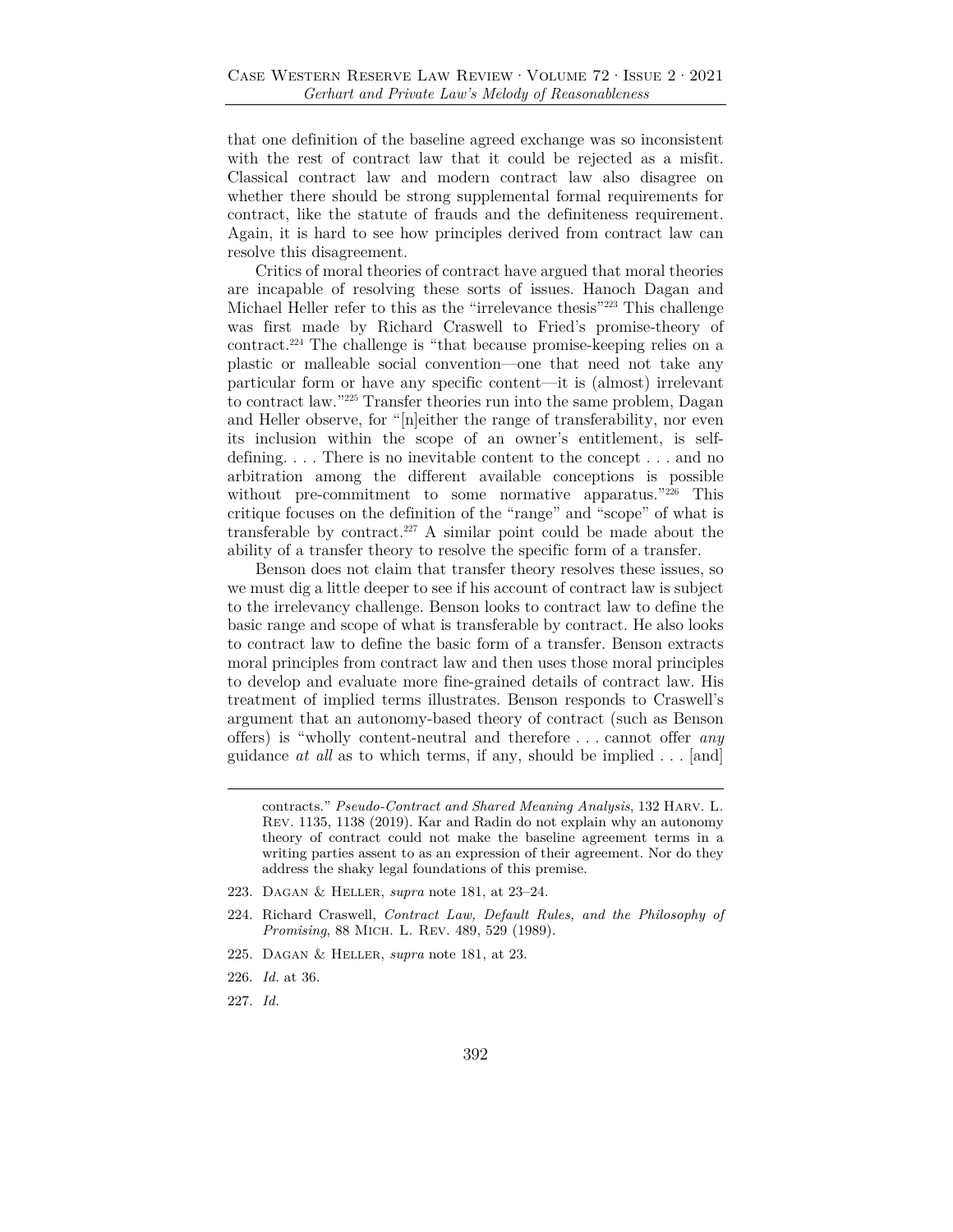*must* therefore refer to other, mainly instrumentalist, nonpromissory grounds."228 Benson claims the requirement of reasonableness within the framework of the agreed exchange has the capacity to "guide the when, what, and how of implication."<sup>229</sup> He also claims this method of deriving and explaining implied terms is superior to other methods because it "reflects the fundamental normative nature of contractual rights and obligations."230

Benson may well be right that the requirement of reasonableness is a good basis for filling gaps in contracts once the parameters of the agreed exchange are set. But the requirement of reasonableness cannot determine the existence or parameters of an agreed exchange. Thus the question is whether the normative principles that Benson extracts from contract law can determine the parameters of the agreed exchange?

Benson's normative principles may be able to do some of this work, but they cannot do all of the work that needs to be done. Consider two debates involving U.C.C. § 2-207 and the "battle of the forms." One debate concerns how to apply § 2-207 when two companies make a contract by an offer with terms on an accompanying form and an apparent acceptance with additional or different terms on an accompanying form.231 Under the mirror-image rule in classical contract law, the apparent acceptance is treated as a counter-offer.<sup>232</sup> When the original offeror performs or accepts performance, this is treated as assent both to a contract and to the terms on the form accompanying the apparent acceptance. This is called the last-shot rule.<sup>233</sup> Section 2- $207(2)$  was drafted to change this result.<sup>234</sup> It treats an apparent acceptance as assent both to a contract and to the terms on the form

230. Benson, *supra* note 12, at 132.

- 232. Keating, *supra* note 231, at 2683.
- 233. *Id.* at 2684.
- 234. *Id.* at 2685.

<sup>228.</sup> Benson, *supra* note 12, at 129 (emphasis in original).

<sup>229.</sup> *Id.* at 130. Gerhart makes a similar claim about the efficacy of the requirement of reasonableness as a tool for filling gaps in a contract as compared to gap-filler rules. GERHART, CONTRACT LAW, *supra* note 3, at 126–31.

<sup>231.</sup> Richard Hyland, *Draft*, 97 Colum. L. Rev. 1343 (1997), elegantly states the points made in this paragraph. Daniel Keating, *Exploring the Battle of the Forms in Action*, 98 Mich. L. Rev. 2678, 2681–82 (2000), offers a different perspective and reviews other reform proposals.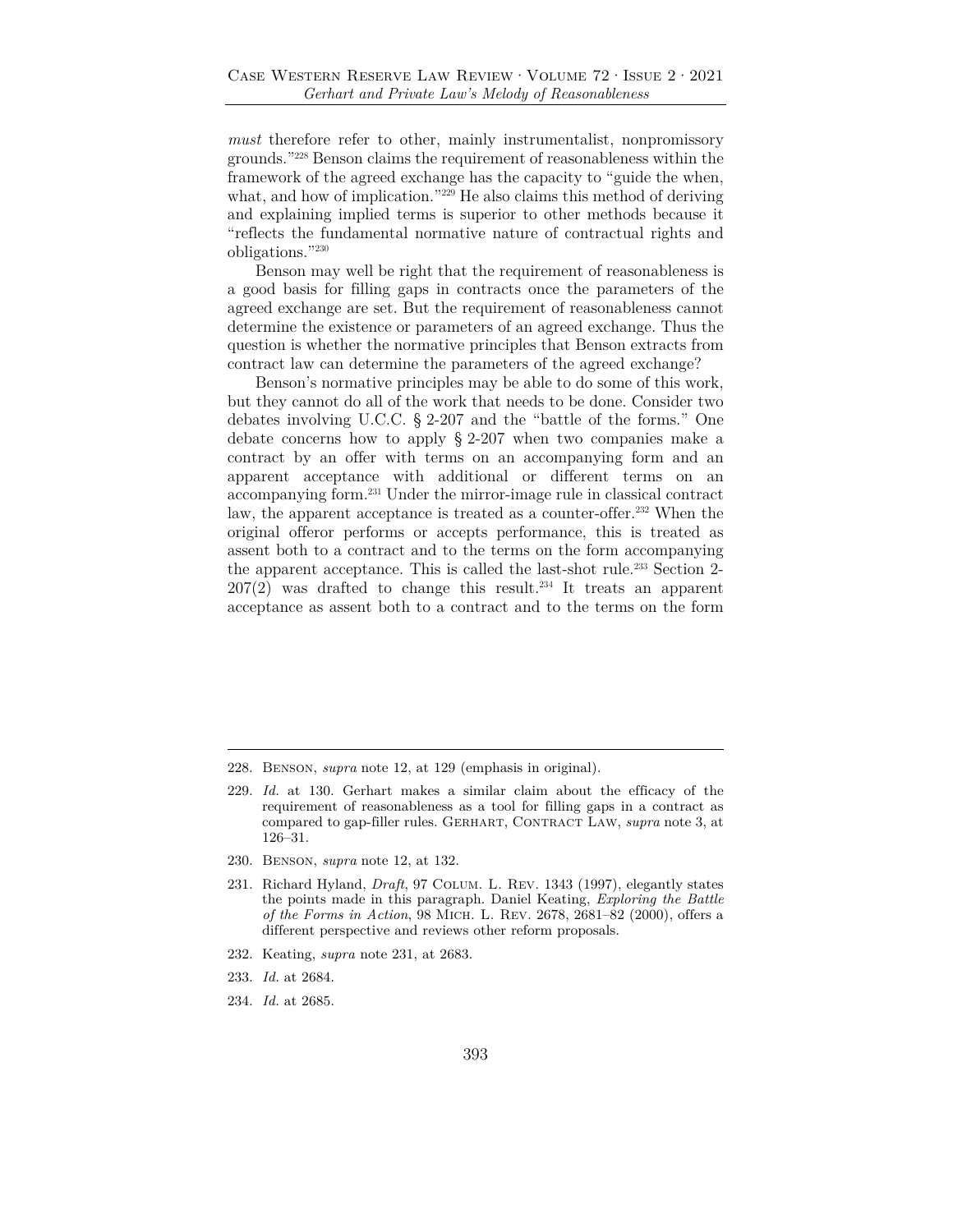accompanying the original offer.235 This is called the first-shot rule.236 There is a good argument that both approaches are wrong and that the appropriate solution in such cases is to make the baseline agreement terms to which the parties actually agree plus those on which the forms agree.<sup>237</sup> A term that appears in only one form becomes part of the contract only if the term is reasonable within the parameters of the agreed exchange.<sup>238</sup> This solution is possible once the parties' baseline agreement is defined as the terms on which the parties actually agree plus the terms on which their forms agree.

The other debate concerns whether to apply § 2-207 to what is called a "shrink-wrap agreement." Under the majority rule in the United States, a purchaser of a good manifests assent to terms on a form enclosed within the good's packaging so long as the purchaser is clearly told they have the power to reject the good by returning the item.239 Keeping the good is treated as legally equivalent to signing the form.<sup>240</sup> Importantly, the rule in § 2-207(2)(b) does not apply to protect a purchaser from a term in a form that materially alters the contract.<sup>241</sup> The validity of the majority rule on shrink-wrap agreements in the United States cannot be determined by applying the requirement of reasonableness, for the rule is a formation rule that determines the terms of the agreed exchange. The majority rule on shrink-wrap agreements is similar to other rules in contract law that look to a writing parties adopt as an expression of their agreement, and not to the parties' agreement in fact, to determine the terms of an agreement.

The requirement of reasonableness cannot resolve these debates because the requirement can be applied only once the agreed exchange is determined. More generally, the requirement of reasonableness cannot determine when people are in a contractual relationship because this would expand the domain of contract (and the requirement of reasonableness), which would shrink the domain in which people are

- 236. Keating, *supra* note 231, at 2688.
- 237. This is the rule in U.C.C. § 2-207(3) when a contract is not formed under  $§$  2-207(1).
- 238. This result is achieved by applying the materially alter test in §  $2\n-207(2)(b)$ to both forms.
- 239. DeFontes v. Dell, Inc., 984 A.2d 1061, 1068–70 (R.I. 2009).
- 240. *Id.*
- 241. *Id.* at 1070.

<sup>235.</sup> Section 2-207(2) gives the offeror the upper hand by treating a purported acceptance as an acceptance of the offer with additional (and perhaps different) terms in the acceptance becoming part of the contract only if the terms do not "materially alter" the contract. An offeree can avoid this rule by making a counter-offer or an "expressly . . . conditional" acceptance so a contract is not formed under § 2-207(1). U.C.C. § 2-207 (Am. L. Inst. & Unif. L. Comm'n 1977).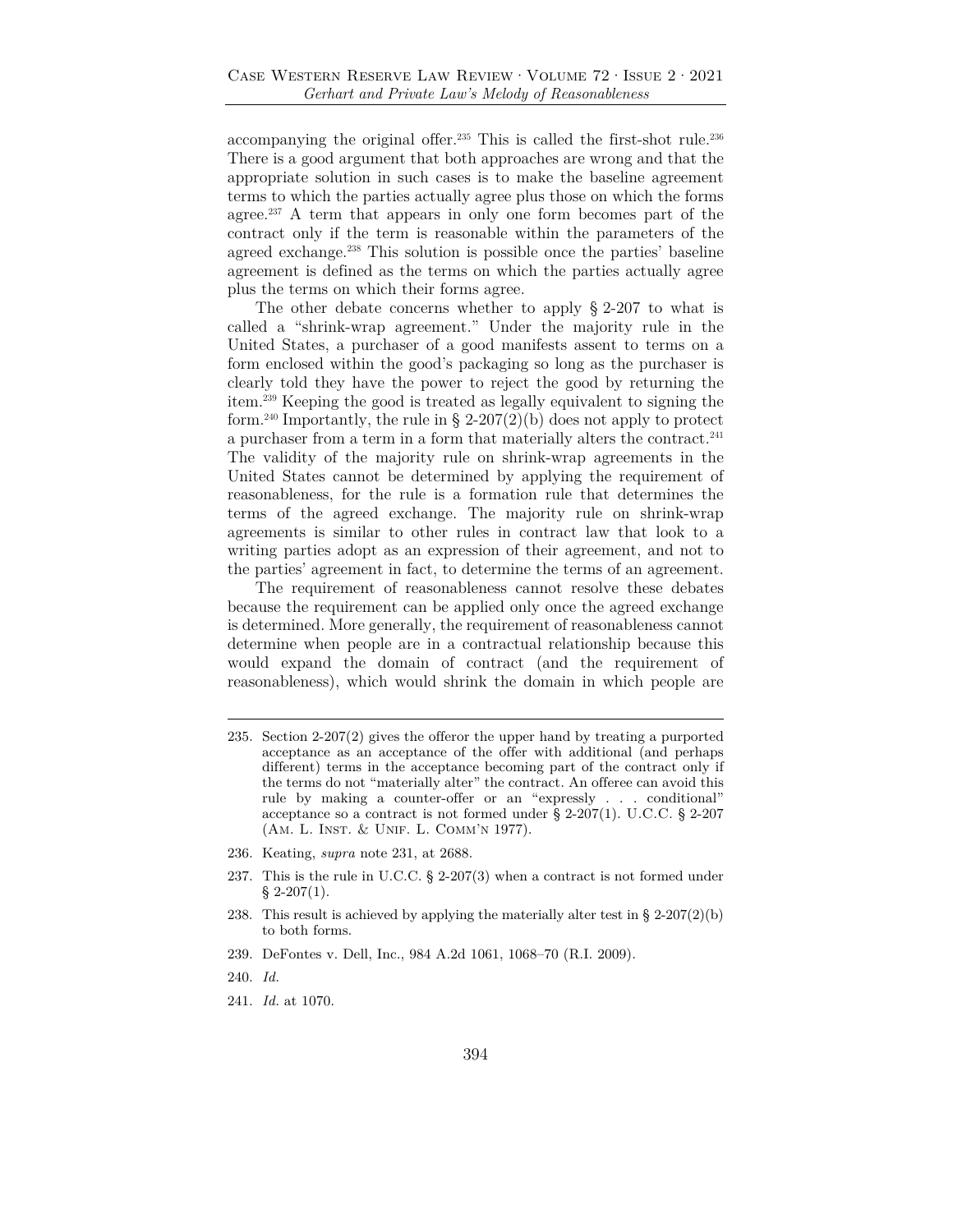independent and owe limited duties to others. This is not just a theoretical possibility. If a claim for negligent misrepresentation was allowed for representations regarding prospective contracts, then people would be less independent, and they would owe greater duties to others, when they communicate regarding a prospective contract.

The principles of autonomy Benson extracts from contract law are capable of resolving some issues in this area. They can explain a rule about which there is no debate. This is the rule that for there to be a valid shrink-wrap agreement a buyer must be given an opportunity to return a good, if the buyer does not assent to terms and conditions enclosed in a good's packaging. This must be the rule for if it was not a seller would have the power to impose terms on a buyer. Benson's principles also are capable of resolving the debate about the relative merits of the last-shot rule, the first-shot rule, and the rule in U.C.C.  $\S 2-207(3)$  in the basic battle of the forms case. In this case, both parties proceed with a transaction while transmitting a writing that demands that any contract is on their terms and conditions. I believe Benson's principles require the rule in U.C.C. § 2-207(3) in this case for only this rule treats the two parties as equals.

But I do not think Benson's principles are capable of resolving the debate over the application of the materially alter test in U.C.C § 2-  $207(2)(b)$  to a shrink-wrap agreement. His principles cannot prevent a person from demanding that assent to a transaction is assent to terms on their form as the baseline of the agreed exchange. To deny people this power would violate their autonomy. Nor can Benson's principles preclude a person from having the power to accept a contract on terms in a form they choose not to read. Imposing this restriction would violate a form-taker's autonomy, which surely includes the power to make a contract on terms the form-taker chooses not to read. But a rule that gives effect to unread terms violates the autonomy of other form-takers who surely have the power to make a contract without having to read a form that people are expected not to read to ensure the form does not contain terms to which they object.

To be clear, this is not a defense of the majority rule in the United States on shrink-wrap agreements. The only point I am making here is that the validity of the rule cannot be determined by principles derived from contract law, by the requirement of reasonableness, or by Benson's principles of autonomy. The validity of the rule can only be determined by what my colleague and co-author, Melvin Eisenberg, describes as social propositions that relate to efficiency, fairness, and distributive justice.<sup>242</sup>

<sup>242.</sup> Melvin A. Eisenberg, Foundational Principles of Contract Law 5–6 (2018).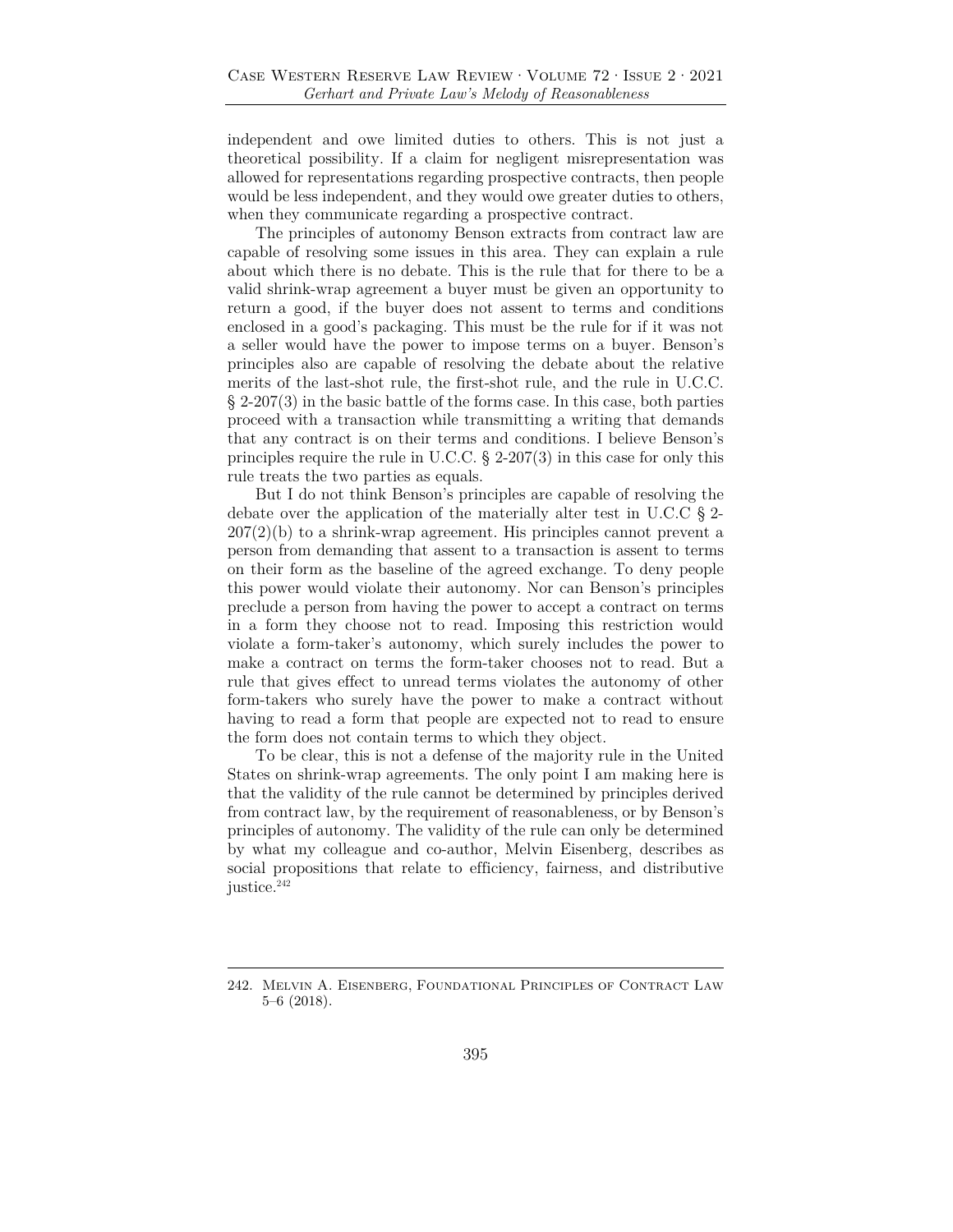#### **CONCLUSION**

When Peter asked me if I would organize a panel on his new book on contract law for a conference in February 2020, I readily agreed. I had read his book on tort law and was interested in reading what he had to say about contract law. As one does, I used the occasion to say something about his book that I wanted to say anyway. This is that moral theories of contract present a misleadingly idealized view of how contract functions as an institution. Moral theories describe contract as "promise,"243 "consent,"244 "collaboration,"245 and "empowerment."246 All good things. The title of Peter's book, "Contract Law and Social Morality," has a similar vibe. The cover photo of two people working together to climb a rock has the same vibe. Benson's title, "Justice in Transactions: A Theory of Contract Law," also has this vibe.

The point I made then is that we might provide a more accurate view of contract law as an institution if we emphasized the association of contract with debt. If we were more emphatic about the association of contract with debt, then we would treat legal rules on debt collection as part of the law of remedies. Rather than talking about the morality of promise-keeping we would talk about the morality of default and collection. And we might even talk about the difference between debts owed by entities that shield the wealth of their owners from claims and debts owed by individuals. Relatedly, I speculated whether we might provide a more accurate view of contract law and property law together—i.e., of the basic rules of private ordering—if we emphasized the concept of a "legal instrument" as the most basic building block of private ordering in our world. The traditional property course focuses on ownership and use rights in real resources (i.e., land and chattels). Most of the wealth people hold is represented by legal instruments. Much of this wealth is mediated through debt instruments that give the rentier class claims against the labor income of the debtor class.

I chose not to use this article to make these points for this would slight Gerhart's contribution in identifying and fleshing out a requirement of reasonableness that runs through much of private law. Gerhart is right. Much of private law is just a command that people treat other people reasonably. Gerhart is also right that, insofar as private law is concerned, this requirement of reasonableness does not apply to people's use of their wealth or to the exercise of power created by social hierarchies. Not surprisingly, treating contract as a domain of

<sup>243.</sup> Fried, *supra* note 179, at 1.

<sup>244.</sup> Randy E. Barnett, *A Consent Theory of Contract*, 86 Colum. L. Rev. 269, 269 (1986).

<sup>245.</sup> Daniel Markovits, *Contract and Collaboration*, 113 Yale L.J. 1419, 1420 (2004).

<sup>246.</sup> Robin Kar, *Contract as Empowerment*, 83 U. Chi. L. Rev. 759, 761 (2016).